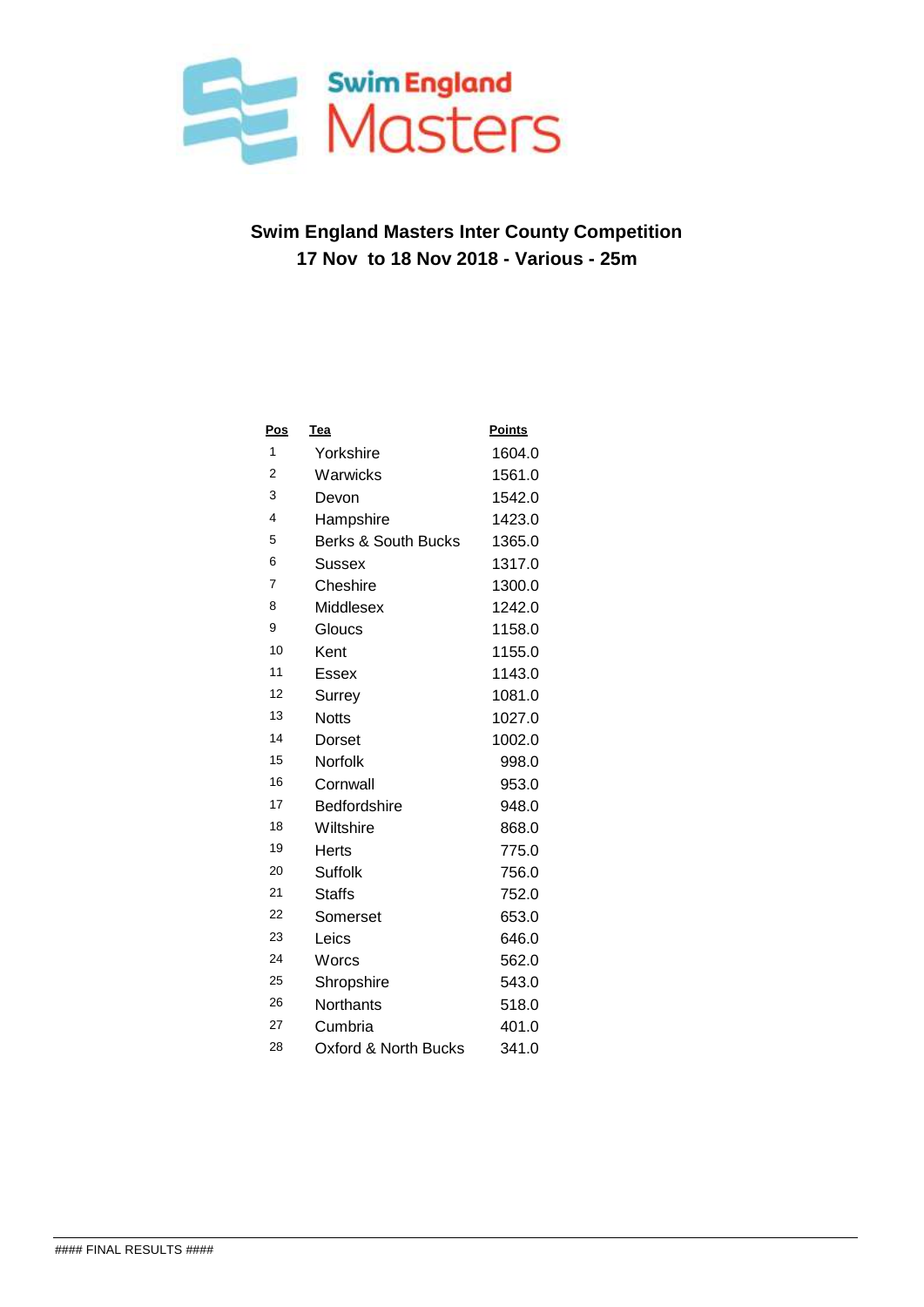|    | <b>Event 1 WOMENS 65 YRS/OVER 50M BREASTSTROKE</b> |    |                     |            |    |
|----|----------------------------------------------------|----|---------------------|------------|----|
| 1  | <b>Chris Avers</b>                                 | 65 | Bedfordshire        | 46.94 28   |    |
| 2  | Kath TUNNICLIFFE                                   | 66 | <b>Staffs</b>       | 47.37 27   |    |
| 3  | Shelagh RATCLIFFE                                  | 66 | Devon               | 48.16 26   |    |
| 4  | Diane Ford                                         | 75 | Hampshire           | 48.86 25   |    |
| 5  | <b>Theresa Stringer</b>                            | 65 | Sussex              | 49.45 24   |    |
| 6  | <b>Hilary CRICK</b>                                | 69 | Yorkshire           | 50.09 23   |    |
| 7  | Pat REYNOLDS                                       | 68 | Northants           | 51.37 22   |    |
| 8  | Anne Cork                                          | 67 | Berks & South Bucks | 51.64 21   |    |
| 9  | <b>Carol BARKER</b>                                | 66 | Cheshire            | 51.70 20   |    |
| 10 | Pat Jackson                                        | 71 | Norfolk             | 51.80      | 19 |
| 11 | <b>Shelley Robinson</b>                            | 66 | Kent                | 54.88      | 18 |
| 12 | Muriel HITCHCOCK                                   | 80 | Wiltshire           | 55.68 17   |    |
| 13 | Margaret ROUSE                                     | 70 | Dorset              | 55.72 16   |    |
| 14 | Vivien BELL-WEST                                   | 73 | Somerset            | 56.27 15   |    |
| 15 | Jane Asher                                         | 87 | Surrey              | 1:01.03    | 14 |
| 16 | Jackie HESKETH                                     | 71 | Warwicks            | 1:01.85 13 |    |
| 17 | <b>Vicky Platt</b>                                 | 65 | Herts               | 1:02.45    | 12 |
| 18 | Vicky BUCK                                         | 68 | Cornwall            | 1:03.09 11 |    |
| 19 | Lesley CLIFF                                       | 70 | <b>Notts</b>        | 1:08.03 10 |    |
| 20 | Carol Hullet                                       | 70 | Essex               | 1:08.90 9  |    |
|    | <b>Event 2 MENS 65 YRS/OVER 50M BREASTSTROKE</b>   |    |                     |            |    |
| 1  | <b>Brian TAYLOR</b>                                | 68 | Yorkshire           | 37.51 28   |    |
| 2  | John ANDERSON                                      | 65 | Somerset            | 38.55 27   |    |
| 3  | Chris Fidler                                       | 65 | Middlesex           | 40.71 26   |    |
| 4  | <b>Bob APEL</b>                                    | 74 | Northants           | 41.81 25   |    |
| 5  | <b>Fred Parker</b>                                 | 70 | Kent                | 41.99 24   |    |
| 6  | <b>Graham Harris</b>                               | 67 | Hampshire           | 42.85 23   |    |
| 7  | <b>Terry WINDEATT</b>                              | 70 | Devon               | 43.23 22   |    |
| 8  | <b>Terry Thorne</b>                                | 68 | Norfolk             | 44.38 21   |    |
| 9  | Joe Lounds-Keast                                   | 67 | Bedfordshire        | 44.64 20   |    |
| 10 | lan Bays                                           | 67 | Herts               | 44.67 19   |    |
| 11 | Neil MACKINNON                                     | 77 | Cheshire            | 44.91 18   |    |
| 12 | Duncan McCreadie                                   | 73 | Berks & South Bucks | 45.11 17   |    |
| 13 | <b>Frank CLARK</b>                                 | 70 | Worcs               | 45.67 16   |    |
| 14 | Nick MCDOWALL                                      | 66 | Gloucs              | 45.73 15   |    |
| 15 | Keith INGRAM                                       | 78 | Warwicks            | 46.12 14   |    |
| 16 | <b>William Rhodes</b>                              | 71 | Sussex              | 46.88 13   |    |
| 17 | Roger GUTTRIDGE                                    | 68 | Dorset              | 47.34      | 12 |
| 18 | Peter KERSLAKE                                     | 70 | Notts               | 48.56      | 11 |
| 19 | Chris JESSOP                                       | 72 | Wiltshire           | 49.50      | 10 |
| 20 | Peter STEPHENS                                     | 71 | Cornwall            | 50.29      | 9  |
| 21 | <b>Barry TWIGG</b>                                 | 73 | Leics               | 50.31      | 8  |
| 22 | Bob LYNCH                                          | 66 | Shropshire          | 50.66 7    |    |
| 23 | Ron Power                                          | 78 | Essex               | 53.68 6    |    |
| 24 | John HOLLAND                                       | 69 | <b>Staffs</b>       | 53.89 5    |    |
| 25 | Michael Read                                       | 77 | Suffolk             | 56.29 4    |    |
|    |                                                    |    |                     |            |    |

|                |                          |    | Event 3 WOMENS 55 YRS/OVER 50M BUTTERFLY           |           |    |
|----------------|--------------------------|----|----------------------------------------------------|-----------|----|
| 1              | Hayley BETTINSON         | 55 | Warwicks                                           | 32.29 28  |    |
| $\overline{c}$ | Philippa Williams        | 56 | Berks & South Bucks                                | 34.38     | 27 |
| 3              | Helen KULA-PRZEZWANS9    |    | Cornwall                                           | 35.48     | 26 |
| 4              | Eileen Luther            | 60 | Essex                                              | 35.65     | 25 |
| 5              | Lindsey GOWLAND          | 61 | <b>Staffs</b>                                      | 36.32     | 24 |
| 6              | Jean Appleby             | 62 | Suffolk                                            | 36.57     | 23 |
| 7              | <b>Sally Mills</b>       | 63 | Sussex                                             | 37.21     | 22 |
| 8              | Nicky Bindler            | 56 | Surrey                                             | 37.29     | 21 |
| 9              | Elaine SEAGER            | 55 | Leics                                              | 38.19     | 20 |
| 10             | <b>Christine ROSE</b>    | 62 | Gloucs                                             | 38.43     | 19 |
| 11             | Diana NASH               | 64 | Shropshire                                         | 38.59     | 18 |
| 12             | Rebecca JENKINSON        | 55 | Devon                                              | 38.73     | 17 |
| 13             | Sally ST CLAIR           | 55 | Dorset                                             | 38.97     | 16 |
| 14             | Jenny Vick               | 55 | Kent                                               | 39.15     | 15 |
| 15             | Sally SHIELDS            | 64 | Yorkshire                                          | 39.85     | 14 |
| 16             | Cathy Munro              | 55 | Hampshire                                          | 40.32     | 13 |
| 17             | Michele Crowley          | 57 | Middlesex                                          | 42.24     | 12 |
| 18             | Jane SNEDDEN             | 58 | Wiltshire                                          | 42.29     | 11 |
| 19             | Jackie Maycock           | 56 | Bedfordshire                                       | 42.70     | 10 |
| 20             | Vanessa FOSTER           | 60 | Cumbria                                            | 43.62     | 9  |
| 21             | Pat REYNOLDS             | 68 | Northants                                          | 46.08 8   |    |
| 22             | <b>Christine GILLARD</b> |    | <b>Notts</b>                                       | 47.78 7   |    |
| 23             | Alison WHITEMAN          | 62 |                                                    |           |    |
|                | Jane Blackwell           | 56 | Worcs                                              | 48.19 6   |    |
| 24             |                          | 59 | Norfolk                                            | 49.58 5   |    |
| 25             | Juli Jessen              | 57 | Herts                                              | 1:00.53 4 |    |
|                | <b>Carol BARKER</b>      | 66 | Cheshire                                           | DQ        |    |
|                | Alec JOHNSON             | 56 | Event 4 MENS 55 YRS/OVER 50M BUTTERFLY<br>Cheshire |           |    |
| 1              |                          |    |                                                    | 28.11     | 28 |
| $\overline{c}$ | Simon VEALE              | 62 | Devon                                              | 30.03     | 27 |
| 3              | Graeme MILNE             | 64 | Cornwall                                           | 30.34     | 26 |
| 4              | Clive Benson             | 55 | Hampshire                                          | 30.39     | 25 |
| 5              | David Bryant             | 57 | Surrey                                             | 30.56     | 24 |
| 6              | <b>Martin Clarke</b>     | 56 | Norfolk                                            | 30.60 23  |    |
| 7              | Andy SMALL               | 55 | Dorset                                             | 31.28 22  |    |
| 8              | Geoff Baker              | 59 | Essex                                              | 31.31     | 21 |
| 9              | <b>Brian GODFREY</b>     | 63 | Yorkshire                                          | 31.67     | 20 |
| 10             | Stephen Braine           | 64 | <b>Sussex</b>                                      | 31.69     | 19 |
| 11             | Andrew Hooper            | 55 | Middlesex                                          | 31.82     | 18 |
| 12             | Ashley Meerloo           | 58 | Herts                                              | 31.86 17  |    |
| 13             | Craig HEGGIE             | 56 | Cumbria                                            | 32.14 16  |    |
| 14             | Steve NASH               | 62 | Shropshire                                         | 32.46     | 15 |
| 15             | <b>Trevor CLARK</b>      | 64 | Warwicks                                           | 32.57     | 14 |
| 16             | Peter SEWARD             | 62 | Wiltshire                                          | 33.34     | 13 |
| 17             | Simon EMERY              | 55 | Somerset                                           | 33.38     | 12 |
| 18             | <b>Terry Wright</b>      | 57 | Berks & South Bucks                                | 33.99     | 11 |
| 19             | Dale Barker              | 56 | Suffolk                                            | 34.26     | 10 |
| 20             | John ANDERSON            | 59 | Gloucs                                             | 34.68     | 9  |
| 21             | Tony WARD                | 64 | <b>Staffs</b>                                      | 35.52 8   |    |
| 22             | lan Murray               | 61 | Bedfordshire                                       | 36.30     | 7  |
| 23             | <b>Gerald BATTAMS</b>    | 63 | Northants                                          | 37.44 6   |    |
| 24             | Rob STEEL                | 61 | <b>Notts</b>                                       | 37.82 5   |    |
| 25             | William SAMPSON          | 73 | Leics                                              | 54.96 4   |    |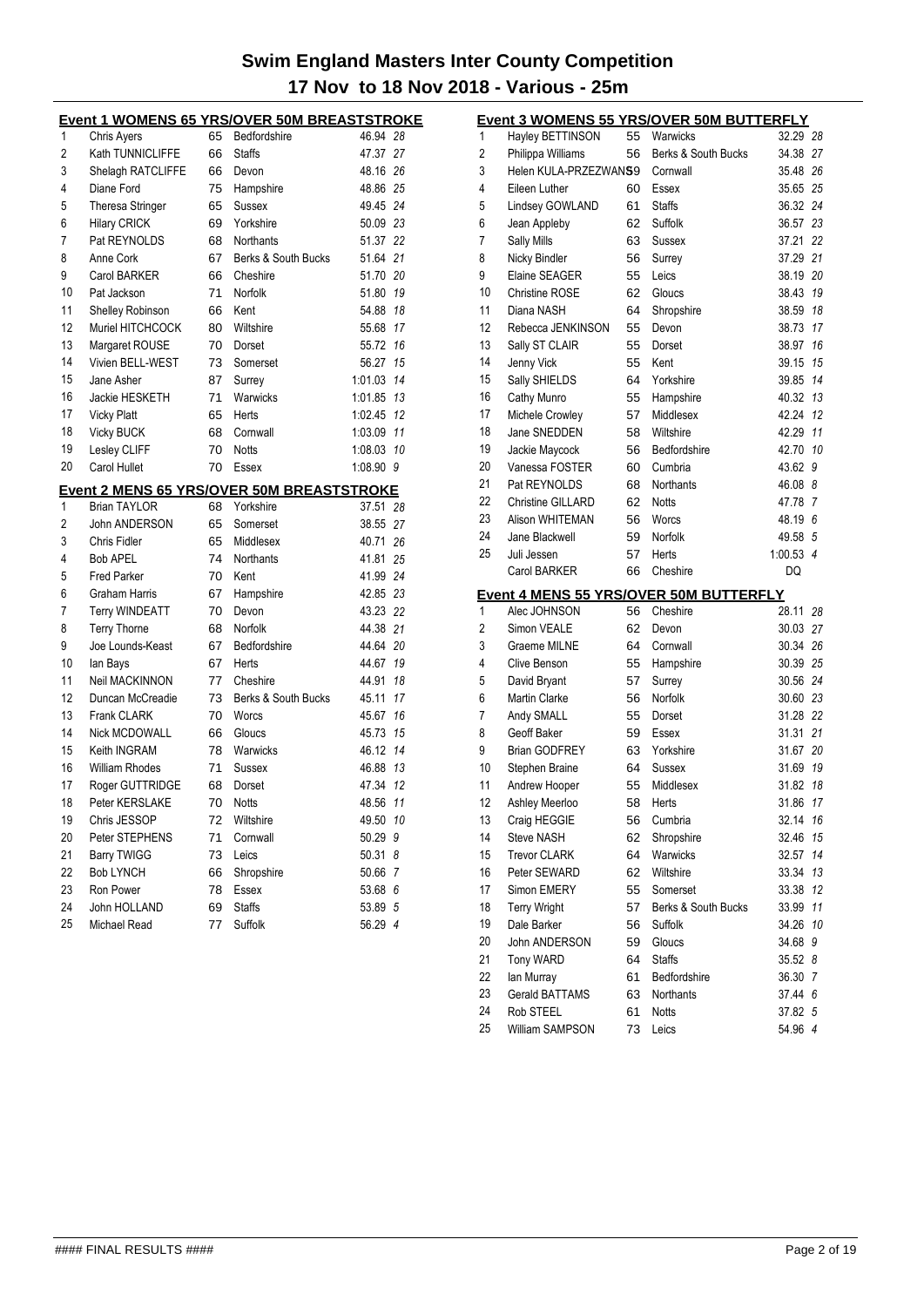|          | Event 5 WOMENS 45YRS/OVER 50M FREESTYLE       |          |                      |                    |                |
|----------|-----------------------------------------------|----------|----------------------|--------------------|----------------|
| 1        | Helen SADLER                                  | 48       | Cheshire             | 28.27              | 28             |
| 2        | Nikki HARRIS                                  | 50       | Wiltshire            | 28.43 27           |                |
| 3        | Michelle Ware                                 | 45       | Surrey               | 28.46 26           |                |
| 4        | Sarah Aldridge                                | 47       | Hampshire            | 29.67              | 25             |
| 5        | Melanie MCWHIRTER                             | 45       | Warwicks             | 29.73              | 24             |
| 6        | <b>Jo DUBERLEY</b>                            | 46       | Gloucs               | 29.80 23           |                |
| 7        | <b>Sharon Perry</b>                           | 46       | Suffolk              | 29.85 22           |                |
| 8        | Rebecca Stewart                               | 51       | Kent                 | 30.52 21           |                |
| 9        | Philippa RICKARD                              | 47       | Yorkshire            | 30.85              | 20             |
| 10       | Karen Mackenzie                               | 45       | Bedfordshire         | 31.13              | 19             |
| 11       | Jane BICKLEY                                  | 50       | Devon                | 31.41              | 18             |
| 12       | Jeanna Petit                                  | 48       | Berks & South Bucks  | 31.47              | 17             |
| 13       | Kate LLOYD                                    | 47       | Worcs                | 31.50              | 16             |
| 14       | Jane DEARDS                                   | 52       | Cornwall             | 31.71              | 15             |
| 15       | Caroline LAW                                  | 46       | Somerset             | 32.21              | 14             |
| 16       | Justine DOODY                                 | 46       | <b>Staffs</b>        | 32.45              | 13             |
| 17       | Natalie Bateson                               | 52       | Middlesex            | 32.54              | 12             |
| 18       | Dani Harrison                                 | 46       | Herts                | 32.66              | 11             |
| 19       | Rachael KNIGHT                                | 51       | <b>Notts</b>         | 32.96              | 10             |
| 20       | <b>Bryony WILKES</b>                          | 48       | Leics                | 33.09              | 9              |
| 21       | Julie Sanders                                 | 46       | Essex                | 33.57              | 8              |
| 22       | Sarah Davison                                 | 45       | Sussex               | 34.59              | 7              |
| 23       | Josephine Cresswell                           | 50       | Norfolk              | 34.66              | 6              |
| 24       | Michelle TOWNSEND                             | 45       | Northants            | 36.54              | 5              |
| 25       | Diane BRYANT                                  | 49       | Cumbria              | 37.26              | $\overline{4}$ |
| 26       | Alison PICKFORD                               | 48       | Dorset               | 37.43 3            |                |
| 27       |                                               |          |                      |                    |                |
|          | Joanne Butler                                 | 49       | Oxford & North Bucks | 41.32 2            |                |
|          | Abi TURNER                                    | 40       | Shropshire           | DQ FO              |                |
|          |                                               |          |                      |                    |                |
|          | <b>Event 6 MENS 45 YRS/OVER 50M FREESTYLE</b> |          |                      |                    |                |
| 1        | <b>Spencer Turner</b>                         | 49       | Hampshire            | 25.33 28           |                |
| 2        | John Cunningham                               | 48       | Herts                | 25.48 27           |                |
| 3        | Andrew COOPER                                 | 45       | Cheshire             | 25.77              | 26             |
| 4        | Peter SMITH                                   | 47       | Gloucs               | 26.29              | 25             |
| 5        | Mark Deakin                                   | 47       | Middlesex            | 26.75 24           |                |
| 6        | Simon Buchan                                  | 50       | Norfolk              | 26.76 23           |                |
| 7        | <b>Scott BROWN</b>                            | 49       | Yorkshire            | 26.81              | 22             |
| 8        | Andrew Moore                                  | 52       | Berks & South Bucks  | 26.92 21           |                |
| 9        | lan Woodward                                  | 48       | Sussex               | 27.15              | 20             |
| 10       | Nigel TRAVERS-GRIFFIN49                       |          | Devon                | 27.21              | 19             |
| 11       | <b>Philip Bradley</b>                         | 50       | Kent                 | 27.31              | 18             |
| 12       | Paul Speller                                  | 46       | Essex                | 27.32              | 17             |
| 13       | Simon MULLINGER                               | 47       | Wiltshire            | 27.52              | 16             |
| $=$      | lan WILKES                                    | 51       | Leics                | 27.52              | 16             |
| 15       | Matt Gomez                                    | 52       | Oxford & North Bucks | 27.55              | 14             |
| 16       | Robert ROBSON                                 | 45       | Warwicks             | 27.56              | 13             |
| 17       |                                               |          |                      |                    |                |
|          | Joe LEVERIDGE                                 | 45       | <b>Notts</b>         | 27.59              | 12             |
| 18       | <b>Mark Osterritter</b>                       | 46       | Suffolk              | 27.80              | 11             |
| 19       | Rob Adsley                                    | 48       | Bedfordshire         | 28.03              | 10             |
| 20       | Adrian HOMER                                  | 48       | Northants            | 28.58              | 9              |
| 21       | Dean SHEPHERD                                 | 51       | Dorset               | 29.15              | 8              |
| 22       | <b>Stuart CURTIS</b>                          | 53       | Somerset             | 29.40              | 7              |
| 23       | Stephen WELLS                                 | 46       | Worcs                | 29.77 6            |                |
| 24       | <b>Andrew CLARKE</b>                          | 49       | <b>Staffs</b>        | 29.78 5            |                |
| 25       | Paul GIBSON                                   | 53       | Cumbria              | 29.85 4            |                |
| 26       | Dave CLARKE                                   | 54       | Shropshire           | 30.36 3            |                |
| 27<br>28 | Luca Milana<br>Mark RICHARDS                  | 46<br>57 | Surrey<br>Cornwall   | 30.93 2<br>30.97 1 |                |

|    |                           |    | <b>Event 7 WOMENS 35 YRS/OVER 50M BACKSTROKE</b> |          |    |
|----|---------------------------|----|--------------------------------------------------|----------|----|
| 1  | Kirsty Johnson            | 37 | Berks & South Bucks                              | 31.76 28 |    |
| 2  | Lucy LLOYD-ROACH          | 35 | Cheshire                                         | 31.81    | 27 |
| 3  | Kate NIMMO                | 42 | Gloucs                                           | 32.43 26 |    |
| 4  | Michelle Ware             | 45 | Surrey                                           | 32.67 25 |    |
| 5  | Rachel WHITWELL           | 38 | Yorkshire                                        | 32.80 24 |    |
| 6  | Dawn Palmer               | 42 | Essex                                            | 32.92 23 |    |
| 7  | Rebecca SMITH             | 39 | Wiltshire                                        | 33.20 22 |    |
| 8  | Laure Kearns              | 35 | Middlesex                                        | 33.42 21 |    |
| 9  | Aimee RAMM                | 36 | Leics                                            | 33.72 20 |    |
| 10 | Gina Hobson               | 41 | Sussex                                           | 33.79 19 |    |
| 11 | Anna Fenton               | 36 | Hampshire                                        | 34.18 18 |    |
| 12 | <b>Jill GROVES</b>        | 44 | Warwicks                                         | 34.34 17 |    |
| 13 | Kitty HOLLINGSWORTH 48    |    | Devon                                            | 34.43 16 |    |
| 14 | <b>Catherine Markwell</b> | 37 | Norfolk                                          | 34.59 15 |    |
| 15 | Belinda McGinley          | 40 | Herts                                            | 35.38 14 |    |
| 16 | <b>Helen ANNIS</b>        | 42 | Worcs                                            | 36.07 13 |    |
| 17 | Lisa Burdett              | 42 | Kent                                             | 36.39 12 |    |
| 18 | Heidi BELL WEST           | 48 | Somerset                                         | 36.46 11 |    |
| 19 | Sarah NOBLE-KENDRICK44    |    | Northants                                        | 36.63 10 |    |
| 20 | Kelly STEENKAMP           | 40 | Dorset                                           | 36.89 9  |    |
| 21 | <b>Claire PEARCE</b>      | 38 | Shropshire                                       | 38.76 8  |    |
| 22 |                           |    |                                                  | 39.15 7  |    |
| 23 | Hannah Jones              | 46 | Suffolk<br>Oxford & North Bucks                  |          |    |
|    | Emma Anderson             | 42 |                                                  | 39.42 6  |    |
| 24 | Julia CAPPER              | 35 | Cumbria                                          | 40.08 5  |    |
| 25 | <b>Heather SIRMON</b>     | 42 | Cornwall                                         | 40.86 4  |    |
| 26 | Cassandra MERCER          | 41 | <b>Notts</b>                                     | 41.32 3  |    |
| 27 | Dianne ASBURY             | 43 | <b>Staffs</b>                                    | 42.03 2  |    |
| 28 | Lorna Brown               | 43 | Bedfordshire                                     | 42.23 1  |    |
|    |                           |    |                                                  |          |    |
|    |                           |    | <u>Event 8 MENS 35 YRS/OVER 50M BACKSTROKE</u>   |          |    |
| 1  | Jon AUDIS                 | 38 | Wiltshire                                        | 28.03 28 |    |
| 2  | Philip PRATT              | 37 | Yorkshire                                        | 28.05 27 |    |
| 3  | Lee Peterson              | 44 | Essex                                            | 28.45 26 |    |
| 4  | Craig Steenhoff           | 36 | Sussex                                           | 29.03 25 |    |
| Ξ  | Neal SMITH                | 41 | Warwicks                                         | 29.03 25 |    |
| 6  | Keith TYLER               | 40 | Dorset                                           | 29.30 23 |    |
| 7  | Dave HOLLAND              | 37 | <b>Staffs</b>                                    | 29.49 22 |    |
| 8  | Michael KERSLAKE          | 43 | <b>Notts</b>                                     | 29.56 21 |    |
| 9  | Leon Smith                | 35 | Middlesex                                        | 29.61 20 |    |
| 10 | Mike Outtram              | 36 | Bedfordshire                                     | 29.77    | 19 |
| 11 | Matt Richardson           | 35 | Herts                                            | 30.03 18 |    |
| 12 | Paul Hinxman              | 45 | Hampshire                                        | 30.10    | 17 |
| 13 | Robert MACEY              | 39 | Devon                                            | 30.54    | 16 |
| 14 | Andy LYLE                 | 35 | Shropshire                                       | 30.67    | 15 |
| 15 | Neil HITCHMAN             | 38 | Cheshire                                         | 30.86    | 14 |
| 16 | Matt LEIGH                | 44 | Cornwall                                         | 31.43 13 |    |
| 17 | Marius Barcikowski        | 42 | Kent                                             | 32.11    | 12 |
| 18 | <b>Will Appleby</b>       | 36 | Norfolk                                          | 32.47    | 11 |
| 19 | Neil ARTZ                 | 42 | Gloucs                                           | 32.48    | 10 |
| 20 | Steve CRANE               | 53 | Leics                                            | 32.89    | 9  |
| 21 | Philip HAWKRIGG           | 43 | Cumbria                                          | 33.21    | 8  |
| 22 | lan Daniell               | 45 | Berks & South Bucks                              | 33.27 7  |    |
| 23 | Malcolm LATTA             | 53 | Worcs                                            | 33.69 6  |    |
| 24 | Andy JEAL                 | 45 | Somerset                                         | 34.49 5  |    |
| 25 | Chris Howard              | 43 | Suffolk                                          | 35.22 4  |    |
| 26 | Jerry O'Riordan           | 44 | Surrey                                           | 35.59 3  |    |
| 27 | Matt Gomez                | 52 | Oxford & North Bucks                             | 37.72 2  |    |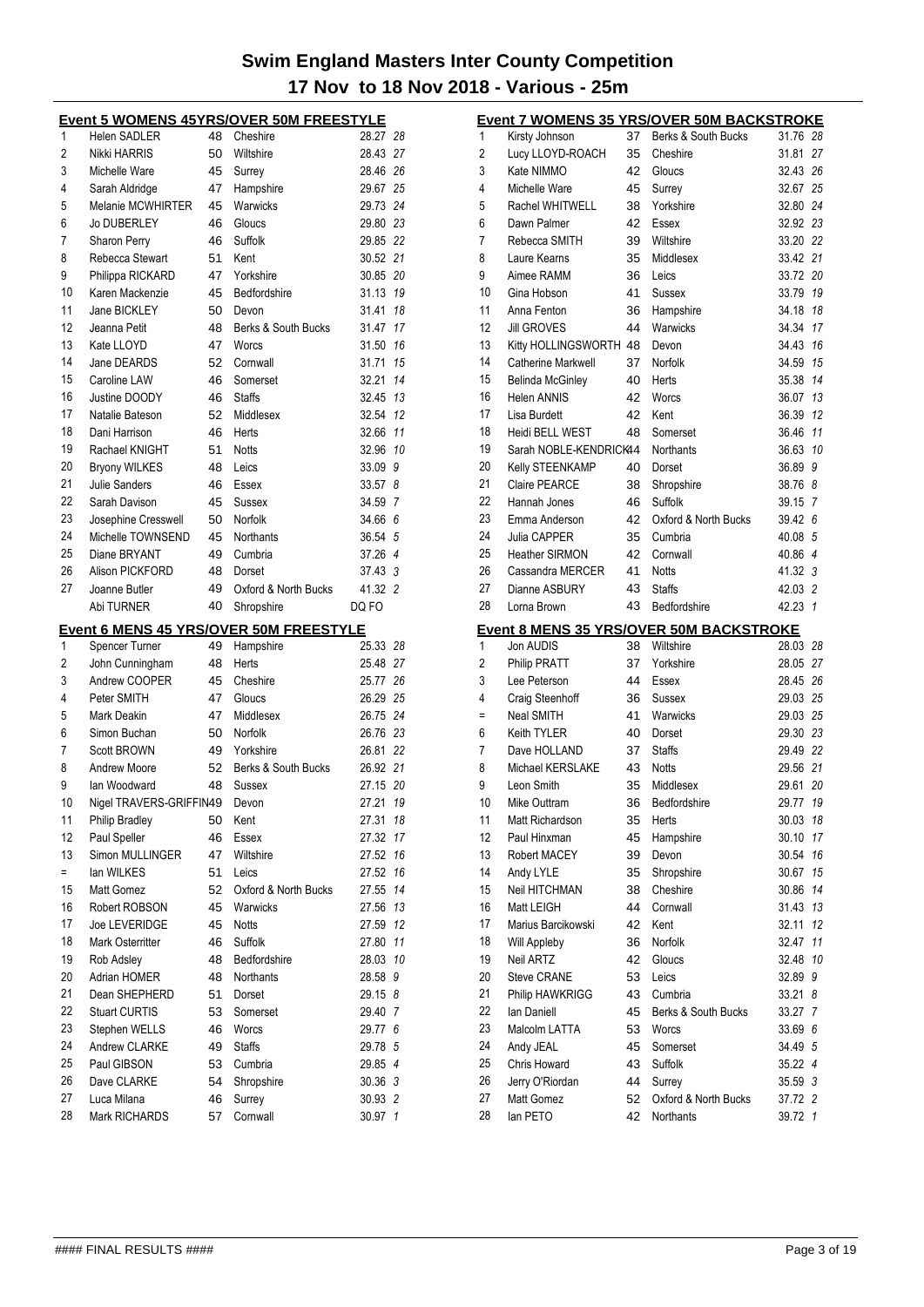|          |                                 |          | <b>Event 9 WOMENS 25 YRS/OVER 50M BREASTSTROKE</b> |                    |                |
|----------|---------------------------------|----------|----------------------------------------------------|--------------------|----------------|
| 1        | Gina Heyn                       | 34       | Middlesex                                          | 32.78 28           |                |
| 2        | <b>Becky Wilkinson</b>          | 25       | Norfolk                                            | 35.68 27           |                |
| 3        | Clare WILKINSON                 | 42       | Warwicks                                           | 35.73 26           |                |
| 4        | Libby Hetherington              | 26       | Berks & South Bucks                                | 35.77 25           |                |
| 5        | Laura CRANSHAW                  | 31       | Worcs                                              | 35.91 24           |                |
| 6        | Amy KONOWALIK                   | 32       | <b>Notts</b>                                       | 36.22 23           |                |
| 7        | Emma Oliver                     | 37       | Kent                                               | 36.40 22           |                |
| 8        | Karina Smith                    | 33       | Sussex                                             | 36.47 21           |                |
| 9        | <b>Emily FREEMAN</b>            | 28       | Dorset                                             | 37.36 20           |                |
| 10       | Joanne Holder                   | 33       | Bedfordshire                                       | 37.38 19           |                |
| 11       | Noemie Plumridge                | 32       | Hampshire                                          | 37.57              | 18             |
| 12       | Rachel CURNOCK                  | 31       | Gloucs                                             | 37.74              | 17             |
| 13       | Danielle SCAGELL                | 35       | Devon                                              | 37.85 16           |                |
| 14       | <b>Claire Matthews</b>          | 32       | Herts                                              | 38.37 15           |                |
| 15       | Louise AUDIS                    | 33       | Wiltshire                                          | 38.55 14           |                |
| 16       | Louisa ZOLKIEWSKI               | 25       | Cheshire                                           | 38.75 13           |                |
| 17       | Deborah CROSSLAND               | 31       | Yorkshire                                          | 39.24 12           |                |
| 18       | Sarah QUARTERMAINE 32           |          | Cornwall                                           | 39.62 11           |                |
| 19       | Karen ROSS                      | 34       | Northants                                          | 39.79 10           |                |
| 20       | <b>Emily AUST</b>               | 28       | Leics                                              | 39.90              | 9              |
| 21       | Lynda Coggins                   | 54       | Surrey                                             | 39.97              | 8              |
| 22       | Chloe Drake                     | 26       | Essex                                              | 41.45 7            |                |
| 23       | Hannah BOYD                     | 25       | Somerset                                           | 41.496             |                |
| 24       | Rachel WHITEHEAD                | 35       | Cumbria                                            | 42.41              | 5              |
| 25       | Hannah WOODALL                  | 38       | <b>Staffs</b>                                      | 42.90 4            |                |
| 26       | Gemma CANNON                    | 26       | Suffolk                                            | 43.09 3            |                |
| 27       | Emma GOODWIN                    | 43       | Shropshire                                         | 45.31              | $\overline{2}$ |
| 28       | Joanne Butler                   | 49       | Oxford & North Bucks                               | 52.56 1            |                |
|          |                                 |          | <b>Event 10 MENS 25 YRS/OVER 50M BREASTSTROKE</b>  |                    |                |
| 1        | Lewis Clifford-Stevens          | 25       | Essex                                              | 28.18 28           |                |
| 2        | <b>Richard AYRE</b>             | 25       | Yorkshire                                          | 29.33 27           |                |
| 3        | <b>Adam MATTHEWS</b>            | 25       | Cornwall                                           | 29.53 26           |                |
| 4        | James BROADY                    | 27       | Gloucs                                             | 29.73 25           |                |
| 5        | Matthew NICHOLSON               | 27       | Cumbria                                            | 29.92 24           |                |
| 6        | Sam Redman                      | 26       | Hampshire                                          | 30.14 23           |                |
| 7        | Warren BARRETT                  | 31       | Devon                                              | 30.18 22           |                |
| 8        | Gregory Du Tertre               | 29       | Berks & South Bucks                                | 31.18 21           |                |
| 9        | Daniel SMITH                    | 29       | Warwicks                                           | 31.23 20           |                |
| 10       | Andrew Benson                   | 29       | Middlesex                                          | 31.24 19           |                |
| 11       | Ryan Steward                    | 31       | Oxford & North Bucks                               | 31.44              | 18             |
| 12       | Oliver Samy                     | 28       | Surrey                                             | 31.49              | 17             |
| 13       |                                 |          |                                                    |                    |                |
| 14       |                                 |          | Kent                                               |                    |                |
|          | <b>Clive Bates</b><br>Rich HILL | 29       |                                                    | 31.69 16           |                |
| 15       |                                 | 30       | Somerset                                           | 31.74 15<br>32.11  | 14             |
| 16       | Nathan Thomas                   | 27       | Sussex<br>Worcs                                    | 32.16 13           |                |
| 17       | Paul WILKES                     | 34       |                                                    |                    |                |
|          | Chris HOWE                      | 28       | Northants                                          | 32.27              | 12<br>11       |
| 18<br>19 | Craig WARD                      | 33       | Cheshire<br><b>Notts</b>                           | 32.45              | 10             |
|          | Adam JEACOCK<br>Chris Searle    | 40<br>26 |                                                    | 32.88              |                |
| 20<br>21 | Matthew CRACKELL                | 27       | Norfolk<br>Leics                                   | 33.35 9            |                |
| 22       |                                 |          | Herts                                              | 33.42 8            |                |
|          | Jack Donoghue<br>Oliver RUSH    | 25<br>33 | Dorset                                             | 34.43 7<br>34.86 6 |                |
| 23<br>24 | James LYLE                      | 35       | Shropshire                                         | 35.08 5            |                |
| 25       |                                 | 38       | Bedfordshire                                       | 35.13 4            |                |
| 26       | Alistair Shaw<br>Steve Denham   | 42       | Suffolk                                            | 35.92 3            |                |
| 27       | <b>Todd JENNINGS</b>            | 27       | <b>Staffs</b>                                      | 40.36 2            |                |
| 28       | Shaun CAIRNS                    | 54       | Wiltshire                                          | 40.48 1            |                |

|                |                                   |          | <b>Event 11 WOMENS 18 YRS/OVER 50M BUTTERFLY</b> |                    |              |
|----------------|-----------------------------------|----------|--------------------------------------------------|--------------------|--------------|
| 1              | <b>Holly WILLIAMS</b>             | 20       | Yorkshire                                        | 28.61              | 28           |
| 2              | Emma BICKLEY                      | 20       | Devon                                            | 29.37              | 27           |
| 3              | Fiona HARDIE                      | 24       | Dorset                                           | 29.62 26           |              |
| 4              | Clara Nutting                     | 24       | Surrey                                           | 29.76 25           |              |
| 5              | Lauren PATE                       | 21       | <b>Staffs</b>                                    | 29.81              | 24           |
| 6              | <b>Teigan PARKER</b>              | 18       | Warwicks                                         | 30.18 23           |              |
| 7              | Imogen GOULD                      | 23       | Notts                                            | 30.22 22           |              |
| 8              | Olivia Neale                      | 18       | Berks & South Bucks                              | 30.30 21           |              |
| 9              | Kathleen YEO                      | 18       | Gloucs                                           | 30.41              | 20           |
| 10             | Natalie HARBISHER                 | 24       | Cornwall                                         | 30.55              | 19           |
| 11             | Zoe Liakolos                      | 29       | Middlesex                                        | 30.85 18           |              |
| 12             | Lauren Grice                      | 19       | Bedfordshire                                     | 30.94              | 17           |
| 13             | Peyton Ewbank                     | 18       | Norfolk                                          | 31.02 16           |              |
| 14             | Kelly Sanders                     | 31       | Herts                                            | 31.11              | 15           |
| 15             | <b>Jess Davies</b>                | 21       | Hampshire                                        | 31.12              | 14           |
| 16             | Tara Coleman                      | 22       | Suffolk                                          | 31.16              | 13           |
| 17             | Lorraine LONGSTAFF                | 31       | Northants                                        | 31.55              | 12           |
| 18             | Jodie Mitchell                    | 20       | Kent                                             | 31.74              | 11           |
| 19             | Harriet Farrington                | 18       | Sussex                                           | 31.91              | 10           |
| 20             | Georgina Milton                   | 18       | Essex                                            | 32.25              | 9            |
| 21             | Laura CRANSHAW                    | 31       | Worcs                                            | 32.42 8            |              |
| 22             | Aimee SEAGER                      | 19       | Leics                                            | 33.02 7            |              |
| 23             | Catherine ELMES                   | 31       | Wiltshire                                        | 33.146             |              |
| 24             | Kelly FODEN                       | 22       | Cheshire                                         | 35.40 5            |              |
| 25             | <b>Molly HALE</b>                 | 18       | Cumbria                                          | 36.49 4            |              |
| 26             | Sharon EVANS                      | 46       | Shropshire                                       | 37.37 3            |              |
| 27             | Josie MORGAN                      | 20       | Somerset                                         | 38.77 2            |              |
| 28             | Noah Cadle                        | 21       | Oxford & North Bucks                             | 39.38              | $\mathbf{1}$ |
|                |                                   |          |                                                  |                    |              |
|                |                                   |          | Event 12 MENS 18 YRS/OVER 50M BUTTERFLY          |                    |              |
|                |                                   |          |                                                  |                    |              |
| 1              | Ryan FLANAGAN                     | 24       | Yorkshire                                        | 24.79 28           |              |
| $\overline{c}$ | <b>Charlie HAYNES</b>             | 21       | Cornwall                                         | 25.55 27           |              |
| 3              | Adam REED                         | 18       | Devon                                            | 26.03 26           |              |
| 4              | Callum MCGREGOR                   | 23       | Gloucs                                           | 26.06 25           |              |
| 5              | Miroslav Coicici                  | 27       | Berks & South Bucks                              | 26.07 24           |              |
| 6              | James WARDLE                      | 33       | Warwicks                                         | 26.24 23           |              |
| 7              | Neil Redman                       | 24       | Hampshire                                        | 26.29 22           |              |
| 8              | Harry Wears                       | 21       | Bedfordshire                                     | 26.60 21           |              |
| 9              | Ollie Pyle                        | 18       | Suffolk                                          | 26.65 20           |              |
| 10             | Callum Davis                      |          | 18 Herts                                         | 26.79 19           |              |
| 11             | Oskar Jones                       | 18       | Middlesex                                        | 26.90 18           |              |
| 12             | Lee Baker                         | 23       | Essex                                            | 27.04              | 17           |
| 13             | Paul WILKES                       | 34       | Worcs                                            | 27.10              | 16           |
| 14             | Matt Swarbrick                    | 41       | Surrey                                           | 27.57              | 15           |
| 15             | <b>Jack FLANAGAN</b>              | 21       | Cheshire                                         | 27.89              | 14           |
| 16             | James Castle                      | 19       | Kent                                             | 27.93              | 13           |
| 17             | <b>Ben BARSBY</b>                 | 23       | Notts                                            | 28.02              | 12           |
| 18             | Saer CHANDLER                     | 18       | Wiltshire                                        | 28.20              | 11           |
| 19             | Joseph Wells                      | 19       | Norfolk                                          | 28.37              | 10           |
| 20             | <b>Ben PORTER</b>                 | 21       | Dorset                                           | 28.40              | 9            |
| 21             | Loic Emmert                       | 22       | Sussex                                           | 28.74 8            |              |
| 22             | Josh Rowland                      | 18       | Oxford & North Bucks                             | 29.40              | 7            |
| 23             | William THORNE                    | 19       | Somerset                                         | 29.71              | 6            |
| 24             | Steven SAY                        | 26       | <b>Staffs</b>                                    | 30.62 5            |              |
| 25             | Jake DODWELL                      | 18       | Shropshire                                       | 31.64 4            |              |
| 26             | Matthew MCNICHOLAS                | 18       | Northants                                        | 31.77 3            |              |
| 27<br>28       | Richard HORTON<br>Sam MCCALLISTER | 44<br>18 | Cumbria<br>Leics                                 | 32.08 2<br>33.71 1 |              |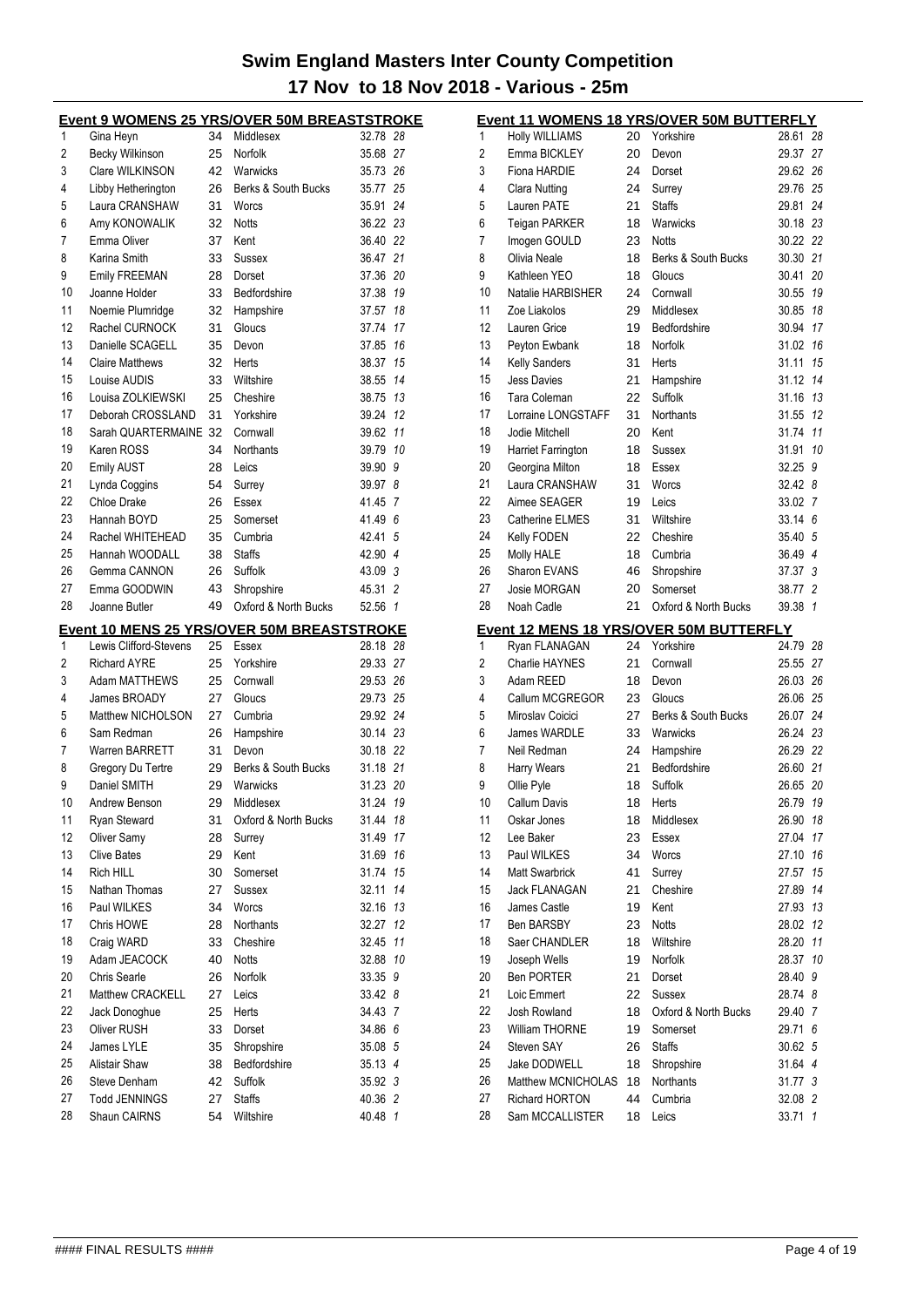|    | <u>Event 13 MENS/WOMENS 260+ YRS 200M MEDLEY TE</u> |               |  |
|----|-----------------------------------------------------|---------------|--|
| 1  | Yorkshire                                           | 2:29.42 28    |  |
| 2  | <b>Sussex</b>                                       | 2:30.32 27    |  |
| 3  | Warwicks                                            | 2:33.62 26    |  |
| 4  | Gloucs                                              | 2:33.71 25    |  |
| 5  | Middlesex                                           | 2:35.65 24    |  |
| 6  | Devon                                               | 2:37.17 23    |  |
| 7  | Surrey                                              | 2:40.35 22    |  |
| 8  | Berks & South Bucks                                 | 2:41.32 21    |  |
| 9  | Hampshire                                           | 2:43.38 20    |  |
| 10 | Norfolk                                             | 2:47.82 19    |  |
| 11 | Dorset                                              | 2:48.54 18    |  |
| 12 | Kent                                                | 2:49.20 17    |  |
| 13 | <b>Staffs</b>                                       | 2:53.19 16    |  |
| 14 | Shropshire                                          | 2:54.28 15    |  |
| 15 | Essex                                               | 2:56.20 14    |  |
| 16 | <b>Notts</b>                                        | 2:56.52 13    |  |
| 17 | Leics                                               | 2:57.64 12    |  |
| 18 | Bedfordshire                                        | 3:00.78 11    |  |
| 19 | Wiltshire                                           | 3:07.09 10    |  |
| 20 | Herts                                               | 3:07.84 9     |  |
| 21 | Cornwall                                            | $3:08.96$ $8$ |  |
| 22 | Somerset                                            | 3:09.49 7     |  |
|    | Northants                                           | DQ T 1L       |  |
|    |                                                     |               |  |
|    | Event 14 MENS 180+ YRS 200M MEDLEY TEAM             |               |  |
| 1  | Hampshire                                           | 1:54.36 28    |  |
| 2  | Cheshire                                            | 1:55.67 27    |  |
| 3  | Yorkshire                                           | 1:57.77 26    |  |
| 4  | Devon                                               | 1:58.88 25    |  |
| 5  | Warwicks                                            | 2:00.18 24    |  |
| 6  | <b>Notts</b>                                        | 2:00.30 23    |  |
| 7  | Surrey                                              | 2:01.07 22    |  |
| 8  | Essex                                               | 2:02.01 21    |  |
| 9  | Middlesex                                           | 2:02.57 20    |  |
| 10 | Kent                                                | 2:03.15 19    |  |
| 11 | Sussex                                              | 2:03.24 18    |  |
| 12 | Leics                                               | 2:06.15 17    |  |
| 13 | Berks & South Bucks                                 | 2:06.92 16    |  |
| 14 | Gloucs                                              | 2:09.06 15    |  |
| 15 | Norfolk                                             | 2:09.55 14    |  |
| 16 | Suffolk                                             | 2:10.16 13    |  |
| 17 | Dorset                                              | 2:10.96 12    |  |
| 18 | Shropshire                                          | 2:11.10 11    |  |
| 19 | <b>Staffs</b>                                       | 2:12.74 10    |  |
| 20 | Bedfordshire                                        | 2:14.50 9     |  |
| 21 | Herts                                               | $2:16.51$ 8   |  |
| 22 | Worcs                                               | 2:17.02 7     |  |
| 23 | Oxford & North Bucks                                | 2:18.38 6     |  |
| 24 | Cornwall                                            | 2:19.26 5     |  |
| 25 | Wiltshire                                           | 2:20.12 4     |  |
| 26 | Somerset                                            | 2:21.93 3     |  |
| 27 | Cumbria                                             | 2:22.05 2     |  |
| 28 | Northants                                           | 2:23.42 1     |  |

|                | Event 15 WOMENS 180+ YRS 200M MEDLEY TEAM |            |     |
|----------------|-------------------------------------------|------------|-----|
| 1              | Warwicks                                  | 2:14.33 28 |     |
| 2              | Hampshire                                 | 2:17.01    | 27  |
| 3              | Wiltshire                                 | 2:17.40    | 26  |
| 4              | Yorkshire                                 | 2:18.75 25 |     |
| 5              | Devon                                     | 2:19.91    | 24  |
| 6              | Berks & South Bucks                       | 2:21.90 23 |     |
| 7              | Kent                                      | 2:22.72 22 |     |
| 8              | Sussex                                    | 2:24.12 21 |     |
| 9              | Cheshire                                  | 2:24.82    | -20 |
| 10             | Middlesex                                 | 2:24.84    | 19  |
| 11             | <b>Staffs</b>                             | 2:26.25    | 18  |
| 12             | Essex                                     | 2:26.54    | 17  |
| 13             | Dorset                                    | 2:27.17    | 16  |
| 14             | Bedfordshire                              | 2:27.18    | 15  |
| 15             | Gloucs                                    | 2:27.36    | 14  |
| 16             | Leics                                     | 2:30.96    | 13  |
| 17             | Shropshire                                | 2:31.19    | 12  |
| $=$            | Suffolk                                   | 2:31.19    | 12  |
| 19             | Cornwall                                  | 2:32.98    | 10  |
| 20             | Norfolk                                   | 2:33.73    | 9   |
| 21             | <b>Notts</b>                              | 2:34.51    | 8   |
| 22             |                                           | 2:34.94 7  |     |
|                | Somerset                                  |            |     |
| 23             | Surrey                                    | 2:35.74 6  |     |
| 24             | Worcs                                     | 2:36.53 5  |     |
| 25             | Northants                                 | 2:45.27 4  |     |
| 26             | Herts                                     | 2:46.00 3  |     |
| 27             | Cumbria                                   | 2:49.34 2  |     |
|                | Event 16 MENS 100+ YRS 200M MEDLEY TEAM   |            |     |
| 1              | Devon                                     | 1:44.47    | 28  |
| $\overline{c}$ | Hampshire                                 | 1:47.05    | 27  |
| 3              | Yorkshire                                 | 1:47.35    | -26 |
| 4              | Warwicks                                  | 1:51.06 25 |     |
| 5              | Cheshire                                  | 1:52.14 24 |     |
| 6              | Gloucs                                    | 1:52.15 23 |     |
| 7              | Middlesex                                 | 1:52.36 22 |     |
| 8              | Sussex                                    | 1:52.63 21 |     |
| 9              | Essex                                     | 1:53.01    | 20  |
| 10             | Dorset                                    | 1:53.25    | 19  |
| 11             | Notts                                     | 1:53.82 18 |     |
| 12             | Cornwall                                  | 1:54.62    | 17  |
| 13             | Oxford & North Bucks                      | 1:55.54    | 16  |
| 14             | Kent                                      | 1:55.58    | 15  |
| 15             | Bedfordshire                              | 1:55.92    | 14  |
| 16             |                                           |            |     |
| 17             | Berks & South Bucks                       | 1:56.10    | 13  |
|                | Herts                                     | 1:56.77    | 12  |
| 18             | Surrey                                    | 2:00.53    | 11  |
| 19             | <b>Staffs</b>                             | 2:01.23 10 |     |
| 20             | Suffolk                                   | 2:01.70 9  |     |
| 21             | Norfolk                                   | 2:02.028   |     |
| 22             | Worcs                                     | 2:05.02 7  |     |
| 23             | Shropshire                                | 2:05.18 6  |     |
| 24             | Somerset                                  | 2:05.42 5  |     |
| 25             | Leics                                     | 2:07.72 4  |     |
| 26             | Cumbria                                   | 2:11.21 3  |     |
| 27             | Northants                                 | 2:11.22 2  |     |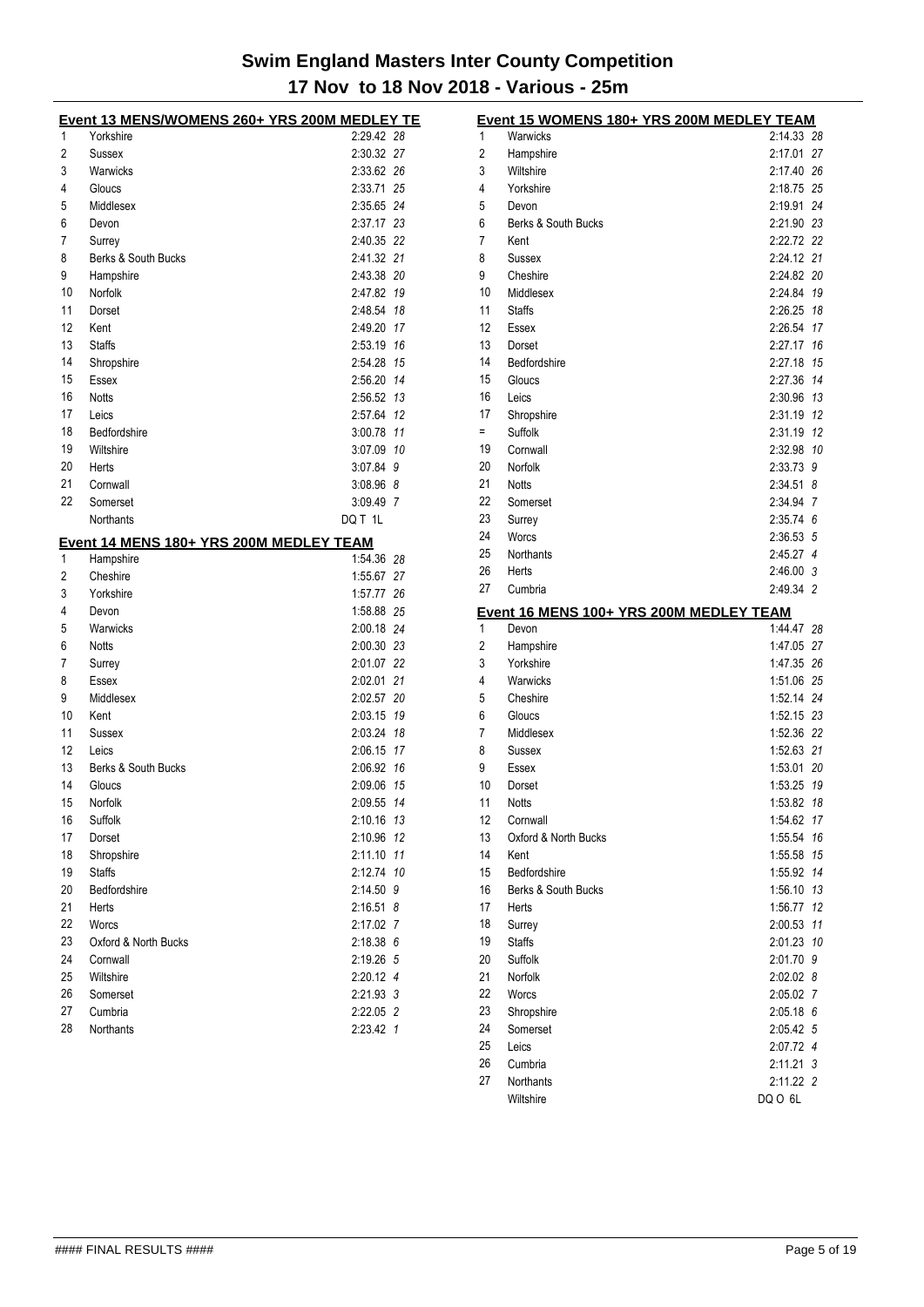|    | <u>Event 17 WOMENS 100+ YRS 200M MEDLEY TEAM</u> |    |                     |             |     |
|----|--------------------------------------------------|----|---------------------|-------------|-----|
| 1  | Devon                                            |    |                     | 2:03.06 28  |     |
| 2  | Warwicks                                         |    |                     | 2:05.65 27  |     |
| 3  | Middlesex                                        |    |                     | 2:05.88 26  |     |
| 4  | <b>Notts</b>                                     |    |                     | 2:06.22 25  |     |
| 5  | Hampshire                                        |    |                     | 2:07.80 24  |     |
| 6  | Berks & South Bucks                              |    |                     | 2:08.48 23  |     |
| 7  | Yorkshire                                        |    |                     | 2:08.76 22  |     |
| 8  | Sussex                                           |    |                     | 2:08.81     | 21  |
| 9  | Dorset                                           |    |                     | 2:10.19     | 20  |
| 10 | Cheshire                                         |    |                     | 2:10.57     | 19  |
| 11 | Kent                                             |    |                     | 2:11.26     | 18  |
| 12 | Bedfordshire                                     |    |                     | 2:12.53     | 17  |
| 13 | Gloucs                                           |    |                     | 2:13.41     | 16  |
| 14 | Essex                                            |    |                     | 2:15.09     | 15  |
| 15 | Cornwall                                         |    |                     | 2:15.93     | 14  |
| 16 | Suffolk                                          |    |                     | 2:17.82     | 13  |
| 17 | Surrey                                           |    |                     | 2:17.95     | 12  |
| 18 | Wiltshire                                        |    |                     | 2:18.00     | 11  |
| 19 | <b>Northants</b>                                 |    |                     | 2:18.69     | 10  |
| 20 | Leics                                            |    |                     | 2:19.80     | 9   |
| 21 | Norfolk                                          |    |                     | $2:22.24$ 8 |     |
| 22 | Herts                                            |    |                     | 2:23.57 7   |     |
| 23 | <b>Staffs</b>                                    |    |                     | 2:26.66 6   |     |
| 24 | Somerset                                         |    |                     | 2:27.20 5   |     |
| 25 | Cumbria                                          |    |                     | 2:44.16 4   |     |
| 26 | Shropshire                                       |    |                     | $2:45.15$ 3 |     |
|    | <u>Event 18 MENS 65 YRS/OVER 50M BUTTERFLY</u>   |    |                     |             |     |
| 1  | Steve Folsom                                     | 65 | Middlesex           | 32.92       | 28  |
| 2  | Robert CRAMB                                     | 65 | Warwicks            | 34.30       | 27  |
| 3  | Neil MACKINNON                                   | 77 | Cheshire            | 34.92 26    |     |
| 4  | Graham Harris                                    | 67 | Hampshire           | 34.96       | -25 |
| 5  | <b>Terry Thorne</b>                              | 68 | Norfolk             | 36.55       | 24  |
| 6  | Andy CHAPMAN                                     | 65 | Wiltshire           | 36.84       | 23  |
| 7  | James Pearson                                    | 70 | Kent                | 36.97       | 22  |
| 8  | <b>Bill LETCH</b>                                | 78 | Devon               | 37.66       | 21  |
| 9  | Nigel FOSTER                                     | 68 | Dorset              | 38.60 20    |     |
| 10 | Dave Davenport                                   | 65 | Berks & South Bucks | 39.13       | 19  |
| 11 | <b>Bernard WILLIS</b>                            | 71 | Shropshire          | 41.44       | 18  |
| 12 | Michael FARRALL                                  | 65 | Notts               | 42.24       | 17  |
| 13 | lan Bays                                         | 67 | Herts               | 42.59       | 16  |
| 14 | Alan POOLE                                       | 65 | Somerset            | 43.70       | 15  |
| 15 | Peter STEPHENS                                   | 71 | Cornwall            | 44.41       | 14  |
| 16 | David Hart                                       | 68 | Sussex              | 45.27       | 13  |
| 17 | Don LEATHERBARROW 80                             |    | Gloucs              | 45.62       | 12  |
| 18 | <b>Richard BRAYBROOK</b>                         | 72 | <b>Northants</b>    | 46.74       | 11  |
| 19 | Frank CLARK                                      | 70 | Worcs               | 48.54       | 10  |
| 20 | Lionel SPITTLE                                   | 65 | <b>Staffs</b>       | 50.99       | 9   |
| 21 | Michael Read                                     | 77 | Suffolk             | 54.02 8     |     |
| 22 | Paul Clarke                                      | 76 | Bedfordshire        | 54.98 7     |     |
| 23 | William SAMPSON                                  | 73 | Leics               | $1:01.15$ 6 |     |
|    | Christopher BROWN                                | 65 | Yorkshire           | DQ          |     |

| <u>Event 19 WOMENS 65 YRS/OVER 50M BUTTERFLY</u> |                        |    |                                         |          |                |
|--------------------------------------------------|------------------------|----|-----------------------------------------|----------|----------------|
| 1                                                | Kath TUNNICLIFFE       | 66 | <b>Staffs</b>                           | 39.67 28 |                |
| $\overline{2}$                                   | Sue HAIGH              | 66 | Devon                                   | 41.48 27 |                |
| 3                                                | Alison Gwynn           | 70 | Sussex                                  | 42.66 26 |                |
| 4                                                | Sandy FOSKETT          | 69 | Cornwall                                | 44.68 25 |                |
| 5                                                | Pat Jackson            | 71 | Norfolk                                 | 45.87    | 24             |
| 6                                                | Pat REYNOLDS           | 68 | <b>Northants</b>                        | 46.81    | 23             |
| 7                                                | <b>Janet Masters</b>   | 78 | Bedfordshire                            | 52.68    | 22             |
| 8                                                | <b>Hilary CRICK</b>    | 69 | Yorkshire                               | 53.44 21 |                |
| 9                                                | Marilyn Linnington     | 67 | Hampshire                               | 55.36 20 |                |
| 10                                               | Jane Asher             | 87 | Surrey                                  | 56.09 19 |                |
| 11                                               | <b>Carol BARKER</b>    | 66 | Cheshire                                | 56.58    | 18             |
| 12                                               | Shelley Robinson       | 66 | Kent                                    | 57.39    | 17             |
| 13                                               | <b>Vicky Platt</b>     | 65 | Herts                                   | 58.15 16 |                |
| 14                                               | Margaret ROUSE         | 70 | Dorset                                  | 1:02.70  | 15             |
| 15                                               | Maureen Tomlinson      | 74 | Berks & South Bucks                     | 1:21.76  | 14             |
|                                                  |                        |    | Event 20 MENS 55 YRS/OVER 50M FREESTYLE |          |                |
| 1                                                | <b>Russell MASON</b>   | 55 | Cheshire                                | 26.20 28 |                |
| 2                                                | Andrew Hooper          | 55 | Middlesex                               | 28.37    | 27             |
| 3                                                | Jonathan GREENSTREE 65 |    | Cornwall                                | 28.64 26 |                |
| 4                                                | Simon VEALE            | 62 | Devon                                   | 28.72 25 |                |
| 5                                                | Martin Fenner          | 56 | Essex                                   | 28.77 24 |                |
| 6                                                | Simon EMERY            | 55 | Somerset                                | 28.80 23 |                |
| 7                                                | <b>Martin Clarke</b>   | 56 | Norfolk                                 | 29.04 22 |                |
| 8                                                | <b>Brian GODFREY</b>   | 63 | Yorkshire                               | 29.24 21 |                |
| 9                                                | <b>Mark PARTRIDGE</b>  | 55 | Gloucs                                  | 29.49 20 |                |
| 10                                               | Ashley Meerloo         | 58 | Herts                                   | 29.54    | 19             |
| 11                                               | <b>Graham Potter</b>   | 62 | Surrey                                  | 29.67    | 18             |
| 12                                               | <b>Guy Emerson</b>     | 55 | Berks & South Bucks                     | 29.69    | 17             |
| 13                                               | Peter SEWARD           | 62 | Wiltshire                               | 29.88    | 16             |
| 14                                               | Andrew Jackson         | 58 | Sussex                                  | 29.99 15 |                |
| 15                                               | <b>Tim Wilkes</b>      | 58 | Kent                                    | 30.08 14 |                |
| 16                                               | <b>Steve NASH</b>      | 62 | Shropshire                              | 30.28    | 13             |
| 17                                               | <b>Trevor CLARK</b>    | 64 | Warwicks                                | 30.35 12 |                |
| 18                                               | Dale Barker            | 56 | Suffolk                                 | 31.03 11 |                |
| 19                                               | Andy SMALL             | 55 | Dorset                                  | 31.32    | 10             |
| 20                                               | Paul NICHOLSON         | 61 | Cumbria                                 | 31.45    | 9              |
| 21                                               | Paul SMITH             | 55 | <b>Notts</b>                            | 31.47    | 8              |
| 22                                               | Martyn FINNEY          | 60 | <b>Staffs</b>                           | 32.05    | $\overline{7}$ |
| 23                                               | lan Murray             | 61 | Bedfordshire                            | 32.23    | 6              |
| 24                                               | lan GOODALL            | 61 | <b>Northants</b>                        | 32.96    | 5              |
| 25                                               | <b>Richard DREWETT</b> | 60 | Worcs                                   | 36.27    | $\overline{4}$ |
| 26                                               | Tim Ashley-Sparks      | 62 | Oxford & North Bucks                    | 36.45    | 3              |
| 27                                               | Martin SUTHERLAND      | 58 | Leics                                   | 38.79    | $\overline{2}$ |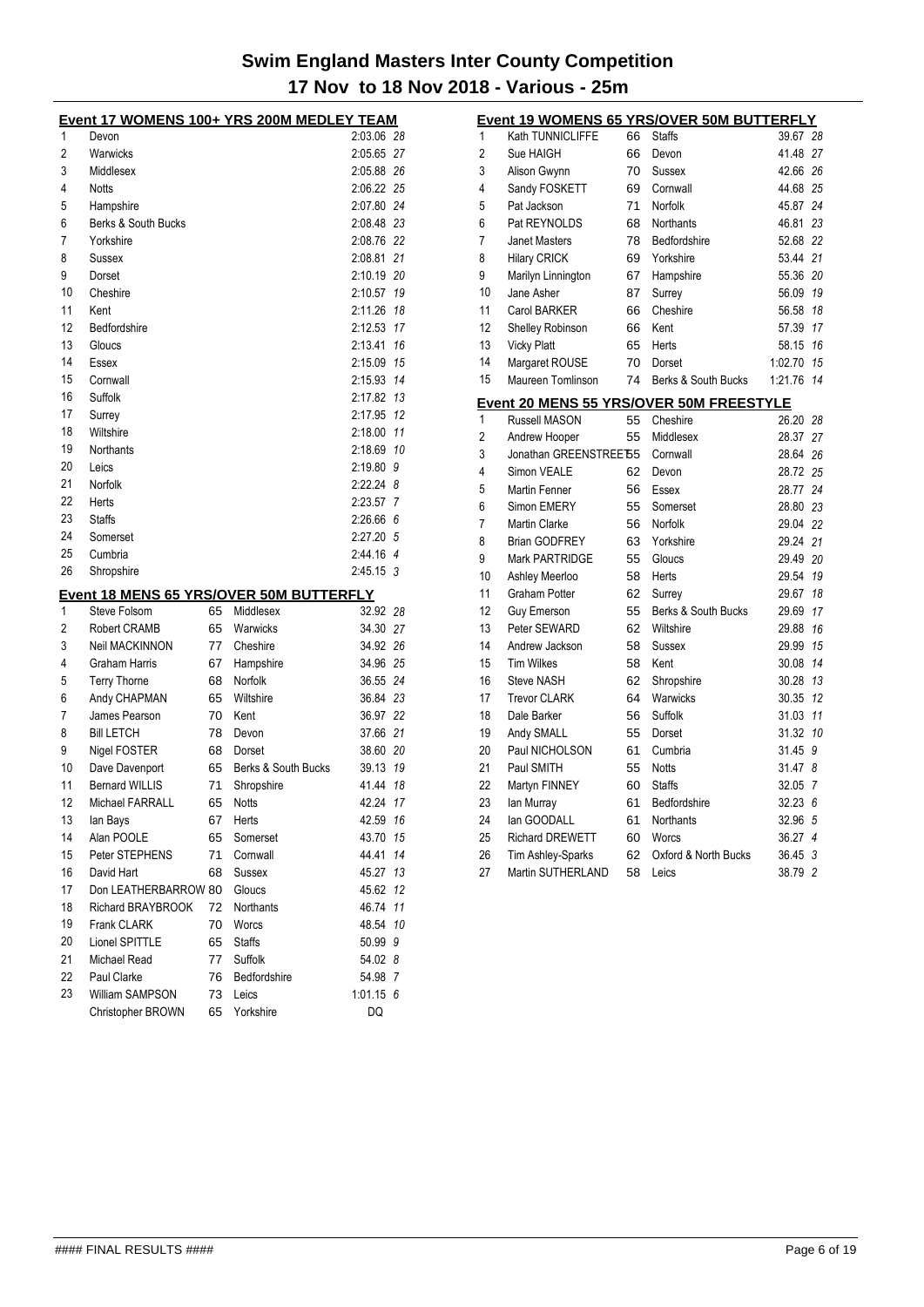|                |                               |          | <u>Event 21 WOMENS 55 YRS/OVER 50M FREESTYLE</u>             |                    |    |
|----------------|-------------------------------|----------|--------------------------------------------------------------|--------------------|----|
| 1              | Hayley BETTINSON              | 55       | Warwicks                                                     | 29.10 28           |    |
| $\overline{2}$ | Philippa Williams             | 56       | Berks & South Bucks                                          | 30.83 27           |    |
| 3              | Alyson Fordham                | 62       | Essex                                                        | 31.18 26           |    |
| 4              | Helen KULA-PRZEZWANS9         |          | Cornwall                                                     | 31.65 25           |    |
| 5              | Rebecca JENKINSON             | 55       | Devon                                                        | 31.67              | 24 |
| 6              | Janet Williams                | 56       | Suffolk                                                      | 32.15 23           |    |
| 7              | Lindsey GOWLAND               | 61       | <b>Staffs</b>                                                | 32.27 22           |    |
| 8              | Dona SIMPSON                  | 57       | Yorkshire                                                    | 32.90 21           |    |
| 9              | Fiona West                    | 58       | <b>Sussex</b>                                                | 33.64              | 20 |
| 10             | Nicky Bindler                 | 56       | Surrey                                                       | 33.69              | 19 |
| 11             | Catherine Beckett             | 62       | Hampshire                                                    | 34.07              | 18 |
| 12             | Jenny Vick                    | 55       | Kent                                                         | 34.59              | 17 |
| 13             | Sally ST CLAIR                | 55       | Dorset                                                       | 34.84              | 16 |
| 14             | Kiyoko NAISH                  | 59       | <b>Notts</b>                                                 | 35.00              | 15 |
| 15             | Jane SNEDDEN                  | 58       | Wiltshire                                                    | 35.33              | 14 |
| 16             | <b>Christine ROSE</b>         | 62       | Gloucs                                                       | 35.73              | 13 |
| 17             | Liz Oliver                    | 56       | Middlesex                                                    | 37.04              | 12 |
| 18             | Jane Blackwell                | 59       | Norfolk                                                      | 38.19              | 11 |
| 19             | Vanessa FOSTER                | 60       | Cumbria                                                      | 39.01              | 10 |
| 20             | Alison WILSON                 | 64       | Shropshire                                                   | 39.14              | 9  |
| 21             | Wendy OLIVER                  | 57       | Somerset                                                     | 39.50 8            |    |
| 22             | Alison WHITEMAN               | 56       | Worcs                                                        | 39.65 7            |    |
| 23             | Pat REYNOLDS                  | 68       | Northants                                                    | 40.16 6            |    |
| 24             | <b>Heather Patrick</b>        | 56       | Bedfordshire                                                 | 40.28 5            |    |
| 25             | Sarah O'NEILL                 | 58       | Cheshire                                                     | 43.06 4            |    |
| 26             | Linda DOOTSON                 | 61       | Leics                                                        | 43.14 3            |    |
| 27             | Juli Jessen                   | 57       | Herts                                                        | 49.26 2            |    |
|                |                               |          |                                                              |                    |    |
| 1              | Paul Hinxman                  | 45       | <b>Event 22 MENS 45 YRS/OVER 50M BACKSTROKE</b><br>Hampshire | 30.58 28           |    |
| $\overline{2}$ | Mark Deakin                   | 47       | Middlesex                                                    | 30.70 27           |    |
| 3              | Mark Salway                   | 50       | <b>Sussex</b>                                                | 31.44 26           |    |
| 4              | Andrew COOPER                 | 45       | Cheshire                                                     | 31.95 25           |    |
| 5              | Alan Burrows                  | 50       | Kent                                                         | 32.51              | 24 |
| 6              | Greg Adams                    | 46       | Berks & South Bucks                                          | 32.62 23           |    |
| 7              | <b>Mark Osterritter</b>       | 46       | Suffolk                                                      | 33.05 22           |    |
| 8              | Simon EDWARDS                 | 51       | <b>Notts</b>                                                 | 33.08 21           |    |
| 9              | Simon Buchan                  | 50       | Norfolk                                                      | 33.24 20           |    |
| 10             | <b>Steve LANGFORD</b>         | 49       | Warwicks                                                     | 33.72              | 19 |
| 11             | Darren BEER                   | 51       | Devon                                                        | 33.85 18           |    |
| 12             | David HOGG                    | 54       | Yorkshire                                                    | 33.95 17           |    |
| 13             | Malcolm LATTA                 | 53       | Worcs                                                        | 34.01              | 16 |
| 14             | Steve CONWAY                  | 54       | Leics                                                        | 34.13              | 15 |
| 15             | Alastair STEWART              | 54       | Cornwall                                                     | 34.14              | 14 |
| 16             | Mark NEWBY                    | 48       | Cumbria                                                      | 34.62              | 13 |
| 17             | Paul Speller                  | 46       | Essex                                                        | 34.74              | 12 |
| Ξ              | John RAWLINGS                 | 51       | Gloucs                                                       | 34.74              | 12 |
| 19             | Andy JEAL                     | 45       | Somerset                                                     | 34.92              | 10 |
| 20             |                               |          |                                                              |                    |    |
| 21             | Andy SMALL                    | 55<br>52 | Dorset                                                       | 34.99              | 9  |
|                | Matt Gomez                    | 49       | Oxford & North Bucks<br><b>Staffs</b>                        | 35.08 8<br>36.09 7 |    |
| 22<br>23       |                               |          |                                                              |                    |    |
|                | Neil SOUTHERN                 |          |                                                              |                    |    |
|                | Konrad ADAMS                  | 50       | Wiltshire                                                    | 36.11 6            |    |
| 24             | John CODINGTON                | 49       | Northants                                                    | 36.42 5            |    |
| 25             | <b>Russell Crew</b>           | 51       | Surrey                                                       | 36.54 4            |    |
| 26             | Phil CARPENTER                | 54       | Shropshire                                                   | 36.82 3            |    |
| 27<br>28       | Julian Swindale<br>Rob Adsley | 55<br>48 | Herts<br>Bedfordshire                                        | 36.87 2<br>38.36 1 |    |

|    |                         |    | <b>Event 23 WOMENS 45 YRS/OVER 50M BACKSTROKE</b> |          |                |
|----|-------------------------|----|---------------------------------------------------|----------|----------------|
| 1  | Michelle Ware           | 45 | Surrey                                            | 31.51    | 28             |
| 2  | Jo Corben               | 48 | Hampshire                                         | 32.78    | 27             |
| 3  | Helen SADLER            | 48 | Cheshire                                          | 33.19 26 |                |
| 4  | Lydianne LOCK           | 49 | Leics                                             | 34.11    | 25             |
| 5  | Rachel LLOYD            | 46 | Warwicks                                          | 34.32 24 |                |
| 6  | Liz Woolner             | 51 | Bedfordshire                                      | 34.46    | 23             |
| 7  | Kate LLOYD              | 47 | Worcs                                             | 34.82 22 |                |
| 8  | Kitty HOLLINGSWORTH 48  |    | Devon                                             | 34.84    | 21             |
| 9  | Bethan BELL             | 45 | Gloucs                                            | 35.05    | 20             |
| 10 | Rebecca Stewart         | 51 | Kent                                              | 35.78    | 19             |
| 11 | Jane DEARDS             | 52 | Cornwall                                          | 36.18    | 18             |
| 12 | Philippa O'GRADY        | 49 | Somerset                                          | 36.36    | 17             |
| 13 | Katrina Farrell         | 48 | Essex                                             | 36.48    | 16             |
| 14 | Jennifer POWELL         | 50 | <b>Staffs</b>                                     | 36.94    | 15             |
| 15 | Sarah Fitzgerald        | 47 | Berks & South Bucks                               | 37.37    | 14             |
| 16 | Diane Christmas         | 51 | Sussex                                            | 38.65    | 13             |
| 17 | Carolyn IRVINE          | 55 | Yorkshire                                         | 38.71    | 12             |
| 18 | <b>Juliette Piesley</b> | 51 | Middlesex                                         | 38.96    | 11             |
| 19 | Hannah Jones            | 46 | Suffolk                                           | 39.01    | 10             |
| 20 | Helen Shingler          | 49 | Herts                                             | 39.86    | 9              |
| 21 | Lynn BLUNDEN            | 45 | Wiltshire                                         | 40.08 8  |                |
| 22 | Sue ARROWSMITH          | 56 | Notts                                             | 40.73    | 7              |
| 23 | Sarah MARTIN            | 48 | Shropshire                                        | 41.37    | 6              |
| 24 | Alison Pickering        | 48 | Norfolk                                           | 42.63    | 5              |
| 25 | Alison PICKFORD         | 48 | Dorset                                            | 43.09    | $\overline{4}$ |
| 26 | Samantha Usher          | 46 | Oxford & North Bucks                              | 43.22    | 3              |
| 27 | Lindsey BRADLEY         | 46 | Cumbria                                           | 47.01    | 2              |
| 28 | Jaq FARROW              | 54 | Northants                                         | 56.90    | $\mathbf{1}$   |
|    |                         |    | <u>Event 24 MENS 35 YRS/OVER 50M BREASTSTROKE</u> |          |                |
| 1  | David Banks             | 36 | Essex                                             | 29.54    | 28             |
| 2  | <b>Martin Bennell</b>   | 41 | Hampshire                                         | 30.30    | 27             |
| 3  | Paul BARNARD            | 37 | Cheshire                                          | 31.25    | -26            |
| 4  | Leon Smith              | 35 | Middlesex                                         | 31.28    | 25             |
| 5  | Chris KNEE              | 39 | Yorkshire                                         | 31.30    | 24             |
| 6  | <b>Ross TURNER</b>      | 38 | Warwicks                                          | 31.36 23 |                |
| 7  | Daryl Mason             | 48 | Herts                                             | 31.72 22 |                |
| 8  | Rob WILL                | 42 | Devon                                             | 32.85 21 |                |
| 9  | Haseley GORDON          | 37 | <b>Notts</b>                                      | 32.93 20 |                |
| 10 | Chris JENKINSON         | 35 | Worcs                                             |          | 19             |
| 11 |                         |    |                                                   | 32.99    |                |
| 12 | Marius Barcikowski      | 42 | Kent                                              | 33.78    | 18             |
|    | Dave Milburn            | 56 | Berks & South Bucks                               | 34.11    | 17             |
| 13 | Keith TYLER             | 40 | Dorset                                            | 34.22    | 16             |
| 14 | Paul Graham             | 39 | <b>Sussex</b>                                     | 34.46    | 15             |
| 15 | Phil BROWN              | 44 | <b>Staffs</b>                                     | 34.64    | 14             |
| 16 | <b>Neil ARTZ</b>        | 42 | Gloucs                                            | 34.65    | 13             |
| 17 | Jerry O'Riordan         | 44 | Surrey                                            | 34.74    | 12             |
| 18 | Myles LITTLE            | 49 | Cumbria                                           | 35.10    | 11             |
| 19 | Mark Claxton            | 47 | Norfolk                                           | 35.13    | 10             |
| 20 | Dan MALCOLM             | 36 | Shropshire                                        | 35.63    | 9              |
| 21 | <b>Alistair Shaw</b>    | 38 | Bedfordshire                                      | 35.99 8  |                |
| 22 | John EDWARDS            | 35 | Leics                                             | 36.00 7  |                |
| 23 | Jeremy SALMON           | 43 | Cornwall                                          | 36.18 6  |                |
| 24 | Steve Denham            | 42 | Suffolk                                           | 36.46    | 5              |
| 25 | Ros DEWEY               | 41 | Wiltshire                                         | 37.04 4  |                |
| 26 | Jason Preston           | 49 | Oxford & North Bucks                              | 37.36 3  |                |
| 27 | Chris TIDMAN            | 44 | Somerset                                          | 37.81    | 2              |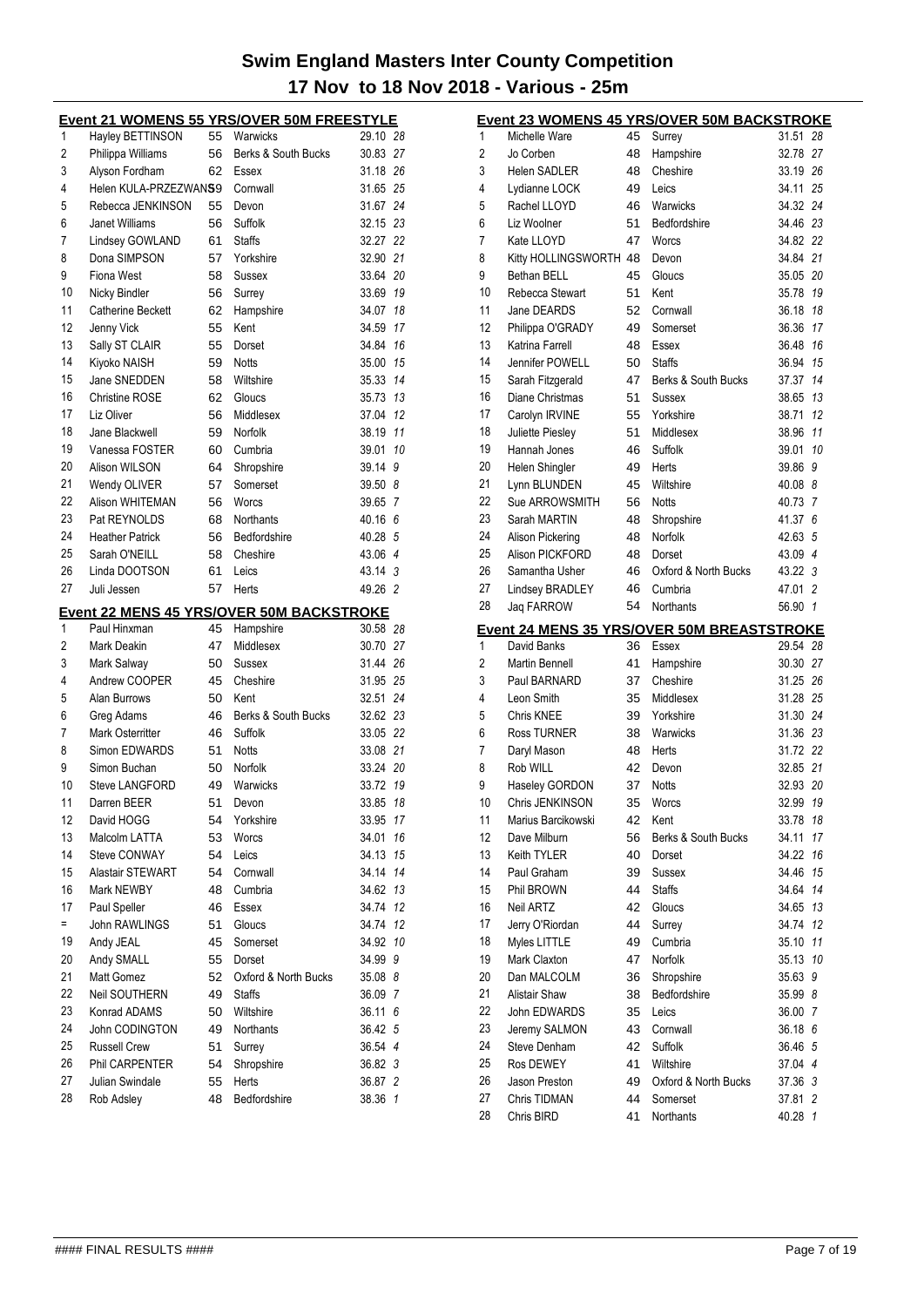|          |                          |          | <b>Event 25 WOMENS 35 YRS/OVER 50M BREASTSTROKE</b>  |                    |    |
|----------|--------------------------|----------|------------------------------------------------------|--------------------|----|
| 1        | Emma Oliver              | 37       | Kent                                                 | 35.57 28           |    |
| 2        | Clare WILKINSON          | 42       | Warwicks                                             | 36.32 27           |    |
| 3        | Sarah Pearse             | 36       | Bedfordshire                                         | 36.41 26           |    |
| 4        | Dawn Palmer              | 42       | Essex                                                | 37.05 25           |    |
| 5        | <b>Fleur Parker</b>      | 42       | Hampshire                                            | 37.27 24           |    |
| 6        | Alex MCCREA              | 39       | Devon                                                | 37.73 23           |    |
| 7        | Kirsty Johnson           | 37       | Berks & South Bucks                                  | 38.05 22           |    |
| 8        | Sally EVERS              | 43       | Yorkshire                                            | 38.47 21           |    |
| 9        | Hannah ATKIN             | 39       | Cheshire                                             | 38.72 20           |    |
| 10       | Laure Kearns             | 35       | Middlesex                                            | 39.00              | 19 |
| 11       | Heidi BELL-WEST          | 48       | Somerset                                             | 39.05              | 18 |
| 12       | Liz Griffin-Hind         | 46       | Sussex                                               | 39.20 17           |    |
| 13       | Kate NIMMO               | 42       | Gloucs                                               | 39.51              | 16 |
| 14       | Sarah BROOKSBANK         | 41       | Leics                                                | 39.80 15           |    |
| 15       | Karen YENDOLE            | 38       | Dorset                                               | 40.37 14           |    |
| 16       | Emma Anderson            | 42       | Oxford & North Bucks                                 | 40.63 13           |    |
| 17       | Justine DRURY            | 46       | <b>Notts</b>                                         | 40.79 12           |    |
| 18       | Kirsty PENBERTHY         | 36       | Wiltshire                                            | 40.86              | 11 |
| 19       | Melanie Holland          | 44       | Norfolk                                              | 41.97 10           |    |
| 20       | Amy CHIPPETT             | 36       | Cornwall                                             | 42.22 9            |    |
| 21       | Dani Harrison            | 46       | Herts                                                | 43.00 8            |    |
| 22       | Anne TURNER              | 37       | <b>Staffs</b>                                        | 43.37 7            |    |
| 23       | Emma GOODWIN             | 43       | Shropshire                                           | 44.66 6            |    |
| 24       | Rebecca CHAFFER          | 43       | Cumbria                                              | 45.31 5            |    |
| 25       | Julia Dawe               | 53       | Surrey                                               | 46.09 4            |    |
| 26       | Amanda Knight            | 44       | Suffolk                                              | 46.90 3            |    |
| 27       | Kae NEUSTADT             | 43       | Worcs                                                | 50.34 2            |    |
| 28       | Paula THOMAS             | 41       | Northants                                            | 52.56 1            |    |
|          |                          |          |                                                      |                    |    |
|          |                          |          |                                                      |                    |    |
| 1        | Alistair CRAWFORD        | 34       | Event 26 MENS 25 YRS/OVER 50M BUTTERFLY<br>Yorkshire | 24.87 28           |    |
| 2        | Warren BARRETT           | 31       | Devon                                                | 25.69 27           |    |
| 3        | Matthew NICHOLSON        | 27       | Cumbria                                              | 25.88 26           |    |
| 4        | <b>Adam MATTHEWS</b>     | 25       | Cornwall                                             | 26.03 25           |    |
| 5        | <b>James WARDLE</b>      | 33       | Warwicks                                             | 26.12 24           |    |
| 6        | Michael Procter          | 25       | Oxford & North Bucks                                 | 26.24 23           |    |
| 7        | Craig WARD               | 33       | Cheshire                                             | 26.34 22           |    |
| 8        | Paul WILKES              | 34       | Worcs                                                | 26.92 21           |    |
| 9        | Mike DAKIN               | 32       | <b>Notts</b>                                         | 27.03 20           |    |
| 10       | <b>Grant Cooper</b>      | 43       | Kent                                                 | 27.20 19           |    |
| 11       | James Sanderson          | 25       | Hampshire                                            | 27.40              | 18 |
| 12       | Dan PICKUP               | 29       | Wiltshire                                            | 27.59              | 17 |
| 13       | Douglas Flockhart        | 35       | Middlesex                                            | 27.87              | 16 |
| 14       | Rich HILL                | 30       | Somerset                                             | 28.14              | 15 |
| 15       | <b>Thomas Heskett</b>    | 26       | Sussex                                               | 28.20              | 14 |
| 16       | Andy LYLE                | 35       | Shropshire                                           | 29.06              | 13 |
| 17       | Jack Donoghue            | 25       | Herts                                                | 29.37              | 12 |
| 18       | Andrew Omand             | 33       | Berks & South Bucks                                  | 29.38              | 11 |
| 19       | Lawrence Lowman          | 29       | Suffolk                                              | 29.39              | 10 |
| 20       | Bryan FEILDER            | 41       | Dorset                                               | 29.53 9            |    |
| 21       | Chris Searle             | 26       | Norfolk                                              | 29.74 8            |    |
| 22       | Chris STREET             | 29       | Gloucs                                               | 30.26 7            |    |
| 23       | Olegas Petrikas          | 30       | Surrey                                               | 31.316             |    |
| 24       | Josh Strafford           | 27       | Essex                                                | 31.32 5            |    |
| 25       | Steven SAY               | 26       | <b>Staffs</b>                                        | 31.37 4            |    |
| 26       | Rory Kemp                | 28       | Bedfordshire                                         | 31.39 3            |    |
| 27<br>28 | Darryl VOKES<br>Felix NG | 33<br>33 | Northants                                            | 31.67 2<br>32.88 1 |    |

|    |                               |    | Event 27 WOMENS 25 YRS/OVER 50M BUTTERFLY                   |          |                |
|----|-------------------------------|----|-------------------------------------------------------------|----------|----------------|
| 1  | Gina Heyn                     | 34 | Middlesex                                                   | 29.43 28 |                |
| 2  | Elizabeth Bellinger           | 40 | Herts                                                       | 29.88 27 |                |
| 3  | <b>Justine CLARK</b>          | 30 | Warwicks                                                    | 30.25 26 |                |
| 4  | Sarah QUARTERMAINE 32         |    | Cornwall                                                    | 30.57    | 25             |
| 5  | Ceris WESTLAKE                | 27 | Gloucs                                                      | 30.80 24 |                |
| 6  | <b>Emily FREEMAN</b>          | 28 | Dorset                                                      | 30.99 23 |                |
| 7  | Noemie Plumridge              | 32 | Hampshire                                                   | 31.06 22 |                |
| 8  | Claire Evelyn                 | 31 | Bedfordshire                                                | 31.50    | 21             |
| 9  | Lauren Wilcox                 | 32 | Kent                                                        | 31.60    | 20             |
| 10 | Sophie Trotter                | 29 | Berks & South Bucks                                         | 31.70    | 19             |
| 11 | Emma CHALLIS                  | 32 | Devon                                                       | 31.73    | 18             |
| 12 | Deborah CROSSLAND             | 31 | Yorkshire                                                   | 32.33    | 17             |
| 13 | Laura CRANSHAW                | 31 | Worcs                                                       | 32.36    | 16             |
| 14 | Michelle Curry                | 31 | Essex                                                       | 32.43    | 15             |
| 15 | Laura ATKINSON                | 28 | Wiltshire                                                   | 32.55    | 14             |
| 16 | Michelle WAREING              | 26 | Cheshire                                                    | 32.67    | 13             |
| 17 | Karen ROSS                    | 34 | Northants                                                   | 32.83    | 12             |
| 18 | Jenni GILBERT                 | 27 | Somerset                                                    | 32.94    | 11             |
| 19 | Katie LOKER                   | 33 | Notts                                                       | 34.21    | 10             |
| 20 | Sarah Nisbet                  | 30 | Sussex                                                      | 34.24    | 9              |
| 21 | Lydianne LOCK                 | 49 | Leics                                                       | 34.75 8  |                |
| 22 | Sarah Wyllie-Howkins          | 41 | Oxford & North Bucks                                        | 35.07    | 7              |
| 23 | Sophie Liddament              | 26 | Norfolk                                                     | 35.52    | 6              |
| 24 | Gemma CANNON                  | 26 | Suffolk                                                     | 37.03    | 5              |
| 25 | <b>Claire PEARCE</b>          | 38 | Shropshire                                                  | 37.59 4  |                |
| 26 | Laura Kerrigan                | 33 | Surrey                                                      | 39.13 3  |                |
| 27 | Julia CAPPER                  | 35 | Cumbria                                                     | 40.95 2  |                |
| 28 | Xenia DENSON                  | 34 | <b>Staffs</b>                                               | 41.41    | $\overline{1}$ |
|    |                               |    |                                                             |          |                |
|    |                               |    |                                                             |          |                |
| 1  | Ryan FLANAGAN                 | 24 | <u>Event 28 MENS 18 YRS/OVER 50M FREESTYLE</u><br>Yorkshire | 22.69    | 28             |
| 2  | Adam FROST                    | 23 | Cheshire                                                    | 23.24 27 |                |
| 3  | <b>Charlie HAYNES</b>         | 21 | Cornwall                                                    | 23.66 26 |                |
| 4  | Jean-Jacques Choron           | 21 | Sussex                                                      | 24.09    | 25             |
| 5  | Oskar Jones                   | 18 | Middlesex                                                   | 24.14 24 |                |
| 6  | James DAWE                    | 24 | Devon                                                       | 24.32 23 |                |
| 7  | James Blaby                   | 21 | Berks & South Bucks                                         | 24.40    | 22             |
| 8  | Luke ROXBURGH                 | 19 | Dorset                                                      | 24.46    | 21             |
| 9  | <b>Brandon HAMILTON</b>       | 21 | Warwicks                                                    | 24.62 20 |                |
| 10 | Wylie BALL                    | 24 | Gloucs                                                      | 24.71 19 |                |
| 11 | Ben BARSBY                    | 23 | Notts                                                       | 24.83    | 18             |
| 12 | Christopher Murphy            | 22 | Bedfordshire                                                | 25.25    | 17             |
| 13 | Marcus EATON                  | 24 | Northants                                                   | 25.27    | 16             |
| 14 | Tom BOYT                      | 19 | Suffolk                                                     | 25.28    | 15             |
| 15 | <b>Clive Marquis</b>          | 20 | Hampshire                                                   | 25.37    | 14             |
| 16 | Luke Bryan                    | 18 | Norfolk                                                     | 25.43    | 13             |
| 17 | Morgan Portat                 | 20 | Surrey                                                      | 25.66    | 12             |
| 18 | <b>Callum Davis</b>           | 18 | Herts                                                       | 25.85    | 11             |
| 19 | Sear CHANDLER                 | 18 | Wiltshire                                                   | 25.99    | 10             |
| 20 | Luke De Clerk                 | 21 | Kent                                                        | 26.09    | 9              |
| 21 | Paul WILKES                   | 34 | Worcs                                                       | 26.47 8  |                |
| 22 | Callum HENDRIE                | 18 | Somerset                                                    | 26.72 7  |                |
| 23 | <b>Ben Walker</b>             | 23 | Oxford & North Bucks                                        | 27.38 6  |                |
| 24 | <b>Jack WATTS</b>             | 28 | Staffs                                                      | 27.98    | 5              |
| 25 | Philip HAWKRIGG               | 43 | Cumbria                                                     | 28.82 4  |                |
| 26 | Tom PIGGOT                    | 18 | Shropshire                                                  | 28.90 3  |                |
| 27 | James PERROTT<br>Luke Goodall | 20 | Leics                                                       | 29.05 2  |                |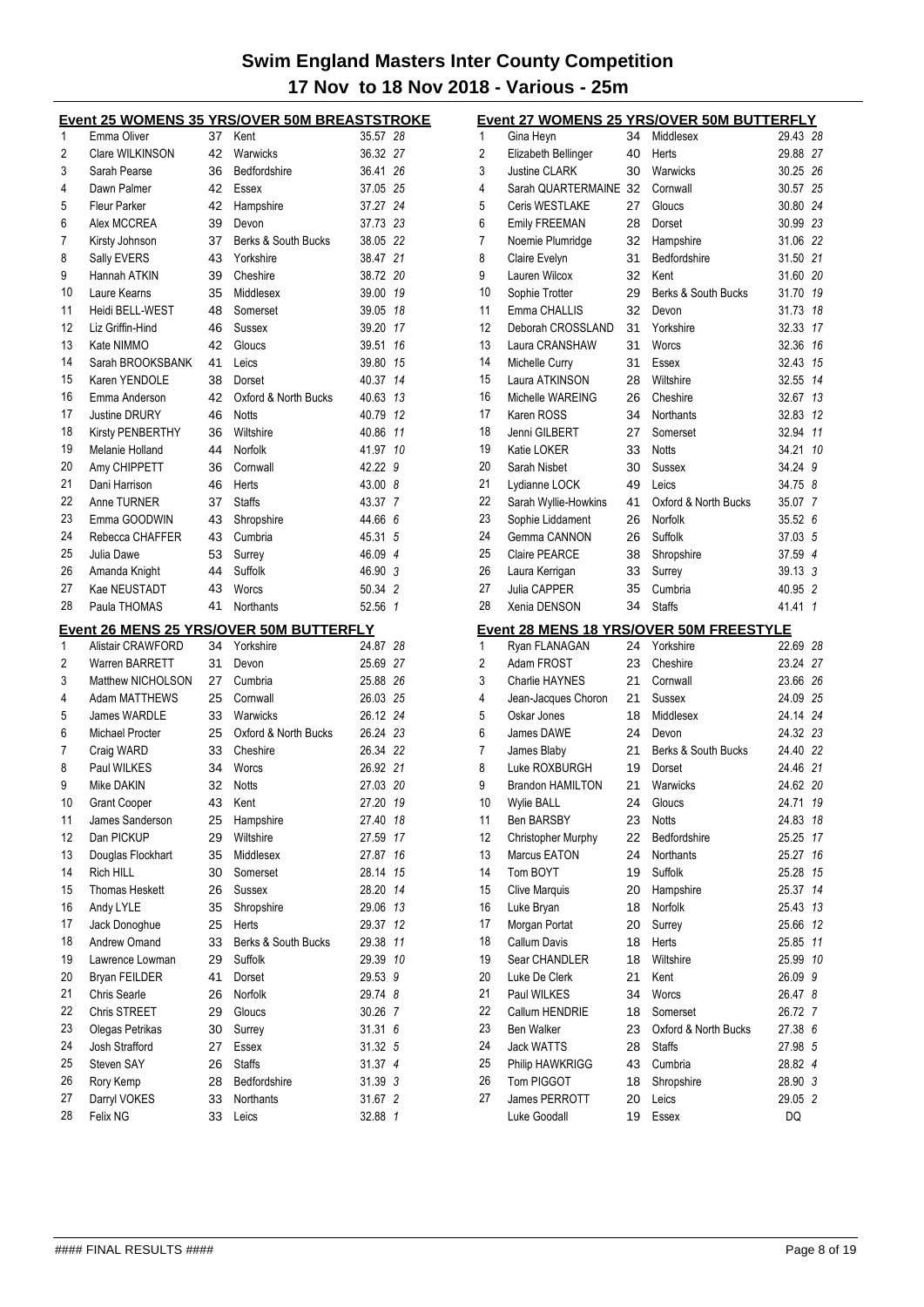|    | <u>Event 29 WOMENS 18 YRS/OVER 50M FREESTYLE</u> |    |                      |                 |
|----|--------------------------------------------------|----|----------------------|-----------------|
| 1  | Tegan DREW                                       | 18 | Devon                | 27.20 28        |
| 2  | Sophy Croydon-Kempster19                         |    | Sussex               | 27.49 27        |
| 3  | Melissa Dolby                                    | 23 | Bedfordshire         | 27.70 26        |
| 4  | Amie BUTTLE                                      | 21 | Warwicks             | 27.82 25        |
| 5  | Kate JOLLY                                       | 22 | Yorkshire            | 27.85 24        |
| 6  | Fiona HARDIE                                     | 24 | Dorset               | 28.06 23        |
| 7  | Clara Nutting                                    | 24 | Surrey               | 28.09 22        |
| 8  | <b>Jess Davies</b>                               | 21 | Hampshire            | 28.20 21        |
| 9  | Emma WILLIAMS                                    | 20 | Gloucs               | 28.33<br>20     |
| 10 | Olivia Neale                                     | 18 | Berks & South Bucks  | 28.54<br>19     |
| 11 | Imogen GOULD                                     | 23 | Notts                | 28.63<br>18     |
| 12 | <b>Kelly Sanders</b>                             | 31 | Herts                | 28.69<br>17     |
| 13 | Emily HOEY                                       | 22 | Cornwall             | 28.72<br>16     |
| 14 | Tara Coleman                                     | 22 | Suffolk              | 28.79<br>15     |
| 15 | Zoe Liakolos                                     | 29 | Middlesex            | 29.34<br>14     |
| 16 | Sam WALKER                                       | 19 | Somerset             | 29.49 13        |
| 17 | Amy PERFIT                                       | 23 | <b>Staffs</b>        | 29.52<br>12     |
| 18 | Jodie Mitchell                                   | 20 | Kent                 | 29.56<br>11     |
| 19 | Laura CRANSHAW                                   | 31 | Worcs                | 29.68<br>10     |
| 20 | <b>Chloe Phillips</b>                            | 19 | Essex                | 29.87<br>9      |
| 21 | <b>Marion Bryant</b>                             | 23 | Norfolk              | 29.92 8         |
| 22 | Ellen MCDONALD                                   | 19 | Leics                | 31.21 7         |
| 23 | Kirsty PENBERTHY                                 | 36 | Wiltshire            | 31.32 6         |
| 24 | Molly HALE                                       | 18 | Cumbria              | 32.15 5         |
| 25 | Kelly FODEN                                      | 22 | Cheshire             | 34.02 4         |
| 26 | <b>Harriet PALMER</b>                            | 19 | Northants            | 34.41 3         |
| 27 | Noah Cadle                                       | 21 | Oxford & North Bucks | 34.95 2         |
|    |                                                  |    |                      |                 |
| 28 |                                                  |    |                      |                 |
|    | Angela SPENCER                                   | 46 | Shropshire           | 36.07 1         |
|    | Event 30 MENS/WOMENS 220+ YRS 200M MEDLEY TE     |    |                      |                 |
| 1  | Cheshire                                         |    |                      | 2:09.85 28      |
| 2  | Warwicks                                         |    |                      | 2:12.77 27      |
| 3  | Surrey                                           |    |                      | 2:17.12 26      |
| 4  | Yorkshire                                        |    |                      | 2:18.04 25      |
| 5  | Gloucs                                           |    |                      | 2:20.09 24      |
| 6  | Suffolk                                          |    |                      | 2:21.04 23      |
| 7  | Essex                                            |    |                      | 2:21.61 22      |
| 8  | Middlesex                                        |    |                      | 2:21.71 21      |
| 9  | Devon                                            |    |                      | 2:21.80 20      |
| 10 | Cornwall                                         |    |                      | 2:24.44<br>19   |
| 11 | Sussex                                           |    |                      | 2:24.49<br>18   |
| 12 | Wiltshire                                        |    |                      | 2:24.97<br>17   |
| 13 | Berks & South Bucks                              |    |                      | 2:25.18<br>16   |
| 14 | <b>Notts</b>                                     |    |                      | 2:25.33<br>15   |
| 15 | Somerset                                         |    |                      | 14<br>2:28.76   |
| 16 | Norfolk                                          |    |                      | 2:30.90<br>13   |
| 17 | Hampshire                                        |    |                      | 2:31.93<br>12   |
| 18 | Leics                                            |    |                      | 2:33.34<br>11   |
| 19 | Dorset                                           |    |                      | 2:33.39<br>10   |
| 20 | Bedfordshire                                     |    |                      | 2:33.63 9       |
| 21 | Shropshire                                       |    |                      | 2:36.24 8       |
| 22 | Worcs                                            |    |                      | 2:40.53 7       |
| 23 | <b>Staffs</b>                                    |    |                      | 2:44.82 6       |
| 24 | Cumbria                                          |    |                      | 2:48.37 5       |
| 25 | Northants<br>Herts                               |    |                      | 2:48.69 4<br>DQ |

|          | Event 31 WOMENS 140+ YRS 200M MEDLEY TEAM |                        |    |
|----------|-------------------------------------------|------------------------|----|
| 1        | Warwicks                                  | 2:09.54                | 28 |
| 2        | Middlesex                                 | 2:10.51                | 27 |
| 3        | Kent                                      | 2:12.65                | 26 |
| 4        | Yorkshire                                 | 2:12.88 25             |    |
| 5        | Hampshire                                 | 2:13.27                | 24 |
| 6        | Sussex                                    | 2:13.46 23             |    |
| 7        | Herts                                     | 2:13.68 22             |    |
| 8        | Cheshire                                  | 2:14.44 21             |    |
| 9        | Devon                                     | 2:14.77                | 20 |
| 10       | Berks & South Bucks                       | 2:15.97                | 19 |
| 11       | Wiltshire                                 | 2:17.48                | 18 |
| 12       | Gloucs                                    | 2:17.51                | 17 |
| 13       | <b>Notts</b>                              | 2:18.27                | 16 |
| 14       | Bedfordshire                              | 2:18.51                | 15 |
| 15       | Essex                                     | 2:18.76                | 14 |
| 16       | Norfolk                                   | 2:19.21                | 13 |
| 17       | Leics                                     | 2:22.57                | 12 |
| 18       | Surrey                                    | 2:24.35                | 11 |
| 19       | Dorset                                    | 2:24.95                | 10 |
| 20       | <b>Northants</b>                          | 2:26.45                | 9  |
| 21       | Suffolk                                   | 2:28.99                | 8  |
| 22       | Cornwall                                  | 2:29.69                | 7  |
| 23       | Oxford & North Bucks                      | 2:30.08 6              |    |
| 24       | Worcs                                     | 2:31.10 5              |    |
| 25       | Somerset                                  | 2:32.19 4              |    |
| 26       | Cumbria                                   | 2:36.08 3              |    |
| 27       | <b>Staffs</b>                             | 2:39.68 2              |    |
|          |                                           |                        |    |
| 28       | Shropshire                                | 2:49.77 1              |    |
|          | Event 32 MENS 140+ YRS 200M MEDLEY TEAM   |                        |    |
| 1        | Yorkshire                                 | 1:48.82 28             |    |
| 2        | Essex                                     | 1:50.33                | 27 |
| 3        | Hampshire                                 | 1:53.28                | 26 |
| 4        | Warwicks                                  | 1:54.26                | 25 |
| 5        | Cheshire                                  | 1:55.53 24             |    |
| 6        | Devon                                     | 1:55.86 23             |    |
| 7        | Sussex                                    | 1:57.48                | 22 |
| 8        | Middlesex                                 | 1:57.91                | 21 |
| 9        | Kent                                      | 1:57.92 20             |    |
| 10       | Notts                                     | 1:57.94 19             |    |
| 11       | Gloucs                                    | 2:02.53                | 18 |
| 12       | Surrey                                    | 2:03.05                | 17 |
| 13       | Herts                                     | 2:03.13                | 16 |
| 14       | Norfolk                                   | 2:03.71                | 15 |
| 15       | Berks & South Bucks                       | 2:04.08                | 14 |
| 16       | Dorset                                    | 2:05.21                | 13 |
| 17       | Oxford & North Bucks                      | 2:05.66                | 12 |
| 18       | Bedfordshire                              | 2:06.26                | 11 |
| 19       | Worcs                                     | 2:07.39                | 10 |
| 20       | Leics                                     | 2:08.87                | 9  |
| 21       | Suffolk                                   | 2:09.53 8              |    |
| 22       | Cumbria                                   | 2:11.27 7              |    |
| 23       | Wiltshire                                 | 2:15.406               |    |
| 24<br>25 | Somerset<br><b>Staffs</b>                 | 2:15.57 5              |    |
| 26       | Northants                                 | 2:18.65 4<br>2:23.40 3 |    |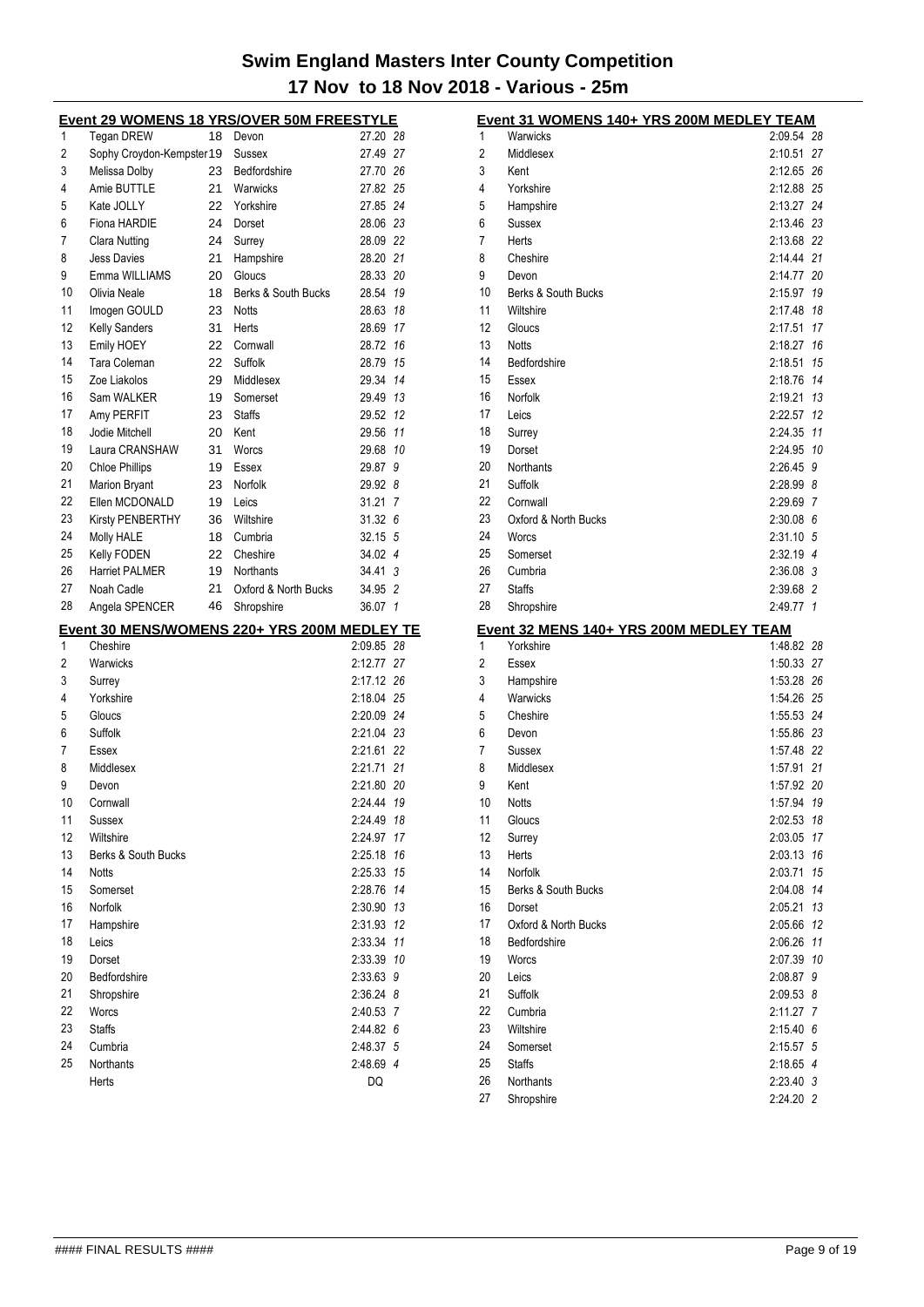|          | Event 33 WOMENS 072+ YRS 200M MEDLEY TEAM |             |     |
|----------|-------------------------------------------|-------------|-----|
| 1        | Devon                                     | 2:00.20 28  |     |
| 2        | Warwicks                                  | 2:04.75 27  |     |
| 3        | Middlesex                                 | 2:05.31 26  |     |
| 4        | Yorkshire                                 | 2:06.88 25  |     |
| 5        | Berks & South Bucks                       | 2:07.00 24  |     |
| 6        | <b>Sussex</b>                             | 2:07.78 23  |     |
| 7        | Bedfordshire                              | 2:07.88 22  |     |
| 8        | <b>Notts</b>                              | 2:08.09 21  |     |
| 9        | Dorset                                    | 2:09.30 20  |     |
| 10       | Essex                                     | 2:10.66 19  |     |
| 11       | Hampshire                                 | 2:10.69     | 18  |
| 12       | Cornwall                                  | 2:11.65     | 17  |
| 13       | Kent                                      | 2:13.25 16  |     |
| 14       | Gloucs                                    | 2:13.63 15  |     |
| 15       | <b>Staffs</b>                             | 2:13.77 14  |     |
| 16       | Wiltshire                                 | 2:14.20 13  |     |
| 17       | Cheshire                                  | 2:14.76 12  |     |
| 18       | Herts                                     | 2:14.99     | 11  |
| 19       | Norfolk                                   | 2:15.92     | 10  |
| 20       | Suffolk                                   | 2:18.27     | 9   |
| 21       | Surrey                                    | 2:18.56 8   |     |
| 22       | Somerset                                  | 2:22.00 7   |     |
| 23       | Leics                                     | 2:25.31     | 6   |
| 24       | Northants                                 | 2:25.51 5   |     |
| 25       | Shropshire                                | 2:36.90 4   |     |
| 26       | Cumbria                                   | 2:49.08 3   |     |
|          | Event 34 MENS 072+ YRS 200M MEDLEY TEAM   |             |     |
|          |                                           |             |     |
| 1        | Devon                                     | 1:45.54 28  |     |
| 2        | Yorkshire                                 | 1:47.50 27  |     |
| 3        |                                           | 1:48.28 26  |     |
| 4        | Hampshire<br>Gloucs                       | 1:49.54 25  |     |
| 5        | Cornwall                                  | 1:51.73 24  |     |
| 6        | <b>Notts</b>                              | 1:52.30 23  |     |
| 7        | Cheshire                                  | 1:52.57 22  |     |
| 8        | Sussex                                    | 1:53.18 21  |     |
| 9        | Berks & South Bucks                       | 1:53.62 20  |     |
| 10       | Warwicks                                  | 1:53.63 19  |     |
| 11       | Surrey                                    | 1:54.86     | 18  |
| 12       | Kent                                      | 1:54.89     | 17  |
| 13       | Middlesex                                 | 1:55.63     | 16  |
| 14       | Bedfordshire                              | 1:55.67     | 15  |
| 15       | Norfolk                                   | 1:55.77     | 14  |
| 16       | Dorset                                    | 1:57.09 13  |     |
| 17       | Wiltshire                                 | 1:57.18 12  |     |
| 18       | Essex                                     | 1:59.38     | 11  |
| 19       | Herts                                     | 2:00.59     | 10  |
| 20       | Suffolk                                   | 2:00.77     | - 9 |
| 21       | <b>Staffs</b>                             | 2:01.81     | - 8 |
| 22       | Oxford & North Bucks                      | 2:03.84 7   |     |
| 23       | Shropshire                                | $2:04.11$ 6 |     |
| 24       | Somerset                                  | 2:04.34 5   |     |
| 25       | Cumbria                                   | 2:05.54 4   |     |
| 26       | Worcs                                     | 2:07.14 3   |     |
| 27<br>28 | Northants                                 | 2:09.37 2   |     |

|                |                         |    | Event 35 WOMENS 65 YRS/OVER 50M FREESTYLE |          |                |
|----------------|-------------------------|----|-------------------------------------------|----------|----------------|
| 1              | Kath TUNNICLIFFE        | 66 | <b>Staffs</b>                             | 34.30 28 |                |
| 2              | Sue HAIGH               | 66 | Devon                                     | 35.22 27 |                |
| 3              | Alison Gwynn            | 70 | Sussex                                    | 36.07 26 |                |
| 4              | Pat REYNOLDS            | 68 | Northants                                 | 39.04 25 |                |
| 5              | Jean HOWARD-JONES       | 75 | Dorset                                    | 40.63 24 |                |
| 6              | Carol BARKER            | 66 | Cheshire                                  | 41.04 23 |                |
| 7              | Pat Jackson             | 71 | Norfolk                                   | 41.15 22 |                |
| 8              | Anne Cork               | 67 | Berks & South Bucks                       | 41.19 21 |                |
| 9              | Jane Asher              | 87 | Surrey                                    | 41.27 20 |                |
| 10             | <b>Shelley Robinson</b> | 66 | Kent                                      | 41.37    | 19             |
| 11             | Carol Hullet            | 70 | Essex                                     | 41.67    | 18             |
| 12             | Diana KAYE              | 65 | Yorkshire                                 | 41.79    | 17             |
| 13             | <b>Yvonne Tomey</b>     | 67 | Herts                                     | 43.08    | 16             |
| 14             | Jackie Jackson          | 80 | Middlesex                                 | 43.70 15 |                |
| 15             | Vivien BELL-WEST        | 73 | Somerset                                  | 44.17    | 14             |
| 16             | Diane Ford              | 75 | Hampshire                                 | 44.47 13 |                |
| 17             | Andrea Minor            | 70 | Bedfordshire                              | 44.48    | 12             |
| 18             | <b>Vicky BUCK</b>       | 68 | Cornwall                                  | 45.66    | 11             |
| 19             | Lesley CLIFF            | 70 | <b>Notts</b>                              | 47.65    | 10             |
| 20             | Carol HICKMAN           | 68 | Warwicks                                  | 48.26    | 9              |
| 21             | Jane BROWN              | 69 | Gloucs                                    | 48.51    | 8              |
| 22             | Muriel HITCHCOCK        | 80 | Wiltshire                                 | 57.24    | $\overline{7}$ |
|                |                         |    | Event 36 MENS 65 YRS/OVER 50M FREESTYLE   |          |                |
| 1              | Chris Dunn              | 72 | Herts                                     | 29.55 28 |                |
| $\overline{c}$ | Christopher BROWN       | 65 | Yorkshire                                 | 30.60 27 |                |
| 3              | <b>Robert CRAMB</b>     | 65 | Warwicks                                  | 30.73 26 |                |
| 4              | Graham Harris           | 67 | Hampshire                                 | 30.78 25 |                |
| 5              | <b>Terry Thorne</b>     | 68 | Norfolk                                   | 31.17 24 |                |
| 6              | John ANDERSON           | 65 | Somerset                                  | 31.38 23 |                |
| 7              | Steve Folsom            | 65 | Middlesex                                 | 31.69 22 |                |
| 8              | Dave Davenport          | 65 | Berks & South Bucks                       | 32.08 21 |                |
| 9              | Dave HEMBROW            | 71 | Dorset                                    | 32.92 20 |                |
| 10             | James Pearson           | 70 | Kent                                      | 33.22 19 |                |
| 11             | Joe Lounds-Keast        | 67 | Bedfordshire                              | 33.40    | 18             |
| 12             | Derek BOOTH             | 69 | Cheshire                                  | 33.97    | 17             |
| 13             | <b>Bill LETCH</b>       | 78 | Devon                                     | 34.01    | 16             |
| 14             | Michael FARRALL         | 65 | <b>Notts</b>                              | 34.46    | 15             |
| 15             | <b>Frank CLARK</b>      | 70 | Worcs                                     | 35.91    | 14             |
| 16             | David Hart              | 68 | Sussex                                    | 36.10    | 13             |
| 17             | Don LEATHERBARROW 80    |    | Gloucs                                    | 36.24    | 12             |
| 18             | Peter STEPHENS          | 71 | Cornwall                                  | 36.55    | 11             |
| 19             | Michael Read            | 77 | Suffolk                                   | 37.78    | 10             |
| 20             | <b>Bob APEL</b>         | 74 | <b>Northants</b>                          | 38.34    | 9              |
| 21             | Derek Gore              | 78 | Essex                                     | 39.03 8  |                |
| 22             | Lionel SPITTLE          | 65 | <b>Staffs</b>                             | 39.34    | 7              |
| 23             | Patrick COLE            | 66 | Wiltshire                                 | 42.27 6  |                |
| 24             | <b>Barry TWIGG</b>      | 73 | Leics                                     | 44.30 5  |                |
| 25             | Malcolm ADKINS          | 79 | Shropshire                                | 53.40 4  |                |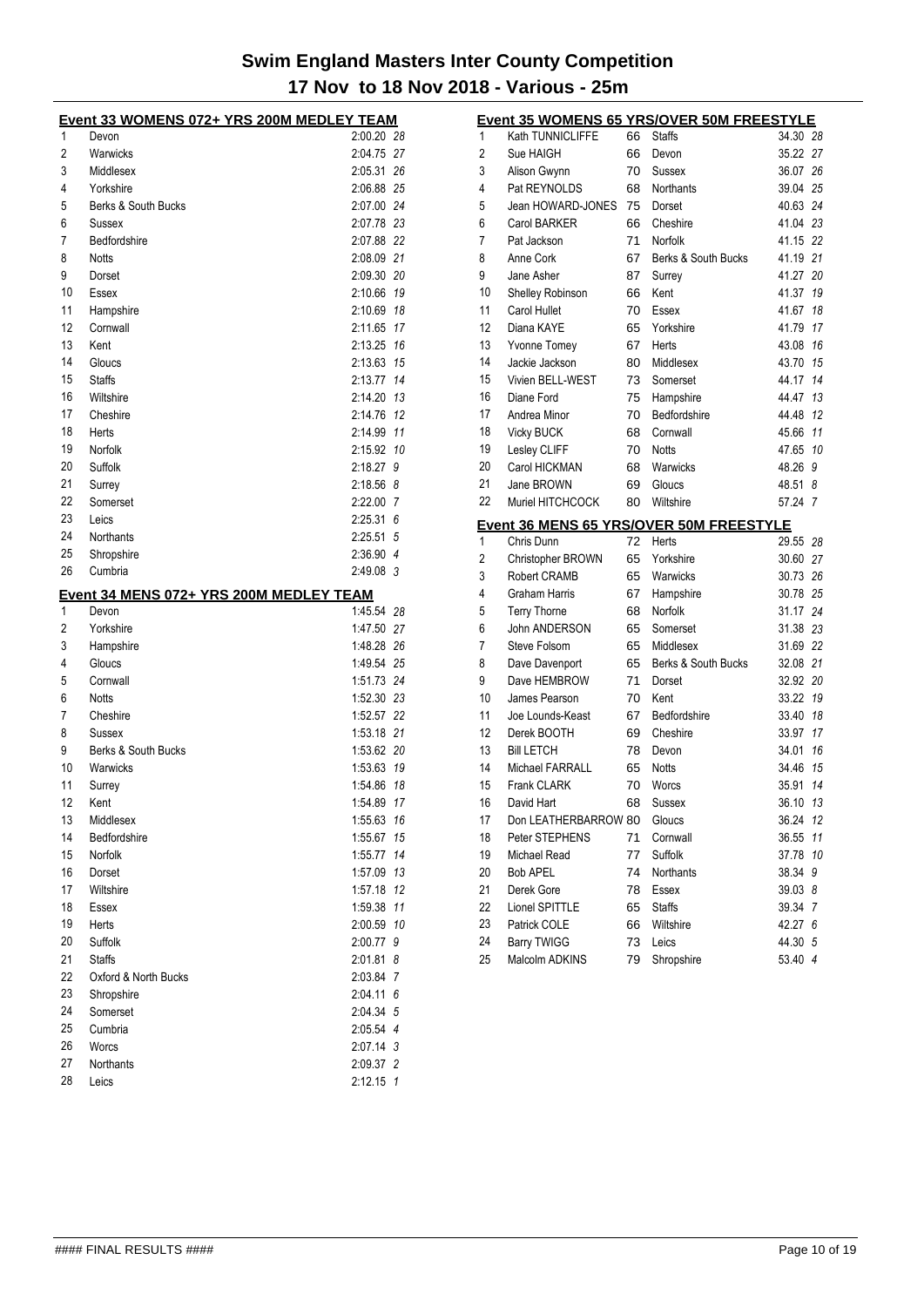|    |                        |    | <b>Event 37 WOMENS 55 YRS/OVER 50M BACKSTROKE</b> |          |    |
|----|------------------------|----|---------------------------------------------------|----------|----|
| 1  | Jacqueline GRACE       | 56 | Warwicks                                          | 35.52 28 |    |
| 2  | Helen KULA-PRZEZWANS9  |    | Cornwall                                          | 37.43 27 |    |
| 3  | Rebecca JENKINSON      | 55 | Devon                                             | 37.53 26 |    |
| 4  | Philippa Williams      | 56 | Berks & South Bucks                               | 37.79 25 |    |
| 5  | Eileen Luther          | 60 | Essex                                             | 37.81    | 24 |
| 6  | <b>Janet Williams</b>  | 56 | Suffolk                                           | 38.41    | 23 |
| 7  | Diana NASH             | 64 | Shropshire                                        | 38.44 22 |    |
| 8  | Kathy Bidnall          | 63 | Sussex                                            | 39.43 21 |    |
| 9  | Carolyn IRVINE         | 55 | Yorkshire                                         | 39.46 20 |    |
| 10 | Jane SNEDDEN           | 58 | Wiltshire                                         | 40.07 19 |    |
| 11 | Sue ARROWSMITH         | 56 | <b>Notts</b>                                      | 40.49 18 |    |
| 12 | Chris BARNETT          | 58 | Leics                                             | 40.51    | 17 |
| 13 | Sally ST CLAIR         | 55 | Dorset                                            | 41.00    | 16 |
| 14 | Jenny Vick             | 55 | Kent                                              | 42.74 15 |    |
| 15 | Pauline Hogg           | 61 | Hampshire                                         | 42.76 14 |    |
| 16 | <b>Gill FERRIS</b>     | 64 | Gloucs                                            | 43.02 13 |    |
| 17 | Judith Wiles           | 55 | Surrey                                            | 43.43 12 |    |
| 18 | <b>Tracey ELLIS</b>    | 56 | <b>Staffs</b>                                     | 43.95 11 |    |
| 19 | Jackie Maycock         | 56 | Bedfordshire                                      | 46.67    | 10 |
| 20 | Pat REYNOLDS           | 68 | Northants                                         | 46.80 9  |    |
| 21 | Alison WHITEMAN        | 56 | Worcs                                             | 51.24 8  |    |
| 22 | Jane Blackwell         | 59 | Norfolk                                           | 51.28 7  |    |
| 23 | Vannessa FOSTER        | 60 | Cumbria                                           | 56.93 6  |    |
| 24 | Chrissie OSBORNE       | 61 | Somerset                                          | 57.28 5  |    |
| 25 | Juli Jessen            | 57 | <b>Herts</b>                                      | 59.18 4  |    |
|    | Sarah O'NEILL          | 58 | Cheshire                                          | DQ       |    |
|    |                        |    | Event 38 MENS 55 YRS/OVER 50M BACKSTROKE          |          |    |
| 1  | Alec JOHNSON           | 56 | Cheshire                                          | 31.15 28 |    |
| 2  | Rob GUY                | 60 | Gloucs                                            | 32.10 27 |    |
| 3  | Stephen ALLEN          | 58 | Yorkshire                                         | 32.41    | 26 |
| 4  | Simon VEALE            | 62 | Devon                                             | 32.65 25 |    |
| 5  | Martin Fenner          | 56 | Essex                                             | 32.75 24 |    |
| 6  | Andy SMALL             | 55 | Dorset                                            | 33.22 23 |    |
| 7  | <b>Guy Emerson</b>     | 55 | Berks & South Bucks                               | 33.64 22 |    |
| 8  | <b>Martin Clarke</b>   | 56 | Norfolk                                           | 34.41 21 |    |
| 9  | Dale Barker            | 56 | Suffolk                                           | 35.10 20 |    |
| Ξ  | <b>Trevor CLARK</b>    | 64 | Warwicks                                          | 35.10 20 |    |
| 11 | Simon EMERY            | 55 | Somerset                                          | 35.39 18 |    |
| 12 | David Bryant           | 57 | Surrey                                            | 35.55 17 |    |
| 13 | Julian Swindale        | 55 | Herts                                             | 36.52    | 16 |
| 14 | Paul SMITH             | 55 | <b>Notts</b>                                      | 36.57    | 15 |
| 15 | Mark Walsh             | 57 | Sussex                                            | 37.14    | 14 |
| 16 | Graeme MILNE           | 64 | Cornwall                                          | 37.16    | 13 |
| 17 | lan Woollard           | 64 | Middlesex                                         | 37.28    | 12 |
| 18 | <b>Brian Hunt</b>      | 69 | Kent                                              | 37.99    | 11 |
| 19 | <b>Steve EGGLETON</b>  | 58 | Shropshire                                        | 39.72    | 10 |
| 20 | David HAYWARD          | 60 | Wiltshire                                         | 40.48    | 9  |
| 21 | <b>Tony Corben</b>     | 56 | Hampshire                                         | 40.70 8  |    |
| 22 | <b>Colin Mayes</b>     | 63 | Bedfordshire                                      | 43.23 7  |    |
| 23 | Stephen FOSTER         | 61 | Cumbria                                           | 43.43 6  |    |
| 24 | Martyn FINNEY          | 60 | <b>Staffs</b>                                     | 43.78 5  |    |
| 25 | <b>Richard DREWETT</b> | 60 | Worcs                                             | 44.58 4  |    |
| 26 | <b>Gerald BATTAMS</b>  | 63 | Northants                                         | 45.85 3  |    |
| 27 | Martin SUTHERLAND      | 58 | Leics                                             | 49.07 2  |    |

|     | Event 39 WOMENS 45 YRS/OVER 50M BREASTSTROKE                |          |                       |                    |
|-----|-------------------------------------------------------------|----------|-----------------------|--------------------|
| 1   | Lisa DOBSON                                                 |          | 48 Yorkshire          | 37.70 28           |
| 2   | <b>Hayley BIRD</b>                                          | 50       | Leics                 | 38.14 27           |
| 3   | <b>Claire THORN</b>                                         | 47       | Warwicks              | 38.23 26           |
| 4   | <b>Nikki HARRIS</b>                                         | 50       | Wiltshire             | 38.37 25           |
| 5   | <b>Sharon Perry</b>                                         | 46       | Suffolk               | 38.40 24           |
| 6   | Sarah Aldridge                                              | 47       | Hampshire             | 39.09 23           |
| 7   | Heidi BELL-WEST                                             | 48       | Somerset              | 39.32 22           |
| 8   | Liz Griffin-Hind                                            | 46       | Sussex                | 39.48 21           |
| 9   | Amanda Goodman                                              | 48       | Essex                 | 39.52 20           |
| 10  | Fiona MULLEN                                                | 51       | Devon                 | 19<br>39.76        |
| 11  | <b>Jo BOLTON</b>                                            | 52       | Cheshire              | 40.37<br>18        |
| 12  | Karen Leftly                                                | 48       | Berks & South Bucks   | 17<br>40.39        |
| 13  | Jane DEARDS                                                 | 52       | Cornwall              | 40.40<br>16        |
| 14  | Lynda Coggins                                               | 54       | Surrey                | 15<br>41.12        |
| 15  | <b>Justine DRURY</b>                                        | 46       | <b>Notts</b>          | 14<br>41.13        |
| 16  | Samantha Usher                                              | 46       | Oxford & North Bucks  | 13<br>41.71        |
| 17  | Justine DOODY                                               | 46       | <b>Staffs</b>         | 12<br>41.74        |
| 18  | Carole Murphy                                               | 47       | Kent                  | 41.83<br>11        |
| 19  | Juliette Piesley                                            | 51       | Middlesex             | 42.37<br>10        |
| 20  | <b>Alison Pickering</b>                                     | 48       | Norfolk               | 42.73 9            |
| 21  | Emma Roch                                                   | 45       | Bedfordshire          | 43.91<br>8         |
| 22  | Helen Shingler                                              | 49       | Herts                 | 44.22 7            |
| 23  | Susan CLARKE                                                | 51       | Shropshire            | 45.11 6            |
| 24  | Sandy JONES                                                 | 54       | Gloucs                | 45.28 5            |
| 25  | Kate LLOYD                                                  | 47       | Worcs                 | 45.98 4            |
| 26  | Lindsey BRADLEY                                             | 46       | Cumbria               | 46.35 3            |
| 27  | <b>Judith BARTON</b>                                        | 62       | Dorset                | 47.44 2            |
| 28  | Michelle TOWNSEND                                           | 45       | <b>Northants</b>      | 50.04 1            |
|     |                                                             |          |                       |                    |
| 1   | Event 40 MENS 45 YRS/OVER 50M BREASTSTROKE<br>Andrew COOPER | 45       | Cheshire              | 31.16 28           |
| 2   | Mike Hodgson                                                | 51       | Surrey                | 31.63 27           |
| 3   | Robert ROBSON                                               | 45       | Warwicks              | 32.18 26           |
| 4   | Mark Deakin                                                 | 47       | Middlesex             | 32.53 25           |
| 5   | <b>Philip Bradley</b>                                       | 50       | Kent                  | 34.06 24           |
| 6   | <b>Steve BARNES</b>                                         | 46       | Shropshire            | 34.20 23           |
| 7   | Spencer Turner                                              | 49       | Hampshire             | 34.24 22           |
| 8   | Dave Milburn                                                | 56       | Berks & South Bucks   | 21<br>34.51        |
| 9   | Peter JACKSON                                               | 52       | Yorkshire             | 34.52 20           |
| 10  | Richard STOCK                                               | 51       | Leics                 | 34.58<br>19        |
| 11  | Darren BEER                                                 | 51       | Devon                 | 34.69<br>18        |
| 12  | Paul Mason                                                  | 51       | Sussex                | 34.82<br>17        |
| 13  | Dean ANSCOMBE                                               | 46       | Notts                 | 34.90<br>16        |
| 14  | Mark Claxton                                                | 47       | Norfolk               | 15<br>35.40        |
| 15  | Keith ODDY                                                  | 55       | Essex                 | 14<br>35.63        |
| 16  | <b>Stuart GIBBS</b>                                         | 45       | Wiltshire             | 35.81<br>13        |
| 17  | Craig HEGGIE                                                | 56       | Cumbria               | 35.99<br>12        |
| 18  | Matt Gomez                                                  | 52       | Oxford & North Bucks  | 36.12<br>11        |
| $=$ | Sean KINSEY                                                 | 54       | Gloucs                | 36.12<br>11        |
| 20  | Jonathan Refson                                             | 53       | <b>Herts</b>          | 36.46 9            |
| 21  | Graham King                                                 | 55       | Suffolk               | 37.21<br>8         |
| 22  | <b>Neil SOUTHERN</b>                                        | 49       | <b>Staffs</b>         | 37.28 7            |
| 23  | David PALMER                                                |          | Dorset                | 37.50 6            |
| 24  | Stephen WELLS                                               | 50<br>46 | Worcs                 | 38.88 5            |
| 25  | Kevin INSTANCE                                              | 51       |                       | 39.18 4            |
| 26  |                                                             |          | Cornwall              |                    |
| 27  | Hugh BROADRIBB<br>Justin CHACKSFIELD                        | 48<br>46 | Somerset<br>Northants | 41.01 3            |
| 28  | Colin Mayes                                                 | 63       | Bedfordshire          | 41.33 2<br>42.39 1 |
|     |                                                             |          |                       |                    |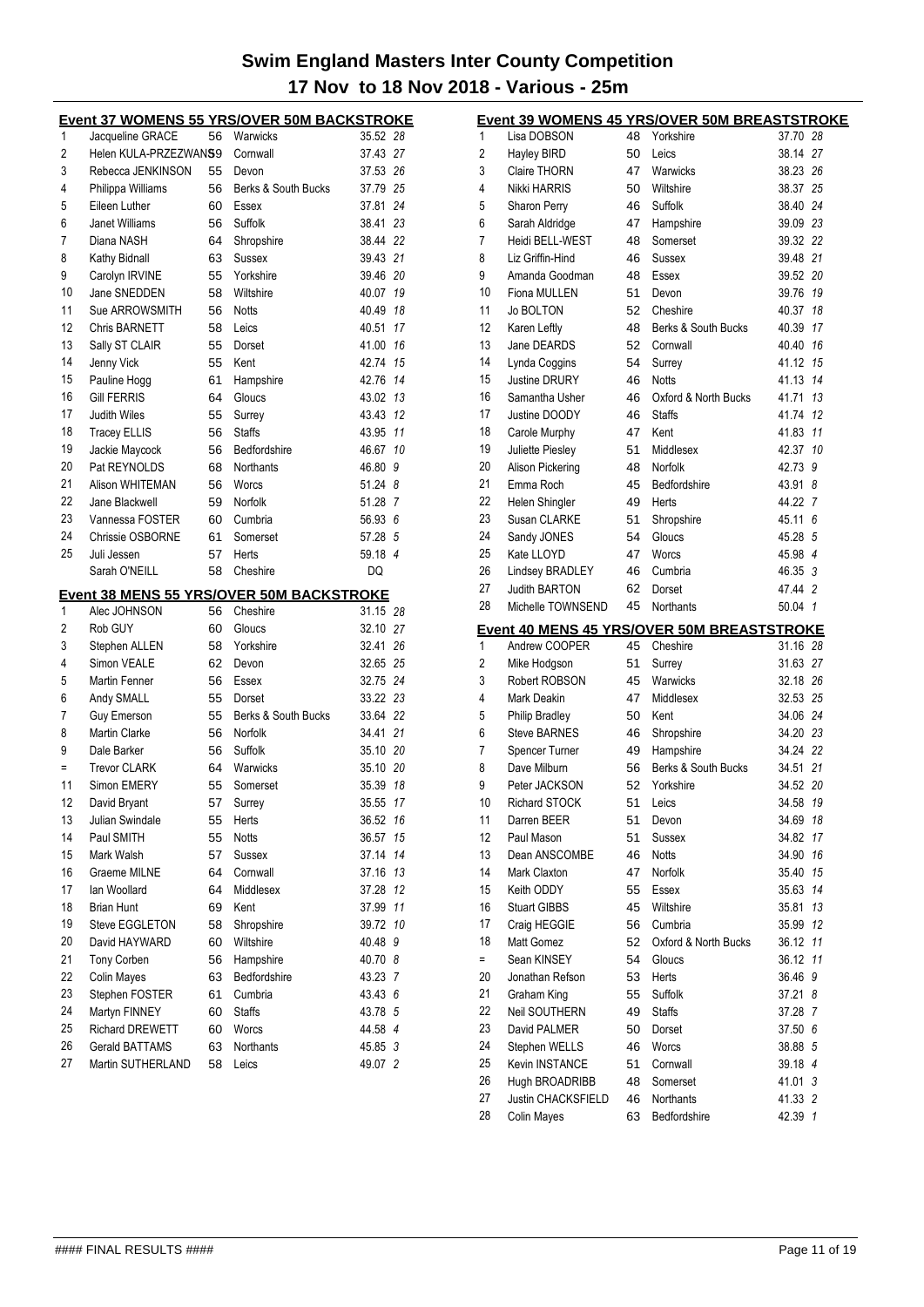|     | Event 41 WOMENS 35 YRS/OVER 50M BUTTERFLY |          |                      |                                    |
|-----|-------------------------------------------|----------|----------------------|------------------------------------|
| 1   | Lucy LLOYD-ROACH                          | 35       | Cheshire             | 29.96 28                           |
| 2   | Susan TEALE                               | 42       | Yorkshire            | 30.04 27                           |
| 3   | Michelle Ware                             | 45       | Surrey               | 30.81<br>26                        |
| 4   | Aimee RAMM                                | 36       | Leics                | 31.08 25                           |
| 5   | Sally Blick                               | 39       | Sussex               | 31.14<br>24                        |
| 6   | Emma Oliver                               | 37       | Kent                 | 31.91<br>23                        |
| 7   | Laura Fenner                              | 44       | Essex                | 32.11<br>22                        |
| 8   | Jeanna Petit                              | 48       | Berks & South Bucks  | 32.21<br>21                        |
| 9   | <b>Catherine Markwell</b>                 | 37       | Norfolk              | 32.31<br>20                        |
| $=$ | Fleur Parker                              | 42       | Hampshire            | 32.31<br>20                        |
| 11  | Rebecca SMITH                             | 39       | Wiltshire            | 32.80<br>18                        |
| 12  | <b>Joy RAVENHALL</b>                      | 39       | Warwicks             | 32.94<br>17                        |
| 13  | Laure Kearns                              | 35       | Middlesex            | 16<br>33.27                        |
| 14  | Jo Mitchinson                             | 39       | Herts                | 33.41<br>15                        |
| 15  | Jess WOODDISSE                            | 43       | Gloucs               | 14<br>33.49                        |
| 16  | Philippa O'GRADY                          | 49       | Somerset             | 13<br>33.69                        |
| 17  | Sarah PEARSE                              | 36       | Bedfordshire         | 12<br>34.70                        |
| 18  | Kitty HOLLINGSWORTH 48                    |          | Devon                | 34.91<br>11                        |
| 19  | <b>Helen ANNIS</b>                        | 42       | Worcs                | 35.16<br>10                        |
| 20  | Kelly STEENKAMP                           | 40       | Dorset               | 35.35<br>9                         |
| 21  | Sarah Wyllie-Howkins                      | 41       | Oxford & North Bucks | 35.82<br>8                         |
| 22  | Sarah NOBLE-KENDRICK44                    |          | Northants            | 36.19<br>7                         |
| 23  | Amy MARTIN                                | 38       | Shropshire           | 37.07<br>6                         |
| 24  | Rachel WHITEHEAD                          | 35       | Cumbria              | 37.21<br>5                         |
| 25  | Anne TURNER                               | 37       | <b>Staffs</b>        | 37.28<br>$\overline{4}$            |
| 26  | Amanda Knight                             | 44       | Suffolk              | 39.10 3                            |
| 27  | Rachael KNIGHT                            | 51       | <b>Notts</b>         | 40.16 2                            |
| 28  | <b>Heather SIRMON</b>                     | 42       | Cornwall             | 43.79<br>$\mathbf{1}$              |
|     |                                           |          |                      |                                    |
|     |                                           |          |                      |                                    |
|     | Event 42 MENS 35 YRS/OVER 50M BUTTERFLY   |          |                      |                                    |
| 1   | Chris KNEE                                | 39       | Yorkshire            | 26.40 28                           |
| 2   | Neal SMITH                                | 41       | Warwicks             | 27.02 27                           |
| 3   | Martin Bennell                            | 41       | Hampshire            | 27.43 26                           |
| 4   | Jon AUDIS                                 | 38       | Wiltshire            | 27.57<br>25                        |
| 5   | <b>Grant Cooper</b>                       | 43       | Kent                 | 27.62 24                           |
| 6   | Will Appleby                              | 36       | Norfolk              | 27.76 23                           |
| 7   | Daryl Mason                               | 48       | Herts                | 27.91<br>22                        |
| 8   | Craig Steenhoff                           | 36       | Sussex               | 27.93<br>21                        |
| 9   | Dean Blackman                             | 43       | Surrey               | 28.23<br>20                        |
| 10  | Douglas Flockhart                         | 35       | Middlesex            | 28.31<br>19                        |
| 11  | Alex THURSTON                             | 37       | Notts                | 28.35<br>18                        |
| 12  | <b>Neil HITCHMAN</b>                      | 38       | Cheshire             | 28.87<br>17                        |
| 13  | Rob MACEY                                 | 39       | Devon                | 16<br>29.01                        |
| 14  | Dave HOLLAND                              | 37       | <b>Staffs</b>        | 29.21<br>15                        |
| $=$ | lan WILKES                                | 51       | Leics                | 15<br>29.21                        |
| 16  | James WILLIAMS                            | 36       | Gloucs               | 13<br>29.80                        |
| 17  | Bryan FEILDER                             | 41       | Dorset               | 12<br>29.88                        |
| 18  | David GREGG                               | 43       | Shropshire           | 11<br>30.06                        |
| 19  | Mike Outtram                              | 36       | Bedfordshire         | 10<br>30.30                        |
| 20  | Ben Millington-Jones                      | 40       | Essex                | 30.48<br>9                         |
| 21  | lan Daniell                               | 45       | Berks & South Bucks  | 31.03 8                            |
| 22  | Chris JENKINSON                           | 35       | Worcs                | 31.17<br>7                         |
| 23  | Philip HAWKRIGG                           | 43       | Cumbria              | 31.60<br>6                         |
| 24  | Matt Gomez                                | 52       | Oxford & North Bucks | 33.09 5                            |
| 25  | Jeremy SALMON                             | 43       | Cornwall             | 34.29 4                            |
| 26  | Jonathan PAGE                             | 36       | Northants            | 34.35 3                            |
| 27  | Steve Denham<br>Steve DRAWBRIDGE          | 42<br>39 | Suffolk<br>Somerset  | 34.91<br>$\overline{2}$<br>DQ T 1L |

|          |                          |          | Event 43 WOMENS 25 YRS/OVER 50M FREESTYLE |                |                     |
|----------|--------------------------|----------|-------------------------------------------|----------------|---------------------|
| 1        | Gina Heyn                | 34       | Middlesex                                 | 27.41          | 28                  |
| 2        | <b>Justine CLARK</b>     | 30       | Warwicks                                  | 27.96 27       |                     |
| 3        | Sophie Trotter           | 29       | Berks & South Bucks                       | 28.13 26       |                     |
| 4        | Megan Keen               | 25       | Sussex                                    | 28.38 25       |                     |
| 5        | Sian BREEN               | 29       | <b>Notts</b>                              | 28.55 24       |                     |
| 6        | Becky Wilkinson          | 25       | Norfolk                                   | 28.58 23       |                     |
| 7        | Lauren Wilcox            | 32       | Kent                                      | 28.73 22       |                     |
| 8        | <b>Emily FREEMAN</b>     | 28       | Dorset                                    | 28.74 21       |                     |
| 9        | Laura CRANSHAW           | 31       | Worcs                                     | 28.78 20       |                     |
| 10       | Lucy RODWELL             | 32       | Yorkshire                                 | 28.99 19       |                     |
| 11       | Noemie Plumridge         | 32       | Hampshire                                 | 29.06 18       |                     |
| 12       | Sarah Edwards            | 32       | Essex                                     | 29.08          | 17                  |
| 13       | Michelle WAREING         | 26       | Cheshire                                  | 29.17          | 16                  |
| 14       | Cara DEASY               | 29       | Devon                                     | 29.43 15       |                     |
| 15       | Rachel CURNOCK           | 31       | Gloucs                                    | 29.62 14       |                     |
| 16       | Lauren Murphy            | 25       | Bedfordshire                              | 30.39 13       |                     |
| 17       | Amy KELLY                | 32       | <b>Northants</b>                          | 30.75 12       |                     |
| 18       | Louise AUDIS             | 33       | Wiltshire                                 | 30.95 11       |                     |
| 19       | Sarah Hempenstall        | 40       | Surrey                                    | 31.10          | 10                  |
| 20       | Hannah JONES             | 46       | Suffolk                                   | 31.23          | 9                   |
| 21       | Sam CROSBY               | 28       | Cornwall                                  | 31.298         |                     |
| 22       | Emily AUST               | 28       | Leics                                     | 31.33          | -7                  |
| 23       | Sharon EVANS             | 46       | Shropshire                                | 31.97          | 6                   |
| 24       | Guilia ROSSETTO          | 26       | Somerset                                  | 32.81          | 5                   |
| 25       | Lorna Castle             | 26       | Herts                                     | 32.90 4        |                     |
| 26       | Xenia DENSON             | 34       | <b>Staffs</b>                             | 33.94 3        |                     |
| 27       | Rebecca CHAFFER          | 43       | Cumbria                                   | 36.88          | $\overline{2}$      |
| 28       | Joanne Butler            | 49       | Oxford & North Bucks                      | 41.27          | $\overline{1}$      |
|          |                          |          |                                           |                |                     |
|          |                          |          | Event 44 MENS 25 YRS/OVER 50M FREESTYLE   |                |                     |
| 1        | Alistair CRAWFORD        | 34       | Yorkshire                                 | 23.00 28       |                     |
| 2        | Lewis Clifford-Stevens   | 25       | Essex                                     | 23.72 27       |                     |
| 3        | <b>Matthew TUTTY</b>     | 34       | Cheshire                                  | 23.74 26       |                     |
| 4        | Kalon VEALE              | 27       | Devon                                     | 23.97 25       |                     |
| 5        | <b>Adam MATTHEWS</b>     | 25       | Cornwall                                  | 24.02 24       |                     |
| 6        | <b>Michael Procter</b>   | 25       | Oxford & North Bucks                      | 24.25 23       |                     |
| 7        | Mike DAKIN               | 32       | <b>Notts</b>                              | 24.60 22       |                     |
| 8        | Leon Smith               | 35       | Middlesex                                 | 24.84 21       |                     |
| 9        | Matthew NICHOLSON        | 27       | Cumbria                                   | 25.00          | 20                  |
| 10       | James WARDI F            | 33       | Warwicks                                  | 25.08 19       |                     |
| 11       | James Sanderson          | 25       | Hampshire                                 | 25.21          | 18                  |
| 12       | Robert Doran             | 33       | Surrey                                    | 25.49          | 17                  |
| 13       | Tom HOWELLS              | 25       | Gloucs                                    | 25.56          | 16                  |
| 14       | <b>Clive Bates</b>       | 29       | Kent                                      | 25.78          | 15                  |
| 15       | Paul WILKES              | 34       | Worcs                                     | 26.00 14       |                     |
| 16       | Joe Rhodes               | 31       | Suffolk                                   | 26.15          | 13                  |
| 17       | Andrew LYLE              | 35       | Shropshire                                | 26.18          | 12                  |
| 18       | Nathan Thomas            | 27       | Sussex                                    | 26.27          | 11                  |
| 19       | Dan PICKUP               | 29       | Wiltshire                                 | 26.36          | 10                  |
| 20       | Rich HILL                | 30       | Somerset                                  | 26.55          | 9                   |
| 21       | <b>Chris Searle</b>      | 26       | Norfolk                                   | 26.57          | 8                   |
| 22       | Chris HOWE               | 28       | Northants                                 | 26.72 7        |                     |
| 23       | Simon O'Horo             | 30       | Berks & South Bucks                       | 26.89 6        |                     |
| 24       | Matt Barton              | 26       | Herts                                     | 27.94          | 5                   |
| 25       | <b>Jack WATTS</b>        | 28       | <b>Staffs</b>                             | 28.19 4        |                     |
| 26       | Felix NG                 | 33       | Leics                                     | 28.20 3        |                     |
| 27<br>28 | Oliver RUSH<br>Rory Kemp | 33<br>28 | Dorset<br>Bedfordshire                    | 28.21<br>29.81 | $\overline{2}$<br>1 |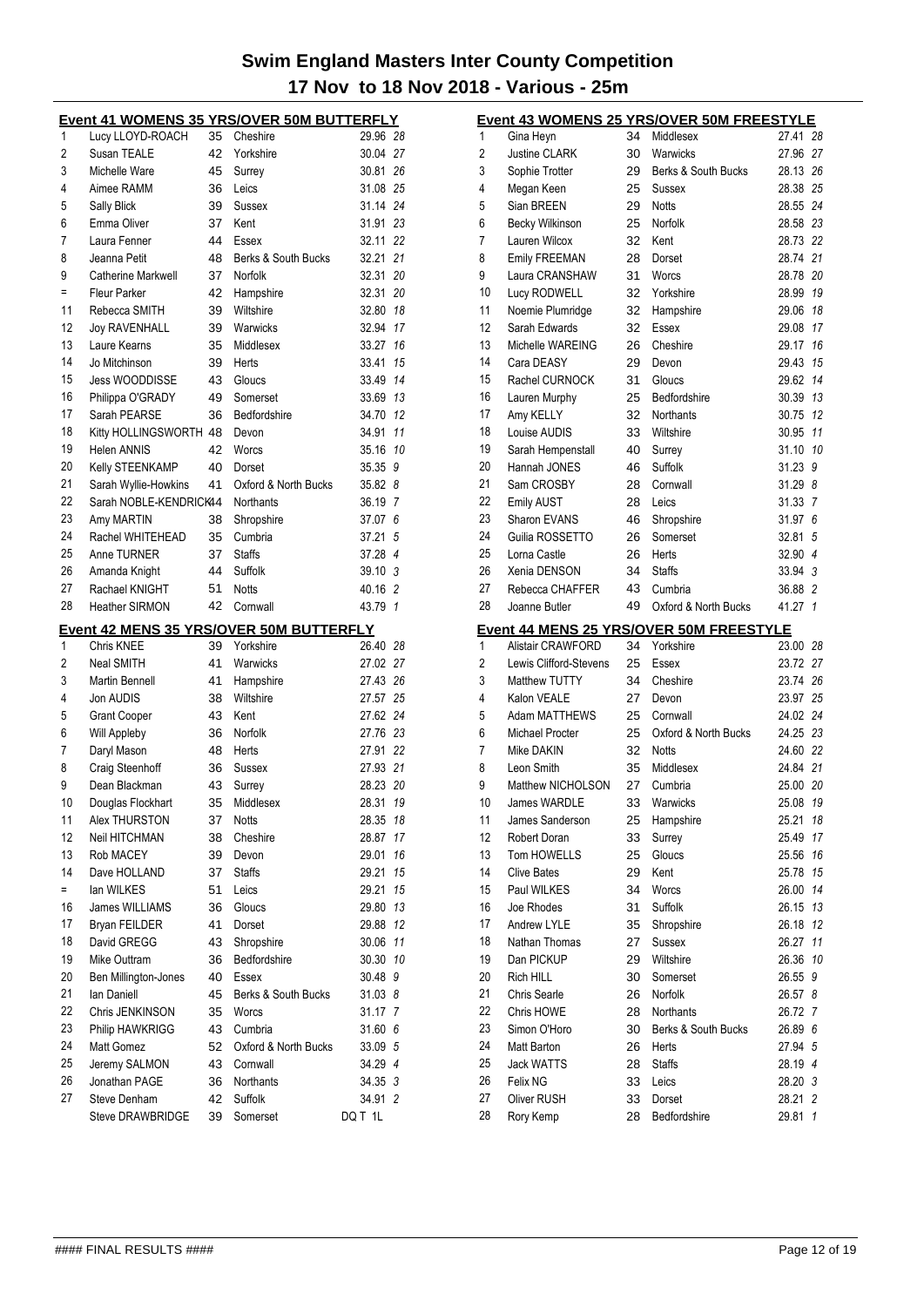|    |                                   |    | <u>Event 45 WOMENS 18 YRS/OVER 50M BACKSTROKE</u> |          |    |
|----|-----------------------------------|----|---------------------------------------------------|----------|----|
| 1  | <b>Tegan DREW</b>                 | 18 | Devon                                             | 29.04 28 |    |
| 2  | Olivia Neale                      | 18 | Berks & South Bucks                               | 30.01 27 |    |
| 3  | Louisa ZOLKIEWSKI                 | 25 | Cheshire                                          | 30.34 26 |    |
| 4  | Amie BUTTLE                       | 21 | Warwicks                                          | 31.10 25 |    |
| 5  | Frances Merridan                  | 24 | Bedfordshire                                      | 31.29 24 |    |
| 6  | Lauren HANSON                     | 19 | Yorkshire                                         | 31.58 23 |    |
| 7  | <b>Jess Davies</b>                | 21 | Hampshire                                         | 31.62 22 |    |
| 8  | Eleanor Llewellyn                 | 18 | Suffolk                                           | 31.69 21 |    |
| 9  | Giulia Negrini                    | 26 | Middlesex                                         | 32.00 20 |    |
| 10 | Lauren PATE                       | 21 | <b>Staffs</b>                                     | 32.01 19 |    |
| 11 | Sarah Lidbetter                   | 22 | Surrey                                            | 32.36 18 |    |
| 12 | Lorna NI CHEALLAIGH               | 21 | Cornwall                                          | 32.81    | 17 |
| 13 | Sam WALKER                        | 19 | Somerset                                          | 32.86 16 |    |
| 14 | Greta Balfour                     | 19 | Norfolk                                           | 33.06 15 |    |
| 15 | Harriet Farrington                | 18 | Sussex                                            | 33.13 14 |    |
| 16 | Meg LANGTON                       | 18 | <b>Notts</b>                                      | 33.32 13 |    |
| 17 | Megan Witton                      | 19 | Essex                                             | 33.51 12 |    |
| 18 | Emma PEARCE                       | 24 | Gloucs                                            | 34.01 11 |    |
| 19 | Hannah BROWN                      | 21 | Northants                                         | 34.51    | 10 |
| 20 | Maisie GORMLEY                    | 19 | Dorset                                            | 34.53    | 9  |
| 21 | Laura CRANSHAW                    | 31 | Worcs                                             | 34.56 8  |    |
| 22 | Natalie PIDGEON                   | 19 | Wiltshire                                         | 34.63    | 7  |
| 23 | Jodie Mitchell                    | 20 | Kent                                              | 35.28 6  |    |
| 24 | Sofie POWER                       | 22 | Leics                                             | 37.30 5  |    |
| 25 | Molly HALE                        | 18 | Cumbria                                           | 37.38 4  |    |
| 26 | Amy MARTIN                        | 38 | Shropshire                                        | 38.43 3  |    |
| 27 | Sara Matthews                     | 30 | Herts                                             | 39.91 2  |    |
| 28 | Noah Cadle                        | 21 | Oxford & North Bucks                              | 41.31 1  |    |
|    |                                   |    |                                                   |          |    |
|    |                                   |    |                                                   |          |    |
| 1  | Levin VEALE                       | 24 | Event 46 MENS 18 YRS/OVER 50M BACKSTROKE<br>Devon | 27.25 28 |    |
| 2  |                                   | 30 | Hampshire                                         | 27.64 27 |    |
| 3  | John Molyneaux<br>Benjamin Horner | 19 | <b>Sussex</b>                                     | 27.83 26 |    |
| 4  | Callum MCGREGOR                   | 23 | Gloucs                                            | 28.08 25 |    |
| 5  | Morgan Portat                     | 20 | Surrey                                            | 28.25 24 |    |
| 6  | Robert BURTON                     | 20 | Yorkshire                                         | 28.45 23 |    |
| 7  | Andrew BOTROS                     | 20 | Dorset                                            | 28.75 22 |    |
| 8  | Tom BOYT                          | 19 | Suffolk                                           | 28.87 21 |    |
| 9  | Jamie KEYTE                       | 21 | Warwicks                                          | 28.90 20 |    |
| 10 | Luke De Clerk                     |    | 21 Kent                                           | 29.15 19 |    |
| 11 | Jack ROGERS                       | 18 | Cornwall                                          | 29.38 18 |    |
| 12 | Alastair Bingham                  | 22 | Berks & South Bucks                               | 29.50    | 17 |
| 13 | Michael KERSLAKE                  | 43 | Notts                                             | 29.83 16 |    |
| 14 | <b>Matt Masters</b>               | 24 | Bedfordshire                                      | 29.93 15 |    |
| 15 | Stephen BROMLEY                   | 22 | Cheshire                                          | 30.01 14 |    |
| 16 | Aaron CRINNIAN                    | 28 | <b>Staffs</b>                                     | 30.26 13 |    |
| 17 | Harry Weston                      | 18 | Norfolk                                           | 30.49 12 |    |
| 18 | <b>Bradley COLEMAN</b>            | 23 | Northants                                         | 30.55    | 11 |
| 19 | Callum Davis                      | 18 | Herts                                             | 30.61    | 10 |
| 20 | Jonnie DEY                        | 18 | Somerset                                          | 30.83    | 9  |
| 21 | Saer CHANDLER                     | 18 | Wiltshire                                         | 31.088   |    |
| 22 | Paul Griffin                      | 33 | Middlesex                                         | 31.16 7  |    |
| 23 | Luke Goodall                      | 19 | Essex                                             | 31.216   |    |
| 24 | Sam GILLESPIE                     | 24 | Leics                                             | 31.86 5  |    |
| 25 | Josh Rowland                      | 18 | Oxford & North Bucks                              | 31.99 4  |    |
| 26 | Paul WILKES                       | 34 | Worcs                                             | 32.29 3  |    |
| 27 | lan HENDERSON                     | 39 | Cumbria                                           | 35.42 2  |    |

|                 | Event 47 MENS/WOMENS 260+ YRS 200M FREE.TEAM |            |    |
|-----------------|----------------------------------------------|------------|----|
| 1               | Devon                                        | 2:11.95 28 |    |
| 2               | <b>Staffs</b>                                | 2:15.70 27 |    |
| 3               | Warwicks                                     | 2:16.97    | 26 |
| 4               | Surrey                                       | 2:17.47 25 |    |
| 5               | Yorkshire                                    | 2:18.85 24 |    |
| 6               | Middlesex                                    | 2:22.49 23 |    |
| 7               | Gloucs                                       | 2:22.76 22 |    |
| 8               | Essex                                        | 2:23.95 21 |    |
| 9               | Berks & South Bucks                          | 2:24.52 20 |    |
| 10              | Dorset                                       | 2:25.65    | 19 |
| 11              | Sussex                                       | 2:26.79    | 18 |
| 12              | Hampshire                                    | 2:28.50    | 17 |
| 13              | Kent                                         | 2:32.66    | 16 |
| 14              | Somerset                                     | 2:34.21    | 15 |
| 15              | Bedfordshire                                 | 2:34.55    | 14 |
| 16              | <b>Notts</b>                                 | 2:34.93    | 13 |
| 17              | Norfolk                                      | 2:35.02    | 12 |
| 18              | Cornwall                                     | 2:40.40    | 11 |
| 19              | Northants                                    | 2:41.72 10 |    |
| 20              | Shropshire                                   | 2:42.73 9  |    |
| 21              | Leics                                        | 2:44.39 8  |    |
| 22              | Herts                                        | 2:47.24 7  |    |
| 23              | Wiltshire                                    | 2:58.16 6  |    |
|                 |                                              |            |    |
|                 | Event 48 MENS 180+ YRS 200M FREESTYLE TEAM   |            |    |
| 1               | Cheshire                                     | 1:45.68 28 |    |
| 2               | Hampshire                                    | 1:46.17 27 |    |
| 3               | Berks & South Bucks                          | 1:46.67 26 |    |
| 4               | Warwicks                                     | 1:47.63 25 |    |
| 5               | Kent                                         | 1:48.45 24 |    |
| 6               | Surrey                                       | 1:48.65 23 |    |
| 7               | Middlesex                                    | 1:49.02 22 |    |
| 8               | Devon                                        | 1:49.31 21 |    |
| 9               | Sussex                                       | 1:49.64 20 |    |
| 10              | Yorkshire                                    | 1:49.86 19 |    |
| 11              | Gloucs                                       | 1:50.69    | 18 |
| 12              | <b>Notts</b>                                 | 1:51.52    | 17 |
| 13              | Essex                                        | 1:52.29    | 16 |
| 14              | Shropshire                                   | 1:52.53    | 15 |
| 15 <sub>1</sub> | Leics                                        | 1:52.61 14 |    |
| 16              | Suffolk                                      | 1:53.95    | 13 |
| 17              | Norfolk                                      | 1.54.43    | 12 |
| 18              | Herts                                        | 1:55.64    | 11 |
| 19              | Dorset                                       | 1:58.25    | 10 |
| 20              | Bedfordshire                                 | 1:59.31    | 9  |
| 21              | Wiltshire                                    | 1:59.75 8  |    |
| 22              | <b>Staffs</b>                                | 2:00.00 7  |    |
| 23              | Northants                                    | 2:01.27 6  |    |
| 24              | Somerset                                     | 2:02.58 5  |    |
| 25              | Cornwall                                     | 2:03.39 4  |    |
| 26              | Cumbria                                      | 2:04.15 3  |    |
| 27              | Worcs                                        | 2:05.12 2  |    |
| 28              | Oxford & North Bucks                         | 2:06.31 1  |    |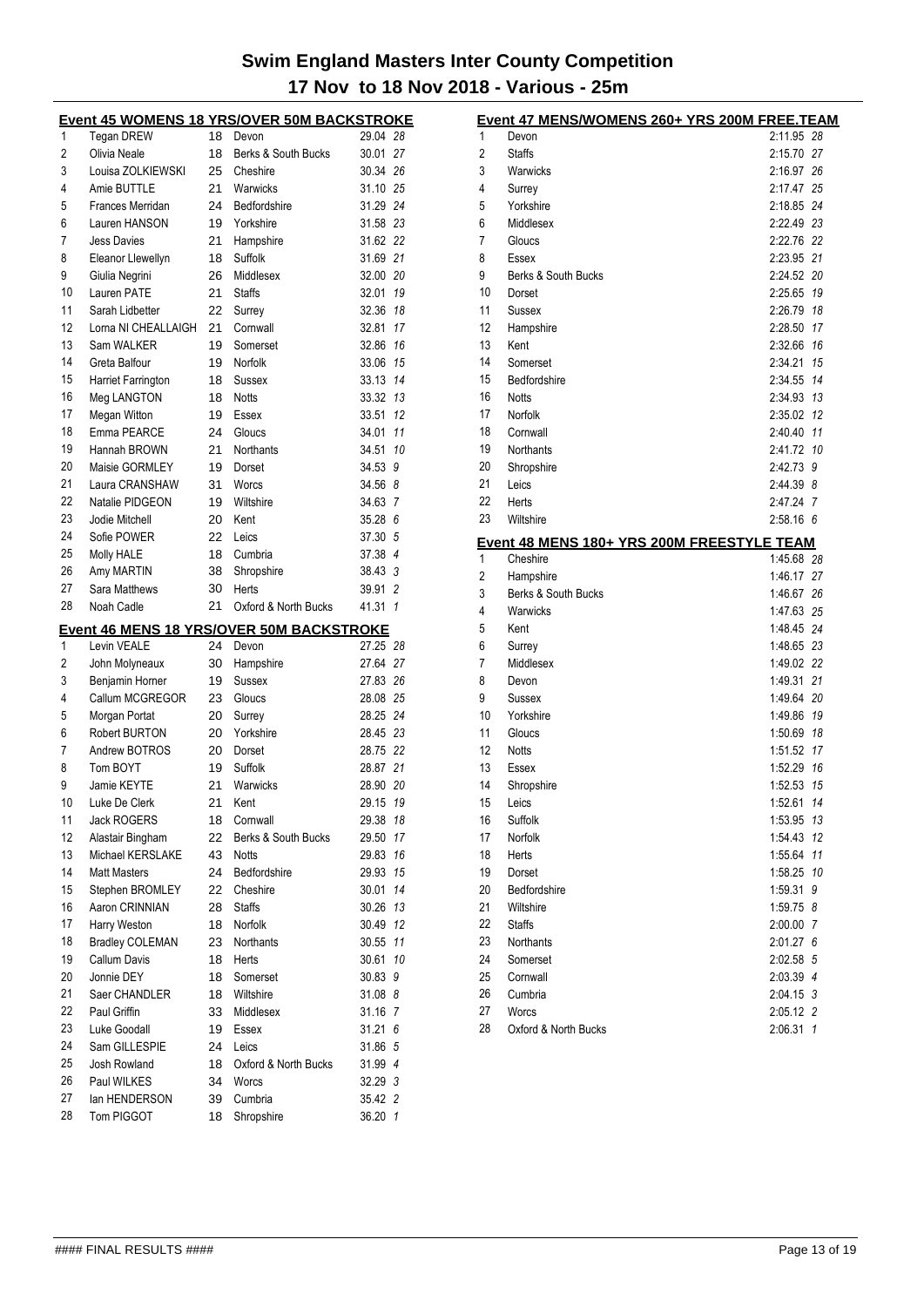|    | Event 49 WOMENS 180+ YRS 200M FREESTYLE TEAM |               |    | Event 51 WOMENS 100+ YRS 200M FREESTYLE TEAM    |    |                     |            |  |
|----|----------------------------------------------|---------------|----|-------------------------------------------------|----|---------------------|------------|--|
| 1  | Yorkshire                                    | 1:57.76 28    | 1  | Warwicks                                        |    |                     | 1:53.26 28 |  |
| 2  | Warwicks                                     | 1:58.99 27    | 2  | Yorkshire                                       |    |                     | 1:54.15 27 |  |
| 3  | Hampshire                                    | 2:00.97 26    | 3  | Cheshire                                        |    |                     | 1:54.25 26 |  |
| 4  | Wiltshire                                    | 2:01.83 25    | 4  | Devon                                           |    |                     | 1:54.48 25 |  |
| 5  | Devon                                        | 2:04.44 24    | 5  | <b>Notts</b>                                    |    |                     | 1:54.87 24 |  |
| 6  | Sussex                                       | 2:06.92 23    | 6  | Berks & South Bucks                             |    |                     | 1:55.31 23 |  |
| 7  | Suffolk                                      | 2:07.43 22    | 7  | Bedfordshire                                    |    |                     | 1:56.11 22 |  |
| 8  | Gloucs                                       | 2:07.72 21    | 8  | Hampshire                                       |    |                     | 1:57.31 21 |  |
| 9  | Essex                                        | 2:08.61 20    | 9  | Gloucs                                          |    |                     | 1.57.44 20 |  |
| 10 | Berks & South Bucks                          | 2:08.69 19    | 10 | Sussex                                          |    |                     | 1:58.54 19 |  |
| 11 | Kent                                         | 2:09.47 18    | 11 | Essex                                           |    |                     | 1:59.31 18 |  |
| 12 | Bedfordshire                                 | 2:10.05 17    | 12 | Cornwall                                        |    |                     | 1:59.35 17 |  |
| 13 | Somerset                                     | 2:10.41 16    | 13 | Dorset                                          |    |                     | 1:59.63 16 |  |
| 14 | Middlesex                                    | 2:12.28 15    | 14 | Wiltshire                                       |    |                     | 2:00.08 15 |  |
| 15 | Leics                                        | 2:12.72 14    | 15 | Middlesex                                       |    |                     | 2:01.20 14 |  |
| 16 | Surrey                                       | 2:13.31 13    | 16 | Herts                                           |    |                     | 2:02.34 13 |  |
| 17 | <b>Notts</b>                                 | 2:14.84 12    | 17 | Surrey                                          |    |                     | 2:02.51 12 |  |
| 18 | Dorset                                       | 2:15.07 11    | 18 | Leics                                           |    |                     | 2:02.58 11 |  |
| 19 | Cheshire                                     | 2:15.32 10    | 19 | Northants                                       |    |                     | 2:03.48 10 |  |
| 20 | <b>Staffs</b>                                | $2:16.09$ $9$ | 20 | Norfolk                                         |    |                     | 2:04.34 9  |  |
| 21 | Shropshire                                   | $2:20.59$ 8   | 21 | <b>Staffs</b>                                   |    |                     | 2:04.54 8  |  |
| 22 | Cornwall                                     | 2:22.78 7     | 22 | Suffolk                                         |    |                     | 2:06.51 7  |  |
|    |                                              | 2:23.70 6     | 23 |                                                 |    |                     | 2:07.27 6  |  |
| 23 | Worcs                                        | 2:24.41 5     | 24 | Somerset                                        |    |                     |            |  |
| 24 | Norfolk                                      |               |    | Kent                                            |    |                     | 2:07.86 5  |  |
| 25 | Cumbria                                      | 2:24.61 4     | 25 | Shropshire                                      |    |                     | 2:15.74 4  |  |
| 26 | Herts                                        | 2:28.30 3     | 26 | Cumbria                                         |    |                     | 2:26.03 3  |  |
| 27 | Northants                                    | 2:40.26 2     |    | <b>Event 52 MENS 65 YRS/OVER 50M BACKSTROKE</b> |    |                     |            |  |
|    | Event 50 MENS 100+ YRS 200M FREESTYLE TEAM   |               | 1  | Christopher BROWN                               |    | 65 Yorkshire        | 33.11 28   |  |
| 1  | Yorkshire                                    | 1:36.11 28    | 2  | Graham Harris                                   | 67 | Hampshire           | 36.62 27   |  |
| 2  | Devon                                        | 1:36.17 27    | 3  | <b>Brian Hunt</b>                               | 69 | Kent                | 37.76 26   |  |
| 3  | Cheshire                                     | 1:38.67 26    | 4  | Chris Fidler                                    | 65 | Middlesex           | 37.94 25   |  |
| 4  | Hampshire                                    | 1:38.95 25    | 5  | Nigel FOSTER                                    | 68 | Dorset              | 38.47 24   |  |
| 5  | Warwicks                                     | 1:39.56 24    | 6  | Chris Dunn                                      | 72 | Herts               | 39.28 23   |  |
| 6  | <b>Notts</b>                                 | 1:41.21 23    | 7  | Scot HATFIELD                                   | 66 | Warwicks            | 39.40 22   |  |
| 7  | Cornwall                                     | 1:41.87 22    | 8  | <b>Frank CLARK</b>                              | 70 | Worcs               | 40.40 21   |  |
| 8  | Dorset                                       | 1:41.95 21    | 9  | Robin OLDFIELD                                  | 71 | Shropshire          | 40.75 20   |  |
| 9  | Sussex                                       | 1:42.16 20    | 10 | Dave Davenport                                  | 65 | Berks & South Bucks | 40.98 19   |  |
| 10 | Bedfordshire                                 | 1:42.17 19    | 11 | Derek BOOTH                                     | 69 | Cheshire            | 42.15 18   |  |
| 11 | Gloucs                                       | 1:42.56 18    | 12 | Tony CHERRINGTON                                |    | 76 Gloucs           | 42.75 17   |  |
| 12 | Oxford & North Bucks                         | 1:43.35 17    | 13 | Terry Thorne                                    |    | 68 Norfolk          | 45.55 16   |  |
| 13 | Surrey                                       | 1:44.56 16    | 14 | Tim BENNETTO                                    |    | 73 Somerset         | 46.41 15   |  |
| 14 | Berks & South Bucks                          | 1:44.98 15    | 15 | Peter STEPHENS                                  | 71 | Cornwall            | 46.86 14   |  |
| 15 | Middlesex                                    | 1:44.99 14    | 16 | William Letch                                   | 78 | Devon               | 47.57 13   |  |
| 16 | Kent                                         | 1:45.12 13    | 17 | Richard BRAYBROOK                               |    | 72 Northants        | 48.07 12   |  |
| 17 | Wiltshire                                    | 1:46.00 12    | 18 | <b>Tony TAYLOR</b>                              | 76 | <b>Notts</b>        | 49.03 11   |  |
| 18 | <b>Staffs</b>                                | 1:48.16 11    | 19 | Patrick COLE                                    | 66 | Wiltshire           | 50.31 10   |  |
| 19 | Suffolk                                      | 1:49.02 10    | 20 | John HOLLAND                                    | 69 | <b>Staffs</b>       | 50.43 9    |  |
| 20 | Essex                                        | 1:49.92 9     | 21 | Tim Pearce                                      | 79 | Sussex              | 50.83 8    |  |
| 21 | Leics                                        | $1:51.55$ 8   | 22 | Derek Gore                                      | 78 | Essex               | 51.38 7    |  |
| 22 | Shropshire                                   | 1:52.08 7     | 23 | Paul Clarke                                     | 76 | Bedfordshire        | 51.56 6    |  |
| 23 | Norfolk                                      | 1:52.38 6     | 24 | Michael Read                                    | 77 | Suffolk             | 52.61 5    |  |
| 24 |                                              | 1:55.49 5     | 25 | William SAMPSON                                 | 73 | Leics               | 57.24 4    |  |
|    | Worcs                                        |               |    |                                                 |    |                     |            |  |
| 25 | Herts                                        | 1:57.64 4     |    |                                                 |    |                     |            |  |
| 26 | Somerset                                     | 1:58.39 3     |    |                                                 |    |                     |            |  |
| 27 | Cumbria                                      | 2:00.81 2     |    |                                                 |    |                     |            |  |
| 28 | Northants                                    | 2:01.08 1     |    |                                                 |    |                     |            |  |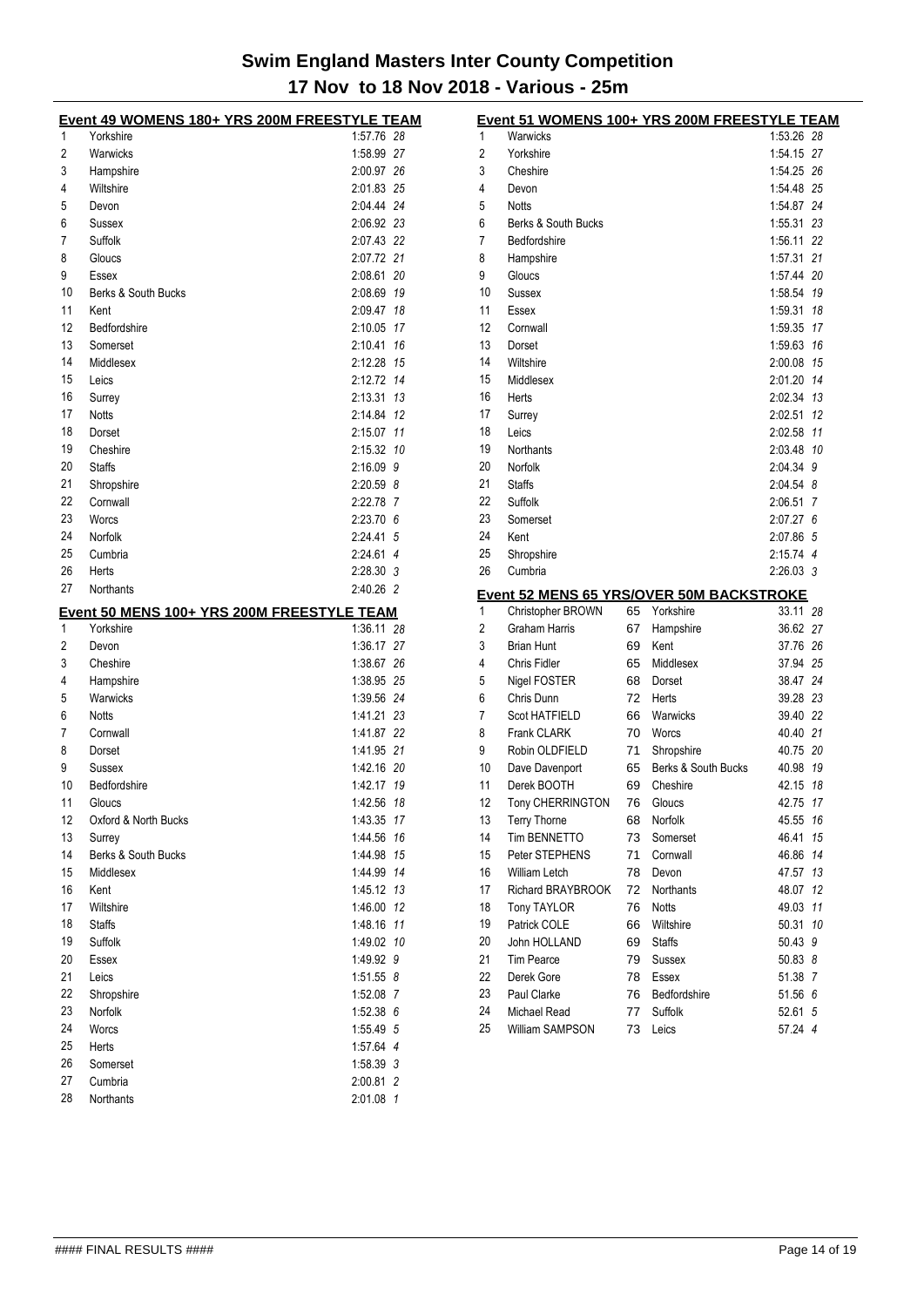|    | <b>Event 53 WOMENS 65 YRS/OVER 50M BACKSTROKE</b> |    |                      |               |    |  |  |  |  |
|----|---------------------------------------------------|----|----------------------|---------------|----|--|--|--|--|
| 1  | Kath TUNNICLIFFE                                  | 66 | <b>Staffs</b>        | 40.80 28      |    |  |  |  |  |
| 2  | Mary Johnson                                      | 68 | Sussex               | 43.08 27      |    |  |  |  |  |
| 3  | Anne Cork                                         | 67 | Berks & South Bucks  | 44.83 26      |    |  |  |  |  |
| 4  | Shelagh Ratcliffe                                 | 66 | Devon                | 46.26 25      |    |  |  |  |  |
| 5  | Pat Jackson                                       | 71 | Norfolk              | 46.75 24      |    |  |  |  |  |
| 6  | Pat REYNOLDS                                      | 68 | Northants            | 47.12 23      |    |  |  |  |  |
| 7  | Sandy FOSKETT                                     | 69 | Cornwall             | 47.27         | 22 |  |  |  |  |
| 8  | <b>Hilary CRICK</b>                               | 69 | Yorkshire            | 50.22         | 21 |  |  |  |  |
| 9  | Susan Dewar                                       | 72 | Hampshire            | 51.51         | 20 |  |  |  |  |
| 10 | Shelley Robinson                                  | 66 | Kent                 | 51.58         | 19 |  |  |  |  |
| 11 | Janet Masters                                     | 78 | Bedfordshire         | 52.22         | 18 |  |  |  |  |
| 12 | Jane Asher                                        | 87 | Surrey               | 53.58         | 17 |  |  |  |  |
| 13 | <b>Carol BARKER</b>                               | 66 | Cheshire             | 54.27         | 16 |  |  |  |  |
| 14 | Carol Hullet                                      | 70 | Essex                | 56.01         | 15 |  |  |  |  |
| 15 | Jane BROWN                                        | 69 | Gloucs               | 56.84         | 14 |  |  |  |  |
| 16 | Carol HICKMAN                                     | 68 | Warwicks             | 57.14         | 13 |  |  |  |  |
| 17 | Yvonne Tomey                                      | 67 | Herts                | 57.65         | 12 |  |  |  |  |
| 18 | Jean HOWARD-JONES                                 | 75 | Dorset               | 58.52         | 11 |  |  |  |  |
| 19 | Lesley CLIFF                                      | 70 | <b>Notts</b>         | 1:01.41       | 10 |  |  |  |  |
| 20 | Muriel HITCHCOCK                                  | 80 | Wiltshire            | 1:01.57       | 9  |  |  |  |  |
| 21 | Rosemary JOHNSON                                  | 78 | Somerset             | $1:11.58$ $8$ |    |  |  |  |  |
|    | <b>Event 54 MENS 55 YRS/OVER 50M BREASTSTROKE</b> |    |                      |               |    |  |  |  |  |
| 1  | Russell MASON                                     | 55 | Cheshire             | 32.19 28      |    |  |  |  |  |
| 2  | David Bryant                                      | 57 | Surrey               | 33.14         | 27 |  |  |  |  |
| 3  | Dave Milburn                                      | 56 | Berks & South Bucks  | 34.69         | 26 |  |  |  |  |
| 4  | Jim Hobsley                                       | 58 | Middlesex            | 35.47         | 25 |  |  |  |  |
| 5  | <b>Tim Wilkes</b>                                 | 58 | Kent                 | 35.53 24      |    |  |  |  |  |
| 6  | <b>Mark PARTRIDGE</b>                             | 55 | Gloucs               | 35.66 23      |    |  |  |  |  |
| 7  | Keith Oddy                                        | 55 | Essex                | 36.20         | 22 |  |  |  |  |
| 8  | Craig HEGGIE                                      | 56 | Cumbria              | 36.44 21      |    |  |  |  |  |
| 9  | Graham King                                       | 55 | Suffolk              | 37.38         | 20 |  |  |  |  |
| 10 | Mike Hazelden                                     | 60 | Sussex               | 37.51         | 19 |  |  |  |  |
| 11 | <b>Brian TAYLOR</b>                               | 68 | Yorkshire            | 38.10         | 18 |  |  |  |  |
| 12 | Philip Cotton                                     | 62 | Norfolk              | 39.35         | 17 |  |  |  |  |
| 13 | <b>Trevor CLARK</b>                               | 64 | Warwicks             | 39.37         | 16 |  |  |  |  |
| 14 | John ANDERSON                                     | 65 | Somerset             | 39.48         | 15 |  |  |  |  |
| 15 | Peter Kelleway                                    | 58 | Herts                | 39.61         | 14 |  |  |  |  |
| 16 | Simon VEALE                                       | 62 | Devon                | 40.12         | 13 |  |  |  |  |
| 17 | <b>Tony WARD</b>                                  | 64 | <b>Staffs</b>        | 40.64 12      |    |  |  |  |  |
| 18 | Andy SMALL                                        | 55 | Dorset               | 40.72         | 11 |  |  |  |  |
| 19 | Rob STEEL                                         | 61 | <b>Notts</b>         | 41.00         | 10 |  |  |  |  |
| 20 | <b>Colin Mayes</b>                                | 63 | Bedfordshire         | 41.02         | 9  |  |  |  |  |
| 21 | Steve EGGLETON                                    | 58 | Shropshire           | 41.20 8       |    |  |  |  |  |
| 22 | Neil Deighton                                     | 59 | Hampshire            | 41.31         | 7  |  |  |  |  |
| 23 | John RHODES                                       | 56 | Cornwall             | 41.36         | 6  |  |  |  |  |
| 24 | lan GOODEAL                                       | 61 | Northants            | 42.34 5       |    |  |  |  |  |
| 25 | Graham PERRY                                      | 59 | Wiltshire            | 42.96 4       |    |  |  |  |  |
| 26 | Tim Ashley-Sparks                                 | 62 | Oxford & North Bucks | 47.11 3       |    |  |  |  |  |
| 27 | Martin SUTHERLAND                                 | 58 | Leics                | 48.88 2       |    |  |  |  |  |
|    |                                                   |    |                      |               |    |  |  |  |  |

| Event 55 WOMENS 55 YRS/OVER 50M BREASTSTROKE |                        |    |                                         |           |    |  |  |
|----------------------------------------------|------------------------|----|-----------------------------------------|-----------|----|--|--|
| 1                                            | Hayley BETTINSON       | 55 | Warwicks                                | 38.70 28  |    |  |  |
| 2                                            | Philippa Williams      | 56 | Berks & South Bucks                     | 40.77 27  |    |  |  |
| 3                                            | Sally SHIELDS          | 64 | Yorkshire                               | 40.95 26  |    |  |  |
| Ξ                                            | Hannah Ueckermann      | 55 | Essex                                   | 40.95 26  |    |  |  |
| 5                                            | Jean Appleby           | 62 | Suffolk                                 | 42.30 24  |    |  |  |
| 6                                            | Sheryl TAYLOR          | 57 | Cornwall                                | 42.86 23  |    |  |  |
| 7                                            | Rebecca JENKINSON      | 55 | Devon                                   | 43.09 22  |    |  |  |
| 8                                            | Linda Hooker           | 58 | Sussex                                  | 43.59 21  |    |  |  |
| 9                                            | Lindsey GOWLAND        | 61 | <b>Staffs</b>                           | 43.79 20  |    |  |  |
| 10                                           | Chris BARNETT          | 58 | Leics                                   | 44.41     | 19 |  |  |
| 11                                           | Sue Procter            | 62 | Middlesex                               | 47.13     | 18 |  |  |
| 12                                           | Jayne BALL             | 64 | Gloucs                                  | 47.18     | 17 |  |  |
| 13                                           | Jayne Spencer          | 55 | Surrey                                  | 47.33     | 16 |  |  |
| 14                                           | Jane SNEDDEN           | 58 | Wiltshire                               | 48.28     | 15 |  |  |
| 15                                           | Vanessa FOSTER         | 60 | Cumbria                                 | 48.30     | 14 |  |  |
| 16                                           | Alison WHITEMAN        | 56 | Worcs                                   | 48.31     | 13 |  |  |
| 17                                           | Judith BARTON          | 62 | Dorset                                  | 48.69     | 12 |  |  |
| 18                                           | <b>Heather Patrick</b> | 56 | Bedfordshire                            | 48.99     | 11 |  |  |
| 19                                           | Diane Ford             | 75 | Hampshire                               | 49.24     | 10 |  |  |
| 20                                           | Kiyoko NAISH           | 59 | <b>Notts</b>                            | 50.00     | 9  |  |  |
| 21                                           | Barbara COLE           | 62 | Shropshire                              | 50.29 8   |    |  |  |
| 22                                           | <b>Carol BARKER</b>    | 66 | Cheshire                                | 51.68 7   |    |  |  |
| 23                                           | Pat REYNOLDS           | 68 | <b>Northants</b>                        | 51.74 6   |    |  |  |
| 24                                           | Wendy OLIVER           | 57 | Somerset                                | 53.12 5   |    |  |  |
| 25                                           | Shauna King            | 59 | Kent                                    | 53.49 4   |    |  |  |
| 26                                           | <b>Vicky PLANT</b>     | 65 | Herts                                   | 1:04.85 3 |    |  |  |
|                                              |                        |    | Event 56 MENS 45 YRS/OVER 50M BUTTERFLY |           |    |  |  |
| 1                                            | David RUSSELL          | 47 | Cheshire                                | 28.08 28  |    |  |  |
| 2                                            | Mike Hodgson           | 51 | Surrey                                  | 28.28 27  |    |  |  |
| 3                                            | lan WILKES             | 51 | Leics                                   | 28.85 26  |    |  |  |
| 4                                            | Robert ROBSON          | 45 | Warwicks                                | 29.06 25  |    |  |  |
| 5                                            | <b>Stuart Dyble</b>    | 47 | Norfolk                                 | 29.14 24  |    |  |  |
| 6                                            | Pete SMITH             | 47 | Gloucs                                  | 29.51 23  |    |  |  |
| 7                                            | James BARRETT          | 45 | Shropshire                              | 29.53 22  |    |  |  |
| 8                                            | Mark Deakin            | 47 | Middlesex                               | 29.61     | 21 |  |  |
| 9                                            | Graham CRIDLAND        | 50 | Devon                                   | 29.69 20  |    |  |  |
| 10                                           | <b>Scott BROWN</b>     | 49 | Yorkshire                               | 30.13     | 19 |  |  |
| 11                                           | Simon MULLINGER        | 47 | Wiltshire                               | 30.32     | 18 |  |  |
| 12                                           | Alan Burrows           | 50 | Kent                                    | 30.53 17  |    |  |  |
| 13                                           | Myles LITTLE           | 49 | Cumbria                                 | 30.94     | 16 |  |  |
| 14                                           | lan Daniell            | 45 | Berks & South Bucks                     | 30.96     | 15 |  |  |
| $=$                                          | Geogg Baker            | 59 | Essex                                   | 30.96     | 15 |  |  |
| 16                                           | <b>Mark PATTERSON</b>  | 54 | Notts                                   | 31.06     | 13 |  |  |
| 17                                           | Rob McDonald           | 52 | Sussex                                  | 31.11     | 12 |  |  |
| 18                                           | Matt Gomez             | 52 | Oxford & North Bucks                    | 31.39     | 11 |  |  |
| 19                                           | Rob Adsley             | 48 | Bedfordshire                            | 31.83     | 10 |  |  |
| 20                                           | Mark Osterritter       | 46 | Suffolk                                 | 31.90     | 9  |  |  |
| 21                                           | Andy JEAL              | 45 | Somerset                                | 32.01 8   |    |  |  |
| 22                                           | Malcolm LATTA          | 53 | Worcs                                   | 32.34 7   |    |  |  |
| 23                                           | Andrew CLARKE          | 49 | <b>Staffs</b>                           | 32.73 6   |    |  |  |
| 24                                           | Alastair STEWART       | 54 | Cornwall                                | 34.30 5   |    |  |  |
| 25                                           | Warren EYRES           | 48 | Northants                               | 34.76 4   |    |  |  |
| 26                                           | Steve HIAM             | 51 | Dorset                                  | 34.98 3   |    |  |  |
| 27                                           | <b>Tony Gaines</b>     | 51 | Herts                                   | 36.87 2   |    |  |  |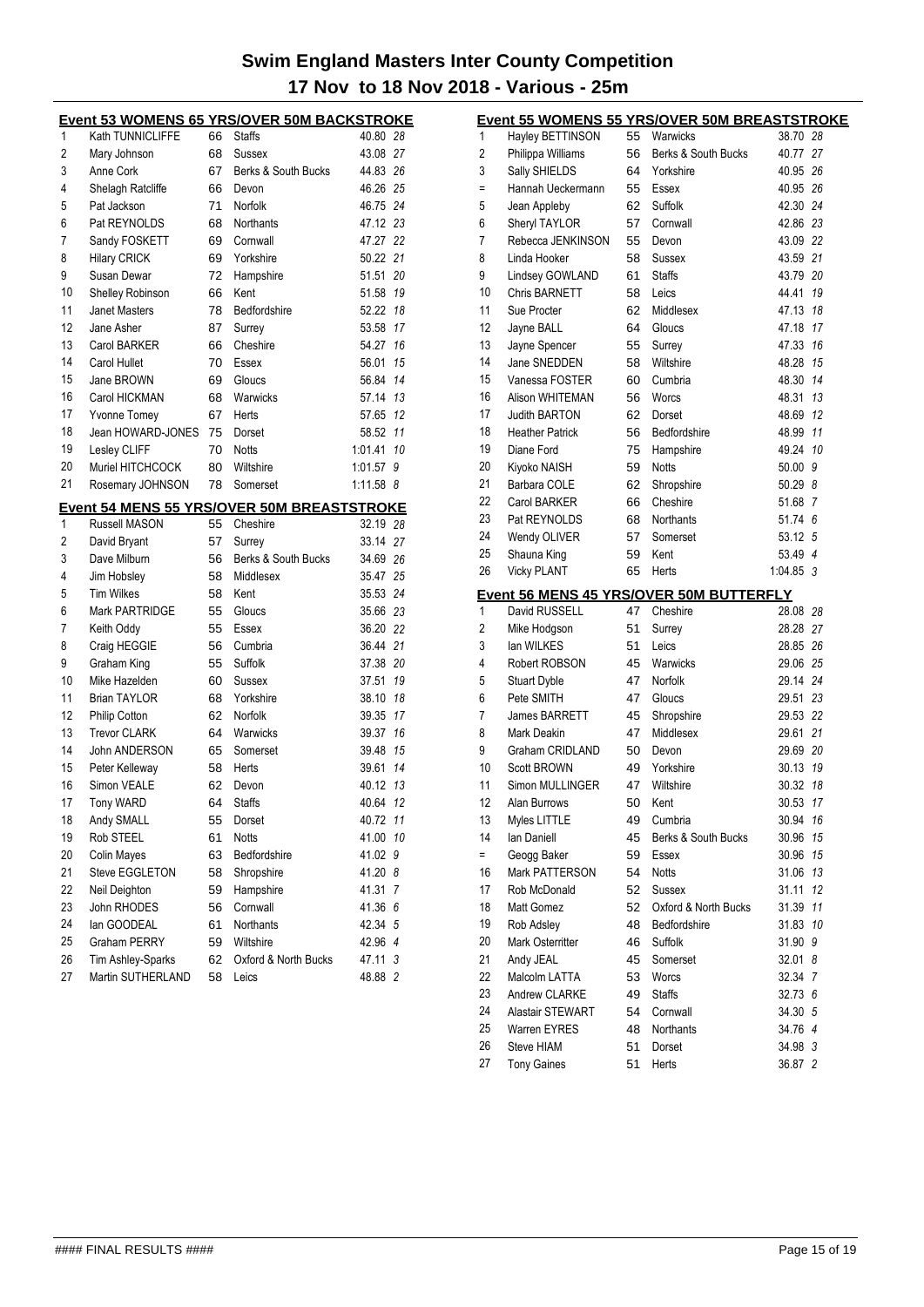| Event 57 WOMENS 45 YRS/OVER 50M BUTTERFLY |                                         |          |                                         |                      |              |  |
|-------------------------------------------|-----------------------------------------|----------|-----------------------------------------|----------------------|--------------|--|
| 1                                         | Michelle Ware                           | 45       | Surrey                                  | 30.77 28             |              |  |
| 2                                         | Liz Woolner                             | 51       | Bedfordshire                            | 31.59 27             |              |  |
| 3                                         | Philippa RICKARD                        | 47       | Yorkshire                               | 32.13 26             |              |  |
| 4                                         | Joanne HILEY                            | 48       | Warwicks                                | 33.00                | 25           |  |
| 5                                         | <b>Helen SADLER</b>                     | 48       | Cheshire                                | 33.01                | 24           |  |
| 6                                         | Jeanna Petit                            | 48       | Berks & South Bucks                     | 33.13                | 23           |  |
| 7                                         | Kirsty Alfredson                        | 52       | Kent                                    | 33.32 22             |              |  |
| $\equiv$                                  | Lesley Norton                           | 54       | Sussex                                  | 33.32                | 22           |  |
| 9                                         | Philippa O'GRADY                        | 49       | Somerset                                | 33.60                | 20           |  |
| 10                                        | Hayley BIRD                             | 50       | Leics                                   | 33.69                | 19           |  |
| 11                                        | Sharon Perry                            | 46       | Suffolk                                 | 34.46                | 18           |  |
| 12                                        | Jo Corben                               | 48       | Hampshire                               | 34.66                | 17           |  |
| 13                                        | Jane BICKLEY                            | 50       | Devon                                   | 35.80                | 16           |  |
| 14                                        | Lynn BLUNDEN                            | 45       | Wiltshire                               | 35.84                | 15           |  |
| 15                                        | Josephine Cresswell                     | 50       | Norfolk                                 | 35.93                | 14           |  |
| 16                                        | Kate LLOYD                              | 47       | Worcs                                   | 35.98                | 13           |  |
| 17                                        | Dani Harrison                           | 46       | Herts                                   | 36.03                | 12           |  |
| 18                                        | <b>Justine DRURY</b>                    | 46       | <b>Notts</b>                            | 36.45                | 11           |  |
| 19                                        | Jennifer POWELL                         | 50       | <b>Staffs</b>                           | 36.67                | 10           |  |
| 20                                        | Natalie Bateson                         | 52       | Middlesex                               | 37.38                | 9            |  |
| 21                                        | Sandy JONES                             | 54       | Gloucs                                  | 37.39                | 8            |  |
| 22                                        | Heidi Nevin                             | 50       | Essex                                   | 37.63 7              |              |  |
| 23                                        | Sharon EVANS                            | 46       | Shropshire                              | 37.86 6              |              |  |
| 24                                        | Samantha Usher                          | 46       | Oxford & North Bucks                    | 38.41                | 5            |  |
| 25                                        | Sally ST CLAIR                          | 55       | Dorset                                  | 39.65 4              |              |  |
| 26                                        | Fran BAKER                              | 58       | Cornwall                                | 39.91                | 3            |  |
| 27                                        | Caroline WRIGHTSON                      | 50       | Northants                               | 50.79 2              |              |  |
|                                           | Diane BRYANT                            | 49       | Cumbria                                 | DQ                   |              |  |
|                                           |                                         |          | Event 58 MENS 35 YRS/OVER 50M FREESTYLE |                      |              |  |
| 1                                         | Chris KNEE                              |          |                                         |                      |              |  |
|                                           |                                         | 39       | Yorkshire                               |                      | 28           |  |
| 2                                         |                                         |          | Norfolk                                 | 23.56                | 27           |  |
| 3                                         | Will Appleby<br>Paul BARNARD            | 36<br>37 | Cheshire                                | 24.45                | 26           |  |
| 4                                         | Leon Smith                              | 35       | Middlesex                               | 24.54<br>24.94       | 25           |  |
| 5                                         | Neal SMITH                              | 41       | Warwicks                                |                      |              |  |
| 6                                         | <b>Ollie BARNES</b>                     | 37       | Gloucs                                  | 24.95 24             |              |  |
| 7                                         | Jon AUDIS                               | 38       | Wiltshire                               | 26.05 23<br>26.11    | 22           |  |
| 8                                         |                                         |          |                                         |                      |              |  |
| 9                                         | <b>Grant Cooper</b><br>Michael KERSLAKE | 43<br>43 | Kent<br><b>Notts</b>                    | 26.38 21<br>26.39 20 |              |  |
|                                           |                                         |          |                                         |                      |              |  |
| 10<br>11                                  | Olivier Geleoc                          | 44       | Surrey                                  | 26.66 19             |              |  |
| 12                                        | Ryan Clay<br>Andrew Moore               | 38       | Hampshire<br>Berks & South Bucks        | 26.69                | 18<br>17     |  |
|                                           |                                         | 52<br>45 | Sussex                                  | 26.75<br>27.02       | 16           |  |
| 13<br>14                                  | Barry Morgan<br>Matt LEIGH              | 44       | Cornwall                                | 27.05                | 15           |  |
| 15                                        | Rob MACEY                               | 39       | Devon                                   | 27.06                | 14           |  |
|                                           |                                         |          |                                         |                      |              |  |
| 16<br>17                                  | Ben Millington-Jones                    | 40       | Essex<br>Worcs                          | 27.14                | 13           |  |
| 18                                        | Chris JENKINSON                         | 35       |                                         | 27.57                | 12<br>11     |  |
| 19                                        | Matt TOOGOOD<br>John DYER               | 39       | Shropshire<br><b>Staffs</b>             | 27.64                | 10           |  |
|                                           |                                         | 43       |                                         | 27.66                |              |  |
| 20                                        | John McKenny<br><b>Alistair Shaw</b>    | 44<br>38 | Suffolk<br>Bedfordshire                 | 27.92<br>28.21       | 9<br>8       |  |
| 21                                        | Jack WILTSHIRE                          | 37       | Dorset                                  | 28.53                | 7            |  |
| 22                                        | Richard HORTON                          | 44       | Cumbria                                 | 28.85 6              |              |  |
| 23                                        | Michal CIESZCZYK                        | 43       | Northants                               | 29.71                | 5            |  |
| 24<br>25                                  | Ross ADDICOTT                           | 42       | Somerset                                |                      |              |  |
| 26                                        | Martin LEWIS                            |          | Leics                                   | 29.80 4              |              |  |
| 27                                        | Jason Preston                           | 35<br>49 | Oxford & North Bucks                    | $30.18$ 3<br>30.69   | 2            |  |
| 28                                        | Darren Hamshere                         | 51       | Herts                                   | 30.99                | $\mathbf{1}$ |  |

| <b>Event 59 WOMENS 35 YRS/OVER 50M FREESTYLE</b> |                                       |          |                                                          |                    |  |  |  |
|--------------------------------------------------|---------------------------------------|----------|----------------------------------------------------------|--------------------|--|--|--|
| 1                                                | Susan TEALE                           | 42       | Yorkshire                                                | 27.63 28           |  |  |  |
| 2                                                | Carla King                            | 35       | Bedfordshire                                             | 27.80 27           |  |  |  |
| 3                                                | <b>Fleur Parker</b>                   | 42       | Hampshire                                                | 28.35 26           |  |  |  |
| 4                                                | Rebecca SMITH                         | 39       | Wiltshire                                                | 28.85 25           |  |  |  |
| 5                                                | Kirsty Johnson                        | 37       | Berks & South Bucks                                      | 28.92 24           |  |  |  |
| 6                                                | Aimee RAMM                            | 36       | Leics                                                    | 29.00 23           |  |  |  |
| 7                                                | Rebecca RIMMINGTON                    | 35       | Cheshire                                                 | 29.03 22           |  |  |  |
| 8                                                | Catherine Markwell                    | 37       | Norfolk                                                  | 29.10 21           |  |  |  |
| 9                                                | Laura Fenner                          | 44       | Essex                                                    | 29.34 20           |  |  |  |
| 10                                               | Kirsty Krouwel                        | 39       | Sussex                                                   | 29.47<br>19        |  |  |  |
| 11                                               | Melanie MCWHIRTER                     | 45       | Warwicks                                                 | 29.68<br>18        |  |  |  |
| 12                                               | Sarah ANDERSON                        | 36       | Cornwall                                                 | 17<br>30.42        |  |  |  |
| 13                                               | Emma Anderson                         | 42       | Oxford & North Bucks                                     | 30.94<br>16        |  |  |  |
| $=$                                              | Lisa Dawson                           | 40       | Middlesex                                                | 30.94<br>16        |  |  |  |
| 15                                               | Sarah Hempenstall                     | 40       | Surrey                                                   | 30.99<br>14        |  |  |  |
| 16                                               | Sarah NOBLE-KENDRICK44                |          | Northants                                                | 13<br>31.00        |  |  |  |
| 17                                               | Lisa Burdett                          | 42       | Kent                                                     | 31.05<br>12        |  |  |  |
| 18                                               | <b>Jess WOODDISSE</b>                 | 43       | Gloucs                                                   | 31.17<br>11        |  |  |  |
| 19                                               | Alex MCCREA                           | 39       | Devon                                                    | 31.22<br>10        |  |  |  |
| 20                                               | Kelly STEENKAMP                       | 40       | Dorset                                                   | 31.35 9            |  |  |  |
| 21                                               | Helen ANNIS                           | 42       | Worcs                                                    | 31.73.8            |  |  |  |
| 22                                               | Hannah Jones                          | 46       | Suffolk                                                  | 31.97 7            |  |  |  |
| 23                                               | Kirsty Tinnirello                     | 40       | Herts                                                    | 32.08 6            |  |  |  |
| 24                                               | Anne TURNER                           | 37       | <b>Staffs</b>                                            | 32.45 5            |  |  |  |
| 25                                               | Sarah HARDCASTLE                      | 42       | Somerset                                                 | 32.55 4            |  |  |  |
| 26                                               | Rachel WHITEHEAD                      | 35       | Cumbria                                                  | 32.84 3            |  |  |  |
| 27                                               | Rachael KNIGHT                        | 51       | <b>Notts</b>                                             | 33.64 2            |  |  |  |
| 28                                               | Abi TURNER                            | 40       | Shropshire                                               | 41.32 1            |  |  |  |
|                                                  |                                       |          |                                                          |                    |  |  |  |
| 1                                                | Kalon VEALE                           | 27       | <u>Event 60 MENS 25 YRS/OVER 50M BACKSTROKE</u><br>Devon | 26.04 28           |  |  |  |
|                                                  |                                       |          |                                                          |                    |  |  |  |
|                                                  |                                       |          |                                                          |                    |  |  |  |
| 2                                                | John Molyneaux                        | 30       | Hampshire                                                | 27.48 27           |  |  |  |
| 3                                                | <b>Philip PRATT</b>                   | 37       | Yorkshire                                                | 27.99 26           |  |  |  |
| 4                                                | Lee Peterson                          | 44       | Essex                                                    | 28.35 25           |  |  |  |
| 5                                                | Alex THURSTON                         | 37       | Notts                                                    | 29.47 24           |  |  |  |
| 6                                                | Thomas Heskett                        | 26       | Sussex                                                   | 29.52 23           |  |  |  |
| 7                                                | Tom HOWELLS                           | 25       | Gloucs                                                   | 29.60 22           |  |  |  |
| 8                                                | Robert Doran                          | 33       | Surrey                                                   | 29.67 21           |  |  |  |
| 9                                                | Keith TYLER                           | 40       | Dorset                                                   | 29.88 20           |  |  |  |
| 10                                               | James WARDLE                          |          | 33 Warwicks                                              | 29.97 19           |  |  |  |
| 11                                               | Luca BERNADINI                        | 32       | Northants                                                | 30.23 18           |  |  |  |
| 12                                               | Matt Richardson                       | 35       | Herts                                                    | 30.30<br>17        |  |  |  |
| 13                                               | Andrew Smith                          | 32       | Oxford & North Bucks                                     | 30.34<br>16        |  |  |  |
| 14                                               | Mike Outtram                          | 36       | Bedfordshire                                             | 15<br>30.63        |  |  |  |
| 15                                               | Aaron CRINNIAN                        | 28       | <b>Staffs</b>                                            | 30.73<br>14        |  |  |  |
| 16                                               | Gareth Fowler                         | 29       | Berks & South Bucks                                      | 30.75 13           |  |  |  |
| 17                                               | Rich HILL                             | 30       | Somerset                                                 | 31.16<br>12        |  |  |  |
| 18                                               | Dan PICKUP                            | 29       | Wiltshire                                                | 31.22<br>11        |  |  |  |
| 19                                               | Andy LYLE                             | 35       | Shropshire                                               | 31.43 10           |  |  |  |
| 20                                               | Paul EMMINS                           | 34       | Cheshire                                                 | 31.53 9            |  |  |  |
| 21                                               | Paul WILKES                           | 34       | Worcs                                                    | 31.54 8            |  |  |  |
| 22                                               | <b>Chris Searle</b>                   | 26       | Norfolk                                                  | 31.66 7            |  |  |  |
| 23                                               | Paul Griffin                          | 33       | Middlesex                                                | 31.84 6            |  |  |  |
| 24                                               | Marius Barcikowski                    | 42       | Kent                                                     | 32.37 5            |  |  |  |
| 25                                               | Kathy HUGHES                          | 51       | Leics                                                    | 32.39 4            |  |  |  |
| 26                                               | <b>Jo RHODES</b>                      | 31       | Suffolk                                                  | 33.68 3            |  |  |  |
| 27<br>28                                         | Matthew NICHOLSON<br>David FRECKLETON | 27<br>32 | Cumbria<br>Cornwall                                      | 34.06 2<br>40.52 1 |  |  |  |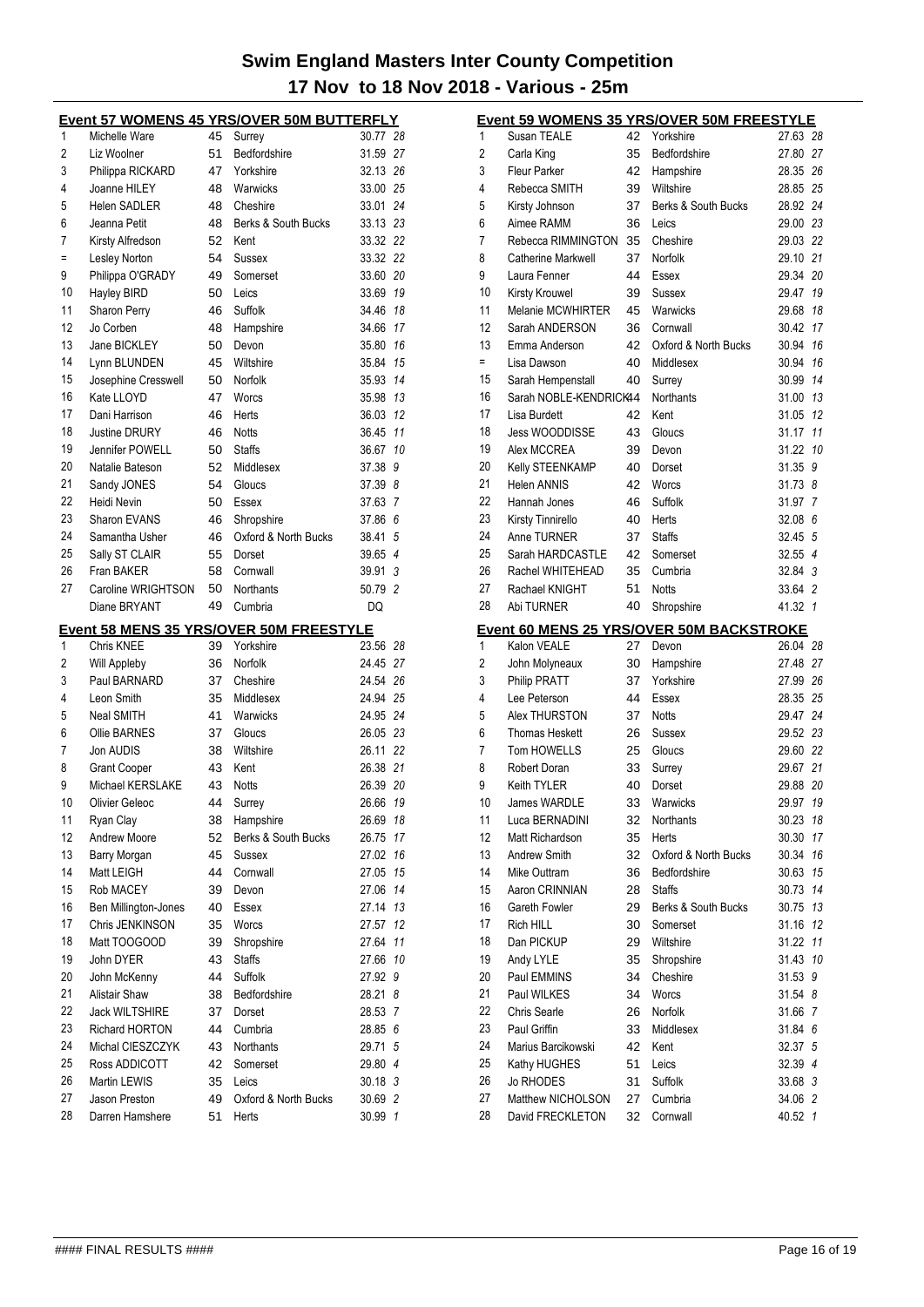| <u>Event 61 WOMENS 25 YRS/OVER 50M BACKSTROKE</u> |                                    |          |                                                         |                      |    |  |
|---------------------------------------------------|------------------------------------|----------|---------------------------------------------------------|----------------------|----|--|
| 1                                                 | Louisa ZOLKIEWSKI                  | 25       | Cheshire                                                | 31.93 28             |    |  |
| 2                                                 | Megan Keen                         | 25       | Sussex                                                  | 31.97 27             |    |  |
| 3                                                 | Lauren Wilcox                      | 32       | Kent                                                    | 32.20 26             |    |  |
| 4                                                 | Sophie Clarke                      | 27       | Hampshire                                               | 32.30 25             |    |  |
| 5                                                 | <b>Justine CLARK</b>               | 30       | Warwicks                                                | 32.44 24             |    |  |
| 6                                                 | Sian BREEN                         | 29       | <b>Notts</b>                                            | 32.56 23             |    |  |
| 7                                                 | Giulia Negrini                     | 26       | Middlesex                                               | 32.60 22             |    |  |
| 8                                                 | Lucy RODWELL                       | 32       | Yorkshire                                               | 33.18 21             |    |  |
| 9                                                 | Emily FREEMAN                      | 28       | Dorset                                                  | 33.45 20             |    |  |
| 10                                                | Emma CHALLIS                       | 32       | Devon                                                   | 33.49 19             |    |  |
| 11                                                | Michelle Curry                     | 31       | Essex                                                   | 33.67 18             |    |  |
| 12                                                | Nia WESTLAKE                       | 25       | Gloucs                                                  | 33.69 17             |    |  |
| 13                                                | Laura CRANSHAW                     | 31       | Worcs                                                   | 34.02 16             |    |  |
| 14                                                | Rachael Stevenson                  | 33       | Bedfordshire                                            | 34.17 15             |    |  |
| 15                                                | Victoria Rickwood                  | 34       | Berks & South Bucks                                     | 34.28 14             |    |  |
| 16                                                | Louise Bird                        | 29       | Surrey                                                  | 35.04 13             |    |  |
| 17                                                | Louise AUDIS                       | 33       | Wiltshire                                               | 35.19 12             |    |  |
| 18                                                | Jenni GILBERT                      | 27       | Somerset                                                | 36.21 11             |    |  |
| 19                                                | Sophie Liddament                   | 26       | Norfolk                                                 | 36.46 10             |    |  |
| 20                                                | Ashlee WARD                        | 26       | Northants                                               | 37.46 9              |    |  |
| 21                                                | Amy MARTIN                         | 38       | Shropshire                                              | 37.75 8              |    |  |
| 22                                                | Sam CROSBY                         | 28       | Cornwall                                                | 37.85 7              |    |  |
| 23                                                | Gemma Cannon                       | 26       | <b>Suffolk</b>                                          | 38.38 6              |    |  |
| 24                                                | Sara Matthews                      | 30       | Herts                                                   | 39.43 5              |    |  |
| 25                                                | Julia CAPPER                       | 35       | Cumbria                                                 | 39.72 4              |    |  |
| 26                                                | Kathryn HUGHES                     | 51       | Leics                                                   | 40.10 3              |    |  |
| 27                                                | Sarah Wyllie-Howkins               | 41       | Oxford & North Bucks                                    | 40.93 2              |    |  |
| 28                                                | Xenia DENSON                       | 34       | <b>Staffs</b>                                           | 41.63 1              |    |  |
|                                                   |                                    |          |                                                         |                      |    |  |
|                                                   |                                    |          |                                                         |                      |    |  |
| 1                                                 | <b>Richard AYRE</b>                | 25       | Event 62 MENS 18 YRS/OVER 50M BREASTSTROKE<br>Yorkshire | 29.07 28             |    |  |
| 2                                                 | Matthew NICHOLSON                  | 27       | Cumbria                                                 | 29.35 27             |    |  |
| 3                                                 | Levin VEALE                        | 24       | Devon                                                   | 29.44 26             |    |  |
| 4                                                 | Luke ROXBURGH                      | 19       | Dorset                                                  | 29.50 25             |    |  |
| 5                                                 | Neil Redman                        | 24       |                                                         | 29.71 24             |    |  |
| 6                                                 |                                    | 21       | Hampshire<br>Sussex                                     |                      |    |  |
| 7                                                 | Jean-Jacques Choron                | 29       | Berks & South Bucks                                     | 30.38 23             |    |  |
| 8                                                 | Gregory Du Tertre<br>Andrew Benson | 29       | Middlesex                                               | 31.28 22             |    |  |
| 9                                                 |                                    | 51       | Surrey                                                  | 31.52 21<br>31.53 20 |    |  |
| 10                                                | Mike Hodgson<br>Ross TURNER        | 38       | Warwicks                                                | 31.59 19             |    |  |
| 11                                                | Saer CHANDLER                      | 18       | Wiltshire                                               | 31.80 18             |    |  |
| 12                                                | Luke Bryan                         | 18       | Norfolk                                                 | 31.85                | 17 |  |
| 13                                                | Marcus EATON                       | 24       | <b>Northants</b>                                        | 32.01                | 16 |  |
| 14                                                | James WEBSTER                      | 18       | <b>Notts</b>                                            | 32.33 15             |    |  |
| 15                                                | <b>Jack ROGERS</b>                 |          | Cornwall                                                |                      |    |  |
| 16                                                | Ollie Pyle                         | 18<br>18 | Suffolk                                                 | 32.48 14             |    |  |
| 17                                                | Joe Walker                         | 21       | Oxford & North Bucks                                    | 32.65 13<br>32.68    | 12 |  |
| 18                                                | John CRAWFORD                      | 21       | Cheshire                                                | 32.81                | 11 |  |
| 19                                                | <b>Clive Bates</b>                 | 29       | Kent                                                    |                      |    |  |
|                                                   | Lee Baker                          | 23       | Essex                                                   | 32.92 10             |    |  |
| 20<br>21                                          | Paul WILKES                        | 34       | Worcs                                                   | 33.02 9<br>33.20 8   |    |  |
|                                                   | Joe BERRY                          | 20       |                                                         | 33.41 7              |    |  |
| 22                                                | Jack McGarry                       | 24       | Gloucs<br>Bedfordshire                                  | 34.48 6              |    |  |
| 23                                                | James LYLE                         | 35       | Shropshire                                              | 35.32 5              |    |  |
| 24<br>25                                          | <b>Richard STOCK</b>               | 51       | Leics                                                   | 36.12 4              |    |  |
| 26                                                |                                    |          | Herts                                                   |                      |    |  |
| 27                                                | Jack Donoghue<br>Callum HENDRIE    | 25<br>18 | Somerset                                                | 36.23 3<br>38.15 2   |    |  |
| 28                                                | Richard HINSLEY                    | 33       | <b>Staffs</b>                                           | 47.87 1              |    |  |

|    | <b>Event 63 WOMENS 18 YRS/OVER 50M BREASTSTROKE</b> |    |                      |               |    |
|----|-----------------------------------------------------|----|----------------------|---------------|----|
| 1  | Niamh ROBINSON                                      | 19 | Devon                | 32.43 28      |    |
| 2  | Gina Heyn                                           | 34 | Middlesex            | 32.89 27      |    |
| 3  | Hannah REID                                         | 20 | Cornwall             | 35.14 26      |    |
| 4  | Becky Wilkinson                                     | 25 | Norfolk              | 35.57         | 25 |
| 5  | Imogen GOULD                                        | 23 | <b>Notts</b>         | 35.61 24      |    |
| 6  | Clare WILKINSON                                     | 42 | Warwicks             | 36.07 23      |    |
| 7  | Sophie Trotter                                      | 29 | Berks & South Bucks  | 36.20 22      |    |
| 8  | Emma Oliver                                         | 37 | Kent                 | 36.25 21      |    |
| 9  | Rebecca BEAL                                        | 23 | Dorset               | 36.80 20      |    |
| 10 | <b>Elinor Oliver</b>                                | 18 | Suffolk              | 36.89         | 19 |
| 11 | Hannah Binning                                      | 19 | Essex                | 36.95         | 18 |
| 12 | Courtney POXON                                      | 19 | <b>Staffs</b>        | 37.03         | 17 |
| 13 | Laura CRANSHAW                                      | 31 | Worcs                | 37.08         | 16 |
| 14 | <b>Kelly Sanders</b>                                | 31 | Herts                | 37.21         | 15 |
| 15 | Natalie PIDGEON                                     | 19 | Wiltshire            | 37.31         | 14 |
| 16 | Sammy Humphrey                                      | 22 | Bedfordshire         | 37.68 13      |    |
| 17 | Emily JONES                                         | 24 | Yorkshire            | 37.98         | 12 |
| 18 | Lucy PEARCE                                         | 21 | Gloucs               | 38.29         | 11 |
| 19 | Hannah Osborne                                      | 20 | Hampshire            | 38.41         | 10 |
| 20 | Sarah Lidbetter                                     | 22 | Surrey               | 38.43 9       |    |
| 21 | Aimee RAMM                                          | 36 | Leics                | 39.95 8       |    |
| 22 | Kelly FODEN                                         | 22 | Cheshire             | 40.50 7       |    |
| 23 | Molly HALE                                          | 18 | Cumbria              | 40.71 6       |    |
| 24 | Giulia ROSSETTO                                     | 26 | Somerset             | 41.83 5       |    |
| 25 | Hannah BROWN                                        | 21 | Northants            | 42.65 4       |    |
| 26 | Sophy Croydon-Kempster 19                           |    | Sussex               | 45.50 3       |    |
| 27 | Emma GOODWIN                                        | 43 | Shropshire           | 46.41 2       |    |
|    |                                                     |    |                      |               |    |
| 28 | Noah Cadle                                          | 21 | Oxford & North Bucks | 47.73 1       |    |
|    | Event 64 MENS/WOMENS 220+ YRS 200M FREE.TEAM        |    |                      |               |    |
| 1  | Warwicks                                            |    |                      | 1:56.80 28    |    |
| 2  | Cheshire                                            |    |                      | 1:58.39 27    |    |
| 3  | Berks & South Bucks                                 |    |                      | 2:01.73 26    |    |
| 4  | Surrey                                              |    |                      | 2:02.26 25    |    |
| 5  | Yorkshire                                           |    |                      | 2:03.55 24    |    |
| 6  | Kent                                                |    |                      | 2:03.76 23    |    |
| 7  | Devon                                               |    |                      | 2:04.65 22    |    |
| 8  | Suffolk                                             |    |                      | 2:04.84 21    |    |
| 9  | Shropshire                                          |    |                      | 2:04.87 20    |    |
| 10 | Leics                                               |    |                      | 2:05.15 19    |    |
| 11 | Notts                                               |    |                      | 2:05.46 18    |    |
| 12 | Essex                                               |    |                      | 2:05.87       | 17 |
| 13 | Hampshire                                           |    |                      | 2:07.59       | 16 |
| 14 | Middlesex                                           |    |                      | 2:08.56       | 15 |
| 15 | Sussex                                              |    |                      | 2:08.58       | 14 |
| 16 | Dorset                                              |    |                      | 2:09.18 13    |    |
| 17 | Norfolk                                             |    |                      | 2:12.29       | 12 |
| 18 | Gloucs                                              |    |                      | 2:16.25       | 11 |
| 19 | Bedfordshire                                        |    |                      | 2:17.46       | 10 |
| 20 | Worcs                                               |    |                      | 2:19.17       | 9  |
| 21 | <b>Staffs</b>                                       |    |                      | 2:22.01 8     |    |
| 22 | Cumbria                                             |    |                      | 2:25.33 7     |    |
| 23 | Cornwall                                            |    |                      | 2:30.28 6     |    |
| 24 | Northants                                           |    |                      | 2:32.21       | 5  |
| 25 | Somerset                                            |    |                      | 2:33.33 4     |    |
|    | Herts<br>Wiltshire                                  |    |                      | DQ<br>DQ O 3L |    |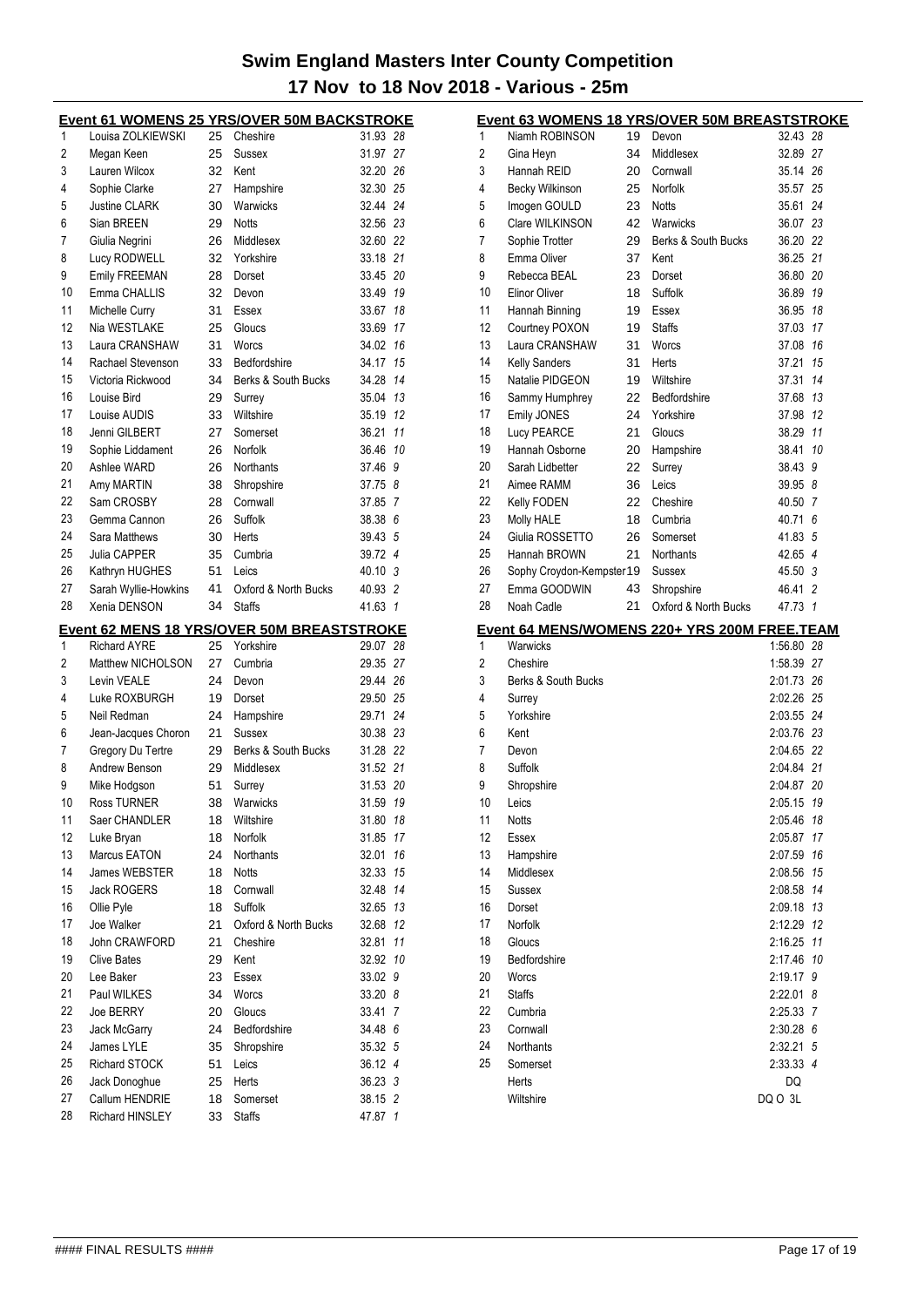|          | Event 65 WOMENS 140+ YRS 200M FREESTYLE TEAM |                          |              | Event 67 WOMENS 072+ YRS 200M FREESTYLE TEAM |                          |  |
|----------|----------------------------------------------|--------------------------|--------------|----------------------------------------------|--------------------------|--|
| 1        | Warwicks                                     | 1:55.63 28               |              | Devon                                        | 1:50.87 28               |  |
| 2        | Hampshire                                    | 1:56.43 27               | 2            | Warwicks                                     | 1:54.11 27               |  |
| 3        | Sussex                                       | 1:57.85 26               | 3            | Berks & South Bucks                          | 1:54.75 26               |  |
| 4        | Surrey                                       | 1:58.10 25               | 4            | Essex                                        | 1:54.91 25               |  |
| 5        | Yorkshire                                    | 1:59.40 24               | 5            | Yorkshire                                    | 1:55.01 24               |  |
| 6        | Berks & South Bucks                          | 1:59.60 23               | 6            | <b>Notts</b>                                 | 1:56.30 23               |  |
| 7        | Devon                                        | 2:00.15 22               | 7            | Bedfordshire                                 | 1:57.02 22               |  |
| 8        | Bedfordshire                                 | 2:00.32 21               | 8            | Gloucs                                       | 1:57.19 21               |  |
| 9        | Gloucs                                       | 2:00.34 20               | 9            | Hampshire                                    | 1:57.24 20               |  |
| 10       | Wiltshire                                    | 2:00.55 19               | 10           | Dorset                                       | 1:58.36 19               |  |
| 11       | Suffolk                                      | 2:02.48 18               | 11           | Sussex                                       | 1:58.42 18               |  |
| 12       | Cheshire                                     | 2:02.60 17               | 12           | Wiltshire                                    | 1:58.94 17               |  |
| 13<br>14 | Herts                                        | 2:04.47 16<br>2:06.06 15 | 13<br>14     | Cornwall                                     | 1:59.21 16<br>2:00.02 15 |  |
| 15       | Middlesex<br>Essex                           | 2:06.74 14               | 15           | <b>Staffs</b><br>Kent                        | 2:00.48 14               |  |
| 16       | Kent                                         | 2:07.00 13               | 16           | Middlesex                                    | 2:00.95 13               |  |
| 17       | Norfolk                                      | 2:07.26 12               | 17           | Norfolk                                      | 2:01.59 12               |  |
| 18       | Dorset                                       | 2:08.13 11               | 18           | Cheshire                                     | 2:02.18 11               |  |
| 19       | <b>Notts</b>                                 | 2:10.22 10               | 19           | Suffolk                                      | 2:04.00 10               |  |
| 20       | Leics                                        | 2:10.28 9                | 20           | Surrey                                       | 2:06.19 9                |  |
| 21       | Somerset                                     | $2:12.79$ 8              | 21           | Northants                                    | 2:06.78 8                |  |
| 22       | Northants                                    | $2:15.07$ 7              | 22           | Herts                                        | 2:07.52 7                |  |
| 23       | Worcs                                        | $2:15.73$ 6              | 23           | Somerset                                     | 2:07.98 6                |  |
| 24       | Oxford & North Bucks                         | 2:17.19 5                | 24           | Leics                                        | 2:08.34 5                |  |
| 25       | <b>Staffs</b>                                | 2:18.16 4                | 25           | Shropshire                                   | 2:17.63 4                |  |
| 26       | Cornwall                                     | 2:22.97 3                | 26           | Worcs                                        | 2:18.62 3                |  |
| 27       | Cumbria                                      | 2:24.72 2                | 27           | Cumbria                                      | 2:19.03 2                |  |
| 28       | Shropshire                                   | 2:30.89 1                |              | Event 68 MENS 072+ YRS 200M FREESTYLE TEAM   |                          |  |
|          | Event 66 MENS 140+ YRS 200M FREESTYLE TEAM   |                          | $\mathbf{1}$ | Devon                                        | 1:35.65 28               |  |
| 1        | Yorkshire                                    | 1:38.05 28               | 2            | Yorkshire                                    | 1:37.40 27               |  |
| 2        | Devon                                        | 1:40.34 27               | 3            | Sussex                                       | 1:38.42 26               |  |
| 3        | Hampshire                                    | 1:41.63 26               | 4            | Cheshire                                     | 1:39.50 25               |  |
| 4        | Cheshire                                     | 1:42.88 25               | 5            | Warwicks                                     | 1:39.64 24               |  |
| 5        | Warwicks                                     | 1:43.45 24               | 6            | Essex                                        | 1:39.73 23               |  |
| 6        | Surrey                                       | 1:43.89 23               | 7            | Hampshire                                    | 1:40.01 22               |  |
| 7        | Essex                                        | 1:45.34 22               | 8            | Gloucs                                       | 1:40.11 21               |  |
| 8        | Middlesex                                    | 1:46.24 21               | 9            | <b>Notts</b>                                 | 1:40.56 20               |  |
| 9        | Berks & South Bucks                          | 1:46.66 20               | 10           | Berks & South Bucks                          | 1:42.38 19               |  |
| 10       | Notts                                        | 1:46.77 19               | 11           | Norfolk                                      | 1:42.47 18               |  |
| 11       | Gloucs                                       | 1:47.89 18               | 12           | Cornwall                                     | 1:42.81 17               |  |
| 12       | Kent                                         | 1:48.72 17               | 13           | Bedfordshire                                 | 1:43.24 16               |  |
| 13       | Shropshire                                   | 1:48.80 16               | 14           | Dorset                                       | 1:44.42 15               |  |
| 14       | Sussex                                       | 1:49.43 15               | 15           | Herts                                        | 1:45.01 14               |  |
| 15       | Norfolk                                      | 1:49.89 14               | 16           | Surrey                                       | 1:45.78 13               |  |
| 16       | Leics                                        | 1:51.22 13               | 17           | <b>Staffs</b>                                | 1:46.44 12               |  |
| 17       | Herts                                        | 1:51.30 12               | 18           | Middlesex                                    | 1:46.51 11               |  |
| 18       | Suffolk                                      | 1:52.74 11               | 19           | Kent                                         | 1:46.56 10               |  |
| 19       | Oxford & North Bucks                         | 1:54.23 10               | 20           | Wiltshire                                    | 1:46.76 9                |  |
| 20       | Dorset                                       | 1:54.99 9<br>$1:55.17$ 8 | 21           | Oxford & North Bucks                         | 1:48.05 8<br>1:48.57 7   |  |
| 21<br>22 | Worcs                                        | 1:55.52 7                | 22<br>23     | Somerset<br>Suffolk                          | 1:49.76 6                |  |
| 23       | Cumbria<br>Bedfordshire                      | 1:55.90 6                | 24           | Cumbria                                      | 1:50.62 5                |  |
| 24       | Cornwall                                     | 1:55.97 5                | 25           | Leics                                        | 1:53.75 4                |  |
| 25       | Wiltshire                                    | 1:57.41 4                | 26           | Northants                                    | 1:56.26 3                |  |
| 26       | Staffs                                       | 1:58.39 3                | 27           | Shropshire                                   | 1:56.28 2                |  |
| 27       | Somerset                                     | 2:02.88 2                | 28           | Worcs                                        | 1:57.94 1                |  |
| 28       | Northants                                    | 2:04.66 1                |              |                                              |                          |  |
|          |                                              |                          |              |                                              |                          |  |